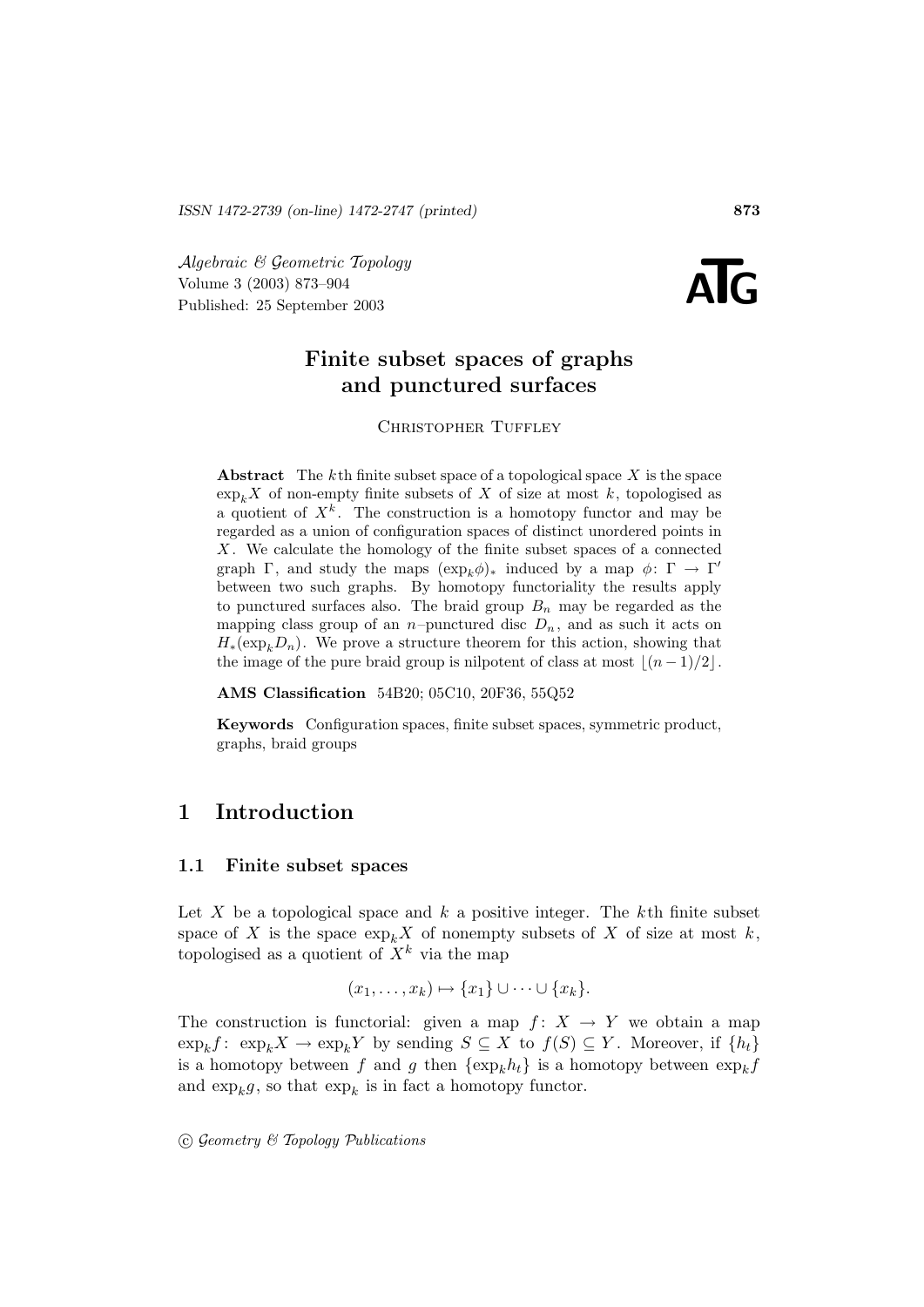The first finite subset space is of course simply  $X$ , and the second finite subset space co-incides with the second symmetric product  $\text{Sym}^2 X = X^2/S_2$ . However, for  $k \geq 3$  we have a proper quotient of the symmetric product as  $\exp_k X$  is unable to record multiplicities: both  $(a, a, b)$  and  $(a, b, b)$  in  $X^3$  map to  $\{a, b\}$ in  $\exp_3 X$ . As a result there are natural inclusion maps

$$
\exp_j X \hookrightarrow \exp_k X \colon S \mapsto S \tag{1.1}
$$

whenever  $j \leq k$ , stratifying  $\exp_k X$ . We define the full finite subset space  $\exp X$ to be the direct limit of this system of inclusions,

$$
\exp X = \varinjlim \exp_k X.
$$

If X is Hausdorff then the subspace topology on  $\exp_i X \subseteq \exp_k X$  co-incides with the quotient topology it receives from  $X<sup>j</sup>$  [11]. In this case each stratum  $\exp_i X \setminus \exp_{i-1} X$  is homeomorphic to the configuration space of sets of j distinct unordered points in X, so that  $\exp_k X$  may be regarded as a union over  $1 \leq j \leq k$  of these spaces. Moreover  $\exp_k X$  is compact whenever X is, in which case it gives a compactification of the corresponding configuration space. Such spaces and their compactifications have been of considerable interest recently in algebraic topology: see, for example, Fulton and MacPherson [10] and Ulyanov [22].

For each k and  $\ell$  the isomorphism  $X^k \times X^{\ell} \to X^{k+\ell}$  descends to a map

∪:  $\exp_k X \times \exp_{\ell} X \to \exp_{k+\ell} X$ 

sending  $(S, T)$  to  $S \cup T$ . This leads to a form of product on maps  $g: Y \rightarrow$  $\exp_k X$ ,  $h: Z \to \exp_{\ell} X$ , and we define  $g \cup h: Y \times Z \to \exp_{k+\ell} X$  to be the composition

$$
Y\times Z\xrightarrow{g\times h}\exp_kX\times \exp_{\ell}X\xrightarrow{\cup}\exp_{k+\ell}X.
$$

Clearly  $(f \cup g) \cup h = f \cup (g \cup h)$ . Given a point  $x_0 \in X$  we obtain as a special case a map

$$
\cup \{x_0\} \colon \exp_k X \to \exp_{k+1} X
$$

taking  $S \subseteq X$  to  $S \cup \{x_0\}$ . The image of  $\cup \{x_0\}$  is the subspace  $\exp_{k+1}(X, x_0)$ consisting of the  $k+1$  or fewer element subsets of X that contain  $x_0$ . In contrast to the symmetric product, where the analogous map plays the role of (1.1), the spaces  $\exp_k X$  and  $\exp_{k+1}(X, x_0)$  are in general topologically different. The map  $\cup \{x_0\}$  is one-to-one at the point  $\{x_0\} \in \exp<sub>1</sub> X$  and on the top level stratum  $\exp_k X \setminus \exp_{k-1} X$ , but is two-to-one elsewhere, as S and  $S \cup \{x_0\}$ have the same image for  $|S| < k$ ,  $x_0 \notin S$ . Nevertheless the based finite subset spaces  $\exp_k(X, x_0)$  frequently act as a stepping stone in understanding  $\exp_k X$ , often being topologically simpler.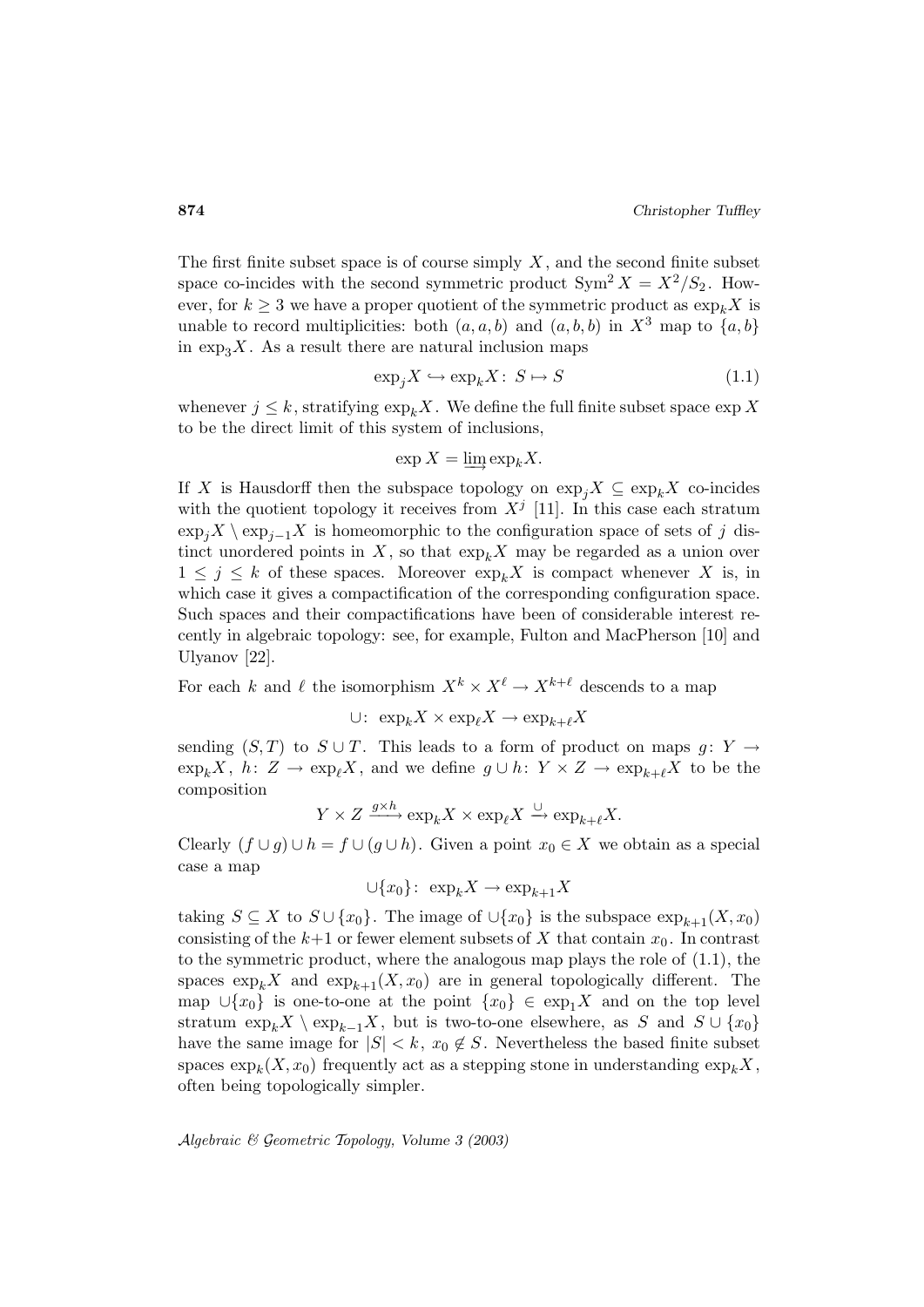## **1.2 History**

The space  $\exp_k X$  was introduced by Borsuk and Ulam [6] in 1931 as the symmetric product, and since then appears to have been studied at irregular intervals, under various notations, and principally from the perspective of general topology. In their original paper Borsuk and Ulam showed that  $\exp_k I \cong I^k$ for  $k = 1, 2, 3$ , but that  $\exp_k I$  cannot be embedded in  $\mathbb{R}^k$  for  $k \geq 4$ . In 1957 Molski [15] proved similar results for  $I^2$  and  $I^n$ , namely that  $\exp_2 I^2 \cong I^4$  but that neither  $\exp_k I^2$  nor  $\exp_2 I^k$  can be embedded in  $\mathbb{R}^{2k}$  for any  $k \geq 3$ . The last was done by showing that  $\exp_2I^k$  contains a copy of  $S^k \times \mathbb{R}P^{k-1}$ .

Other authors including Curtis [8], Curtis and To Nhu [9], Handel [11], Illanes [12] and Macías [14] have established general topological and homotopytheoretic properties of  $\exp_k X$  and  $\exp X$ , and Beilinson and Drinfeld [2, sec. 3.5.1] and Ran [17] have used these spaces in the context of mathematical physics and algebraic geometry. The set  $\exp X$  has also been studied extensively under a different topology as the Pixley-Roy hyperspace of finite subsets of  $X$ ; the two topologies are surveyed in Bell [3]. We mention some results on  $\exp_k X$  of a homotopy-theoretic nature. In 1999 Macías showed that for compact connected metric X the first Čech cohomology group  $\check{H}^1(\exp_k X; \mathbf{Z})$  vanishes for  $k \geq 3$ , and in 2000 Handel proved that for closed connected *n*-manifolds,  $n \geq 2$ , the singular cohomology group  $H^{i}(\exp_{k}M^{n};\mathbf{Z}/2\mathbf{Z})$  is isomorphic to **Z**/2**Z** for  $i = nk$ , and 0 for  $i > nk$ . In addition, Handel showed that the inclusion maps  $\exp_k(X, x_0) \hookrightarrow \exp_{2k-1}(X, x_0)$  and  $\exp_kX \hookrightarrow \exp_{2k+1}X$  induce the zero map on all homotopy groups for path connected Hausdorff  $X$ .

However, although these and other properties of  $\exp_k$  have been established, it appears that until recently the only homotopically non-trivial space for which  $\exp_k X$  was at all well understood for  $k \geq 3$  was the circle. In 1952 Bott [7] proved the surprising result that  $\exp_{3}S^{1}$  is homeomorphic to the three-sphere, correcting Borsuk's 1949 paper [5], and Shchepin (unpublished; for three different proofs see [16] and [19]) later proved the even more striking result that  $\exp_{1}S^{1}$  inside  $\exp_{3}S^{1}$  is a trefoil knot. An elegant geometric construction due to Mostovoy [16] in 1999 connects both of these results with known facts about the space of lattices in the plane, and in our previous paper [19] we showed that Bott's and Shchepin's results can be viewed as part of a larger pattern:  $\exp_k S^1$ has the homotopy type of an odd dimensional sphere, and  $\exp_k S^1 \setminus \exp_{k-2} S^1$ that of a  $(k-1, k)$ –torus knot complement. This paper aims to increase the list of spaces for which  $\exp_k$  is understood by using the techniques of [19] to study the finite subset spaces of connected graphs. The results apply to punctured surfaces too, by homotopy equivalence, and represent a step towards under-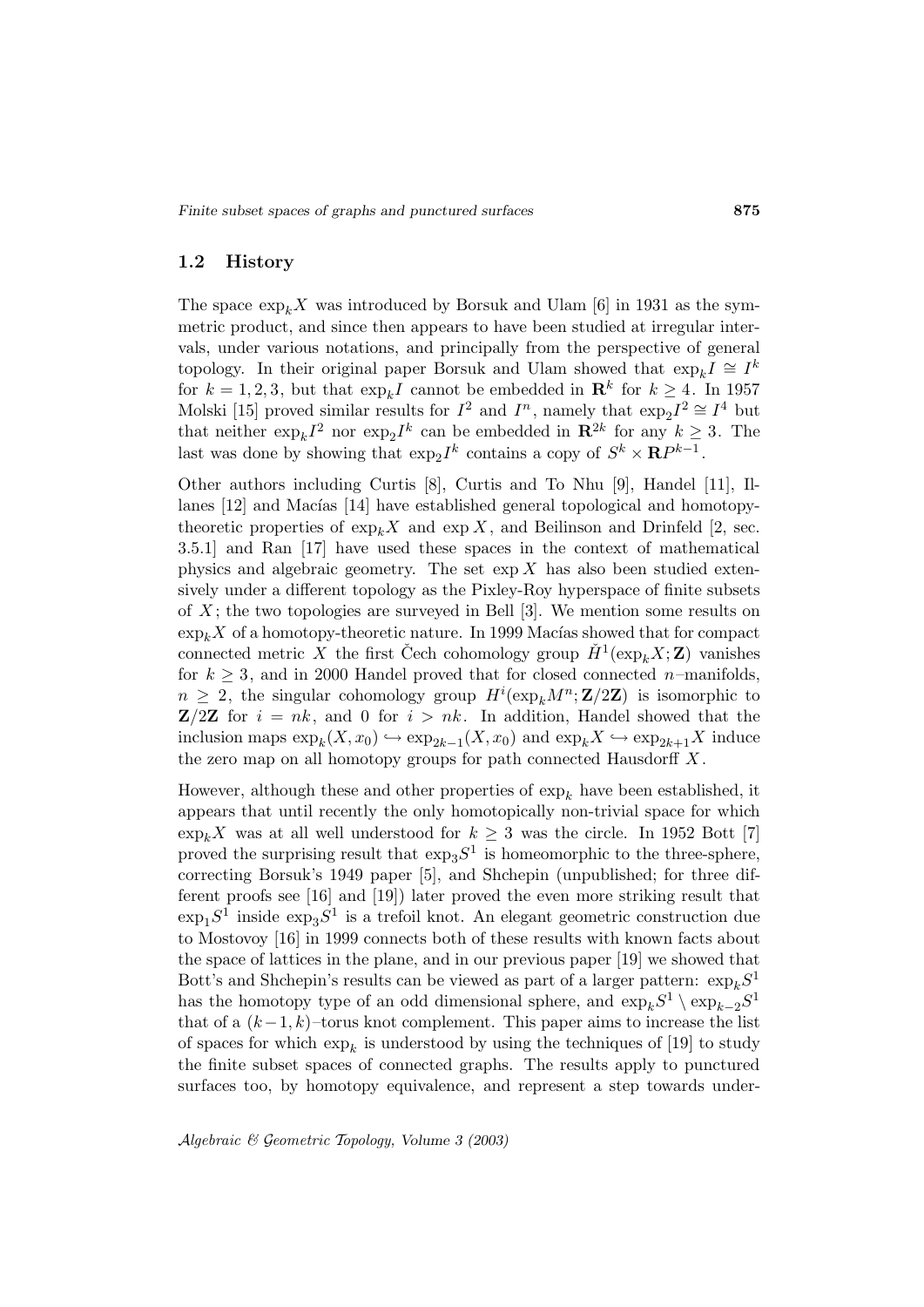standing finite subset spaces of closed surfaces, as they may be used to study these via Mayer-Vietoris type arguments. Further steps towards this goal are taken in our dissertation [20], in which this paper also appears.

Various different notations have been used for  $\exp_k X$ , including  $X(k)$ ,  $X^{(k)}$ ,  $\mathcal{F}_k(X)$  and  $Sub(X, k)$ . Our notation follows that used by Mostovoy [16] and reflects the idea that we are truncating the (suitably interpreted) series

$$
\exp X = \emptyset \cup X \cup \frac{X^2}{2!} \cup \frac{X^3}{3!} \cup \cdots
$$

at the  $X^k/k! = X^k/S_k$  term. The name, however, is our own. There does not seem to be a satisfactory name in use among geometric topologists—indeed, recent authors Mostovoy and Handel do not use any name at all—and while symmetric product has stayed in use among general topologists we prefer to use this for  $X^k/S_k$ . We therefore propose the descriptive name "kth finite subset space" used here and in our previous paper.

### **1.3 Summary of results**

We study the finite subset spaces of a connected graph  $\Gamma$  using techniques from our previous paper [19] on  $\exp_k S^1$ . Since  $\exp_k$  is a homotopy functor we may reduce to the case where  $\Gamma$  has a single vertex, and accordingly define  $\Gamma_n$  to be the graph with one vertex v and n edges  $e_1, \ldots, e_n$ . Our first result is a complete calculation of the homology of  $\exp_k(\Gamma_n, v)$  and  $\exp_k\Gamma_n$  for each k and n:

**Theorem 1** *The reduced homology groups of*  $\exp_k(\Gamma_n, v)$  *vanish outside dimension*  $k - 1$  *and those of*  $\exp_k \Gamma_n$  *vanish outside dimensions*  $k - 1$  *and*  $k$ *. The non-vanishing groups are free. The maps*

$$
i\colon \exp_k(\Gamma_n, v) \hookrightarrow \exp_k \Gamma_n
$$

*and*

$$
\cup \{v\} \colon \; \exp_k \Gamma_n \to \exp_{k+1}(\Gamma_n, v)
$$

*induce isomorphisms on*  $H_{k-1}$  *and*  $H_k$  *respectively while* 

$$
\exp_k \Gamma_n \hookrightarrow \exp_{k+1} \Gamma_n
$$

*is twice*  $(i \circ \cup \{v\})_*$  *on*  $H_k$ *. The common rank of* 

$$
H_k(\exp_k \Gamma_n) \cong H_k(\exp_{k+1} \Gamma_n) \cong H_k(\exp_{k+1}(\Gamma_n,v))
$$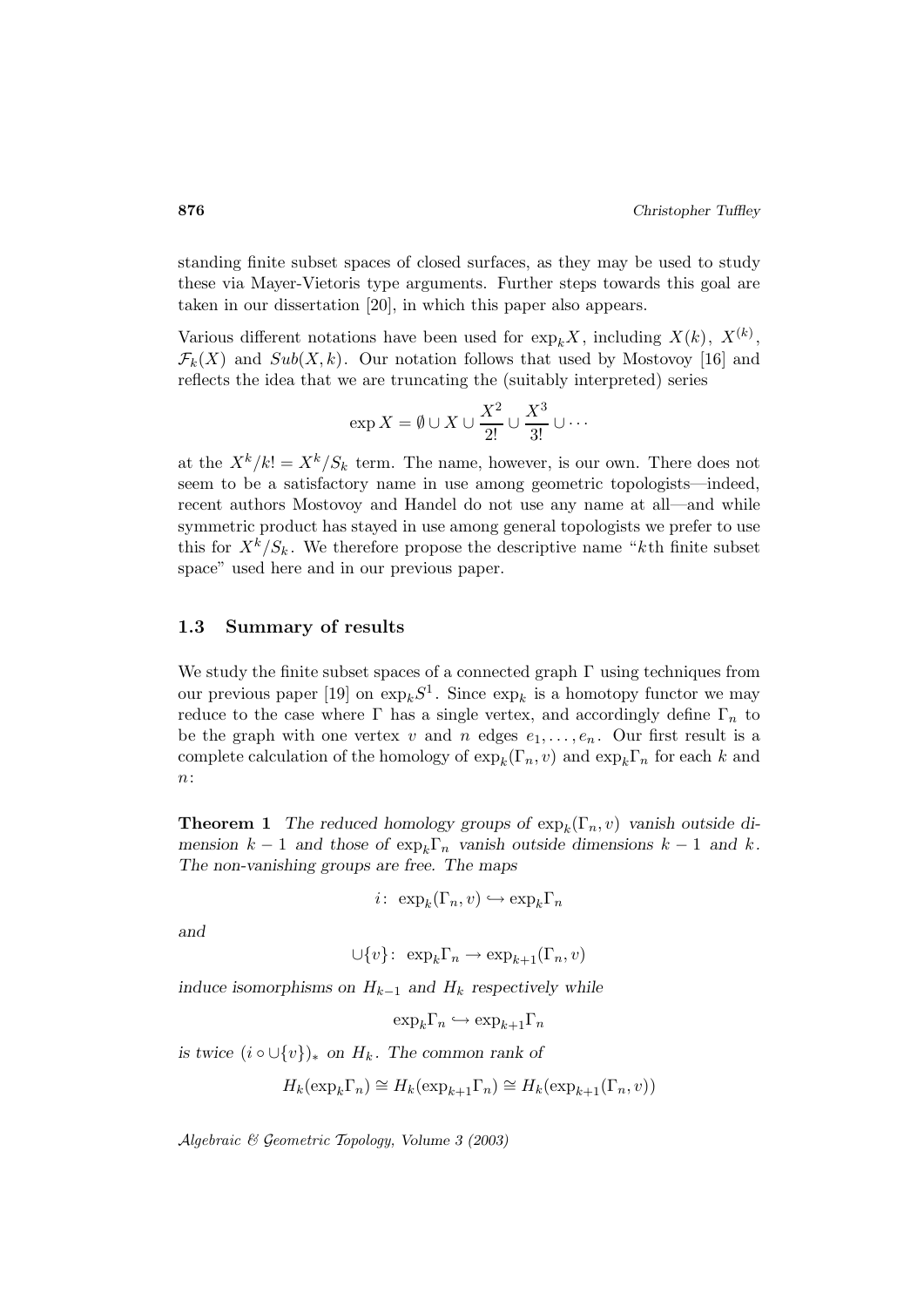*is given by*

$$
b_k(\exp_k \Gamma_n) = \sum_{j=1}^k (-1)^{j-k} \binom{n+j-1}{n-1}
$$
  
= 
$$
\begin{cases} \sum_{j=1}^\ell \binom{n+2j-2}{n-2} & \text{if } k = 2\ell \text{ is even,} \\ n + \sum_{j=1}^\ell \binom{n+2j-1}{n-2} & \text{if } k = 2\ell + 1 \text{ is odd.} \end{cases}
$$
(1.2)

A list of Betti numbers  $b_k(\exp_k\Gamma_n)$  for  $1 \leq k \leq 20$  and  $1 \leq n \leq 10$  appears as table 1 in the appendix on page 903.

In the case of a circle the homology and fundamental group of  $\exp_k S^1$  were enough to determine its homotopy type completely. The argument no longer applies to  $\exp_k\Gamma_n$ ,  $n \geq 2$ , and its applicability for  $n = 1$  is perhaps properly regarded as being due to a "small numbers co-incidence", the vanishing of  $H_{2\ell}(\exp_{2\ell} \Gamma_1)$ . However, the argument does apply to  $\exp_k(\Gamma_n, v)$ , and for  $k \geq 2$ we have the following:

**Theorem 2** *For*  $k \geq 2$  *the space*  $\exp_k(\Gamma_n, v)$  *has the homotopy type of a wedge of*  $b_{k-1}(\exp_k(\Gamma_n, v))$   $(k-1)$ –*spheres.* 

Having calculated the homology of  $\exp_k\Gamma_n$  we turn our attention to the maps  $(\exp_k \phi)_*$  induced by maps  $\phi: \Gamma_n \to \Gamma_m$ . Our main result is to reduce the problem of calculating such maps to one of finding images of chains under maps

$$
\exp_1S^1\to\exp_1S^1
$$

and

$$
\exp_2S^1\to\exp_2\Gamma_2
$$

induced by maps  $S^1 \to S^1$  and  $S^1 \to \Gamma_2$  respectively. The reduction is achieved by defining a ring without unity structure on a subgroup  $\tilde{\mathcal{C}}_*$  of the cellular chain complex of exp  $\Gamma_n$ . The subgroup carries the top homology of  $\exp_k\Gamma_n$  and is preserved by chain maps of the form  $(\exp \phi)_{\sharp}$ , and the ring structure is defined in such a way that these chain maps are ring homomorphisms. The ring  $\tilde{C}_* \otimes_{\mathbf{Z}} \mathbf{Q}$ is generated over  $Q$  by cells in dimensions one and two, leaving a mere  $2n$  cells whose images must be found directly.

As an application of these results and as an illustration of how much  $(\exp_k \phi)_*$ remembers about  $\phi$  we study the action of the braid group  $B_n$  on  $H_k(\exp_k\Gamma_n)$ . The braid group may be regarded as the mapping class group of a punctured disc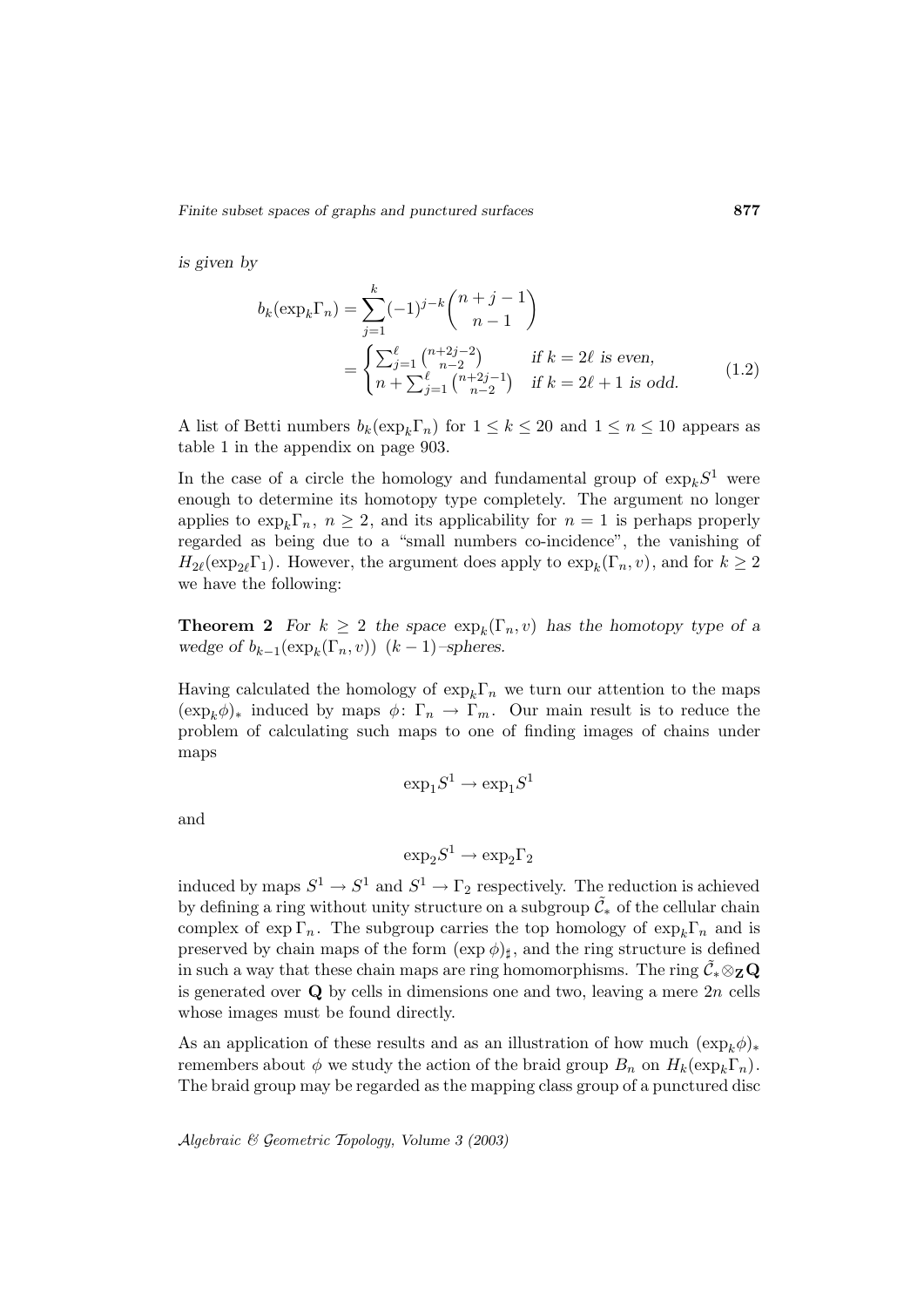and as such it acts on the graph  $\Gamma_n$  via homotopy equivalence. We show that, for a suitable choice of basis, the braid group acts by block upper-triangular matrices whose diagonal blocks are representations of  $B_n$  that factor through  $S_n$ . Consequently, the image of the pure braid group consists of upper-triangular matrices with ones on the diagonal and is therefore nilpotent. The number of blocks depends mildly on k and n but is no more than about  $n/2$ , and this leads to a bound on the length of the lower central series.

We remark that the main results of this paper may be used to study the finite subset spaces of a closed surface  $\Sigma$  via Mayer-Vietoris type arguments. This may be done by constructing a cover of  $\exp_k \Sigma$  such that each element of the cover and each  $m$ -fold intersection is a finite subset space of a punctured surface, as follows. Choose  $k+1$  distinct points  $p_1, \ldots, p_{k+1}$  in  $\Sigma$  and let  $\mathcal{U}_i = \exp_k \bigl( \Sigma \backslash \{ p_i \} \bigr). \text{ The } \mathcal{U}_i \text{ form an open cover of } \exp_k \Sigma \text{, since each } \Lambda \in \exp_k \Sigma$ must omit at least one of the  $p_i$ , and moreover each m–fold intersection has the form

$$
\bigcap_{j=1}^m \mathcal{U}_{i_j} = \exp_k(\Sigma \setminus \{p_{i_1}, \ldots, p_{i_m}\}),
$$

a finite subset space of a punctured surface as desired. The results of this paper may then be used to calculate the homology of each intersection and the maps induced by inclusion, leading to a spectral sequence for  $H_*(\exp_k \Sigma)$ .

In [21] this idea is used to prove two vanishing theorems for the homotopy and homology groups of the finite subset spaces of a connected cell complex.

#### **1.4 Outline of the paper**

The calculation of the homology of  $\exp_k\Gamma_n$  and  $\exp_k(\Gamma_n, v)$  is the main topic of section 2. We find explicit cell structures for these spaces in section 2.2 and use them to calculate their fundamental groups. We then show that the reduced chain complex of  $\exp(\Gamma_n, v)$  is exact in section 2.3, and use this to prove Theorems 1 and 2 in section 2.4. We give an explicit basis for  $H_k(\exp_k\Gamma_n)$  in section 2.5 and close with generating functions for the Betti numbers  $b_k(\exp_k\Gamma_n)$ in section 2.6. A table of Betti numbers for  $1 \leq k \leq 20$  and  $1 \leq n \leq 10$  appears in the appendix on page 903.

We then turn to the calculation of induced maps in section 3. The ring structure on  $\tilde{\mathcal{C}}_*$  is motivated and defined in section 3.2 and we show that maps  $\phi: \Gamma_n \to$  $\Gamma_m$  induce ring homomorphisms in section 3.3. As illustration of the ideas we calculate two examples in section 3.4, the first reproducing a result from [19]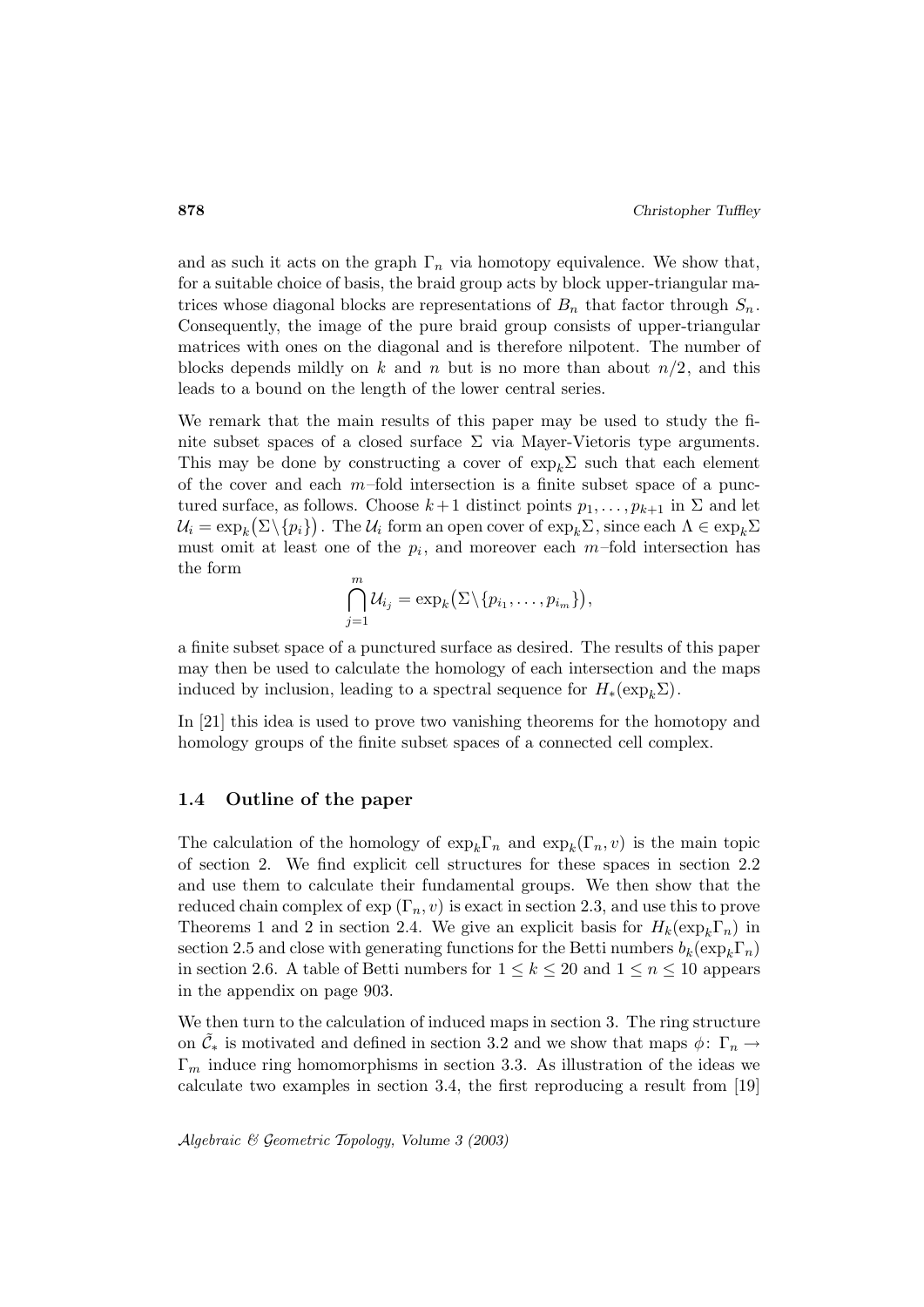and the second relating to the generators of the braid groups. We then state and prove the structure theorem for the braid group action in sections 4.1 and 4.2, and conclude by looking at the action of  $B_3$  on  $H_3(\exp_3\Gamma_3)$  in some detail in section 4.3.

### **1.5 Notation and terminology**

We take a moment to fix some language and notation that will be used throughout.

We will work exclusively with graphs having just one vertex, so as above we define  $\Gamma_n$  to be the graph with one vertex v and n edges  $e_1, \ldots, e_n$ . Write I for the interval [0, 1], and for each non-negative integer  $m$  let  $[m] = \{i \in \mathbb{Z} | 1 \le i \le n\}$ m}. We parameterise  $\Gamma_n$  as the quotient of  $I \times [n]$  by the subset  $\{0,1\} \times [n]$ , sending  $\{0,1\} \times [n]$  to v and  $[0,1] \times \{i\}$  to  $e_i$ . This directs each edge, allowing us to order any subset of its interior, and we will use this extensively. Ĭ

Associated to a finite subset  $\Lambda$  of  $\Gamma_n$  is an n-tuple  $\mathcal{J}(\Lambda) = (j_1, \ldots, j_n)$  of non-negative integers  $j_i = |\Lambda \cap \text{int } e_i|$ . Given an n-tuple  $J = (j_1, \ldots, j_n)$  we define its support supp  $J$  to be

$$
\operatorname{supp} J = \{ i \in [n] | j_i \neq 0 \}
$$

and its norm  $|J|$  by

$$
J = \{i \in [n] | j_i
$$

$$
|J| = \sum_{i=1}^{n} j_i.
$$

Note that

$$
|\mathcal{J}(\Lambda)| = \begin{cases} |\Lambda| & \text{if } v \notin \Lambda, \\ |\Lambda| - 1 & \text{if } v \in \Lambda. \end{cases}
$$

In addition we define the mod 2 support and norm by

$$
supp_2(J) = \{i \in [n]| j_i \not\equiv 0 \bmod 2\}
$$

and

 $|J|_2 = |\text{supp}_2(J)|$ .

Bringing two points together in the interior of  $e_i$  or moving a point to  $v$  decreases  $\mathcal{J}(\Lambda)_i$  by one. It will be convenient to have some notation for this, so we define

$$
\partial_i(J)=(j_1,\ldots,j_i-1,\ldots,j_n)
$$

provided  $j_i \geq 1$ . Lastly, for each subset S of [n] and n-tuple J we write  $J|_S$ for the  $|S|$ -tuple obtained by restricting the index set to S.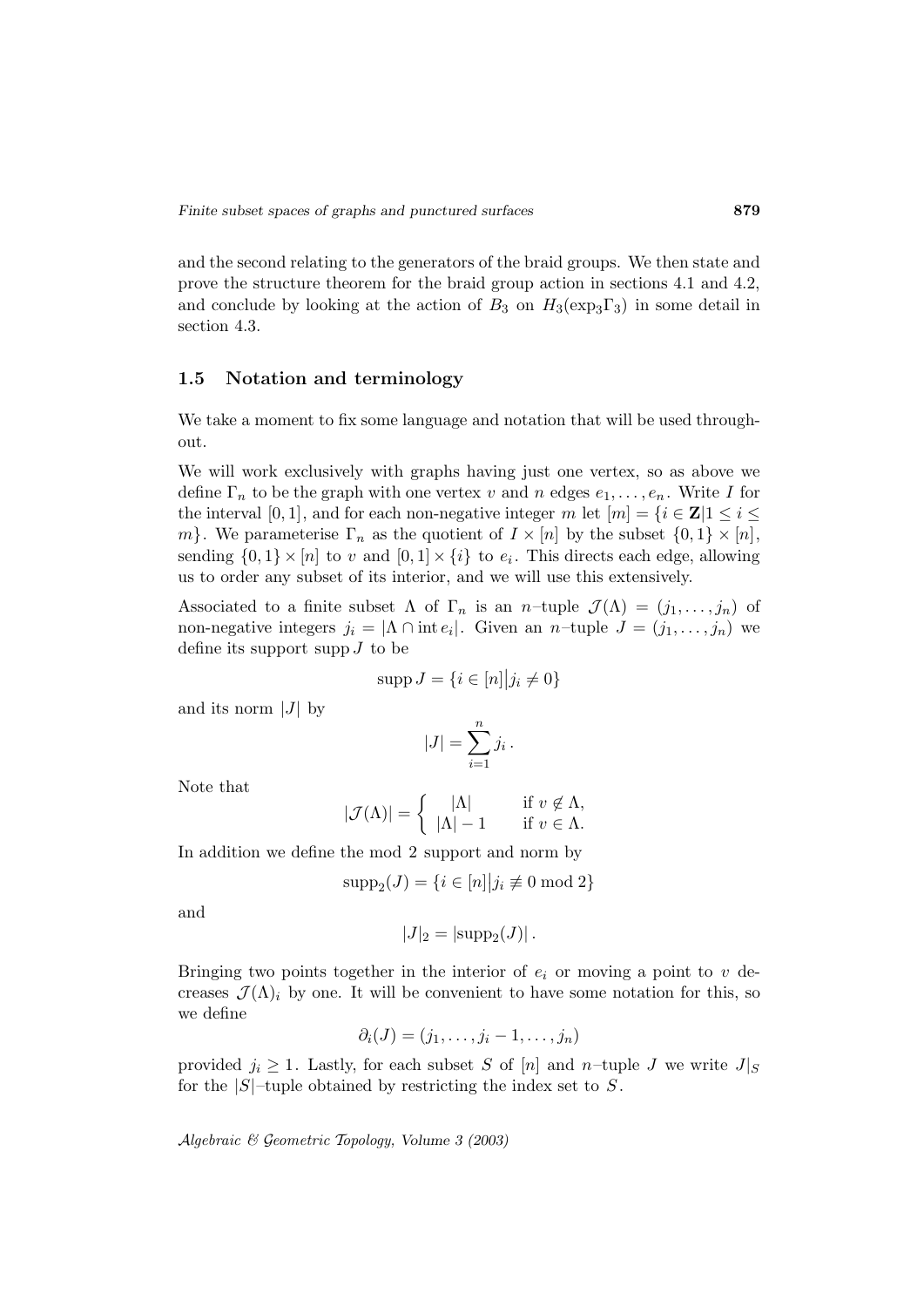# **2 The homology of finite subset spaces of graphs**

## **2.1 Introduction**

Our first step in calculating the homology of a finite subset space of a connected graph  $\Gamma$  is to find explicit cell structures for  $\exp_k(\Gamma_n, v)$  and  $\exp_k\Gamma_n$ . The approach will be similar to that taken in [19], and we will make use of the boundary map calculated there. However, we will adopt a different orientation convention, with the result that some signs will be changed.

Our cell structure for  $\exp_k(\Gamma_n, v)$  will consist of one j-cell  $\sigma^J$  for each n-tuple J such that  $|J| = j \leq k-1$ , the interior of  $\sigma^{J}$  containing those  $\Lambda \in \exp_k(\Gamma_n, v)$ such that  $\mathcal{J}(\Lambda) = J$ . A cell structure for  $\exp_k \Gamma_n$  will be obtained by adding additional cells  $\tilde{\sigma}^J$  for each J with  $|J| = j \leq k$ ; the interior of  $\tilde{\sigma}^J$  will contain those  $\Lambda \subseteq \Gamma_n \setminus \{v\}$  such that  $\mathcal{J}(\Lambda) = J$ . By a "stars and bars" argument there *J* such that  $|J| = j \le k$ .<br>such that  $\mathcal{J}(\Lambda) = J$ . A<br>additional cells  $\tilde{\sigma}^J$  for ea<br>those  $\Lambda \subseteq \Gamma_n \setminus \{v\}$  such<br>are  $\binom{n+j-1}{n-1}$  solutions to

$$
j_1 + \dots + j_n = j
$$

in non-negative integers (count the arrangements of j ones and  $n-1$  pluses), so that  $j_1 + \cdots +$ <br>gers (count the arrar<br> $\chi(\exp_k(\Gamma_n, v)) = \sum^{k-1}$ 

$$
\chi(\exp_k(\Gamma_n, v)) = \sum_{j=0}^{k-1} (-1)^j \binom{n+j-1}{n-1}
$$
\n(2.1)

and

$$
\chi(\exp_k(\Gamma_n, v)) = \sum_{j=0}^{\infty} (-1)^j \binom{n+j-1}{n-1}
$$
  

$$
\chi(\exp_k \Gamma_n) = 1 + 2 \left[ \sum_{j=1}^{k-1} (-1)^j \binom{n+j-1}{n-1} \right] + (-1)^k \binom{n+k-1}{n-1}.
$$

A cell structure may be found in a similar way for an arbitrary connected graph  $\Gamma$ , with up to  $2^{|V(\Gamma)|}$  j-cells for each  $|E(\Gamma)|$ -tuple J with  $|J| = j$ .

In these cell structures the spaces  $\exp_{k+1}(\Gamma_n, v)$  and  $\exp_{k+1}(\Gamma_n, v)$  are obtained from  $\exp_k(\Gamma_n, v)$  and  $\exp_k\Gamma_n$  by adding cells in dimensions k and  $k+1$ . This has the following consequence for their homotopy groups. The  $(k-1)$ –skeleta of  $\exp_k(\Gamma_n, v)$  and  $\exp_\ell(\Gamma_n, v)$  co-incide for  $\ell \geq k$ , and this means that the map on  $\pi_i$  induced by the inclusion  $\exp_k(\Gamma_n, v) \hookrightarrow \exp_\ell(\Gamma_n, v)$  is an isomorphism for  $i \leq k - 2$ . By Handel [11] this map is zero for  $\ell = 2k - 1$ , implying that  $\exp_k(\Gamma_n, v)$  (and by a similar argument  $\exp_k\Gamma_n$ ) is  $(k-2)$ –connected. It follows immediately that the augmented chain complex of  $\exp(\Gamma_n, v)$  is exact, and in conjunction with the Euler characteristic (2.1) and the boundary maps (2.2) and (2.3) this is enough to prove Theorem 1. We nevertheless show directly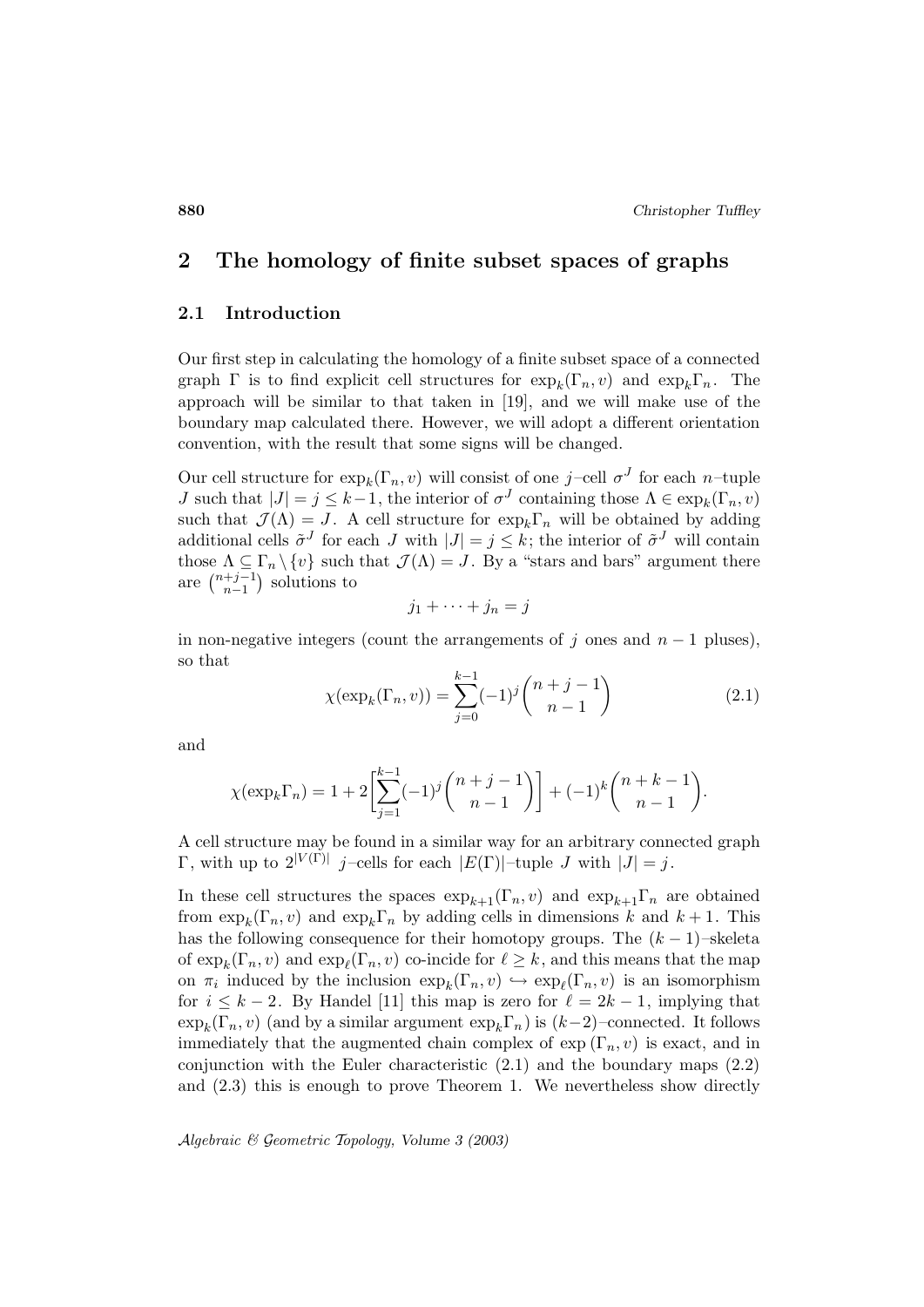that this chain complex is exact in section 2.3 in order to find bases for the homology groups in section 2.5.

The fact that the k<sup>th</sup> finite subset space of a connected graph is  $(k-2)$ – connected can be used to show that the same conclusion holds for the kth finite subset space of a connected cell complex [21].

# **2.2** Cell structures for  $\exp_k\Gamma_n$  and  $\exp_k(\Gamma_n, v)$

We now proceed more concretely. Following the strategy of [19], each element  $\Lambda \in \exp_i e_i$  has at least one representative  $(x_1,\ldots,x_j) \in [0,1]^j$  such that  $x_1 \leq$  $\cdots \leq x_j$ . Define simplices

$$
\Delta_j = \{(x_1, \dots, x_{j+1}) | 0 \le x_1 \le \dots \le x_j \le x_{j+1} = 1\}
$$

for each  $j \geq 0$ , and

$$
\tilde{\Delta}_j = \{(x_1, \dots, x_j) | 0 \le x_1 \le \dots \le x_j \le 1\}
$$

for each  $j \ge 1$ . There are surjections  $\Delta_j \to \exp_{j+1}(e_i, v)$ ,  $\tilde{\Delta}_j \to \exp_j e_i$ , and we let  $\sigma_i^j$  be the composition

$$
\Delta_j \to \exp_{j+1}(e_i, v) \hookrightarrow \exp_{j+1}(\Gamma_n, v),
$$

 $\tilde{\sigma}_{i}^{j}$  the composition

$$
\tilde{\Delta}_j \to \exp_j e_i \hookrightarrow \exp_j \Gamma_n.
$$

We give  $\Delta_j$  and  $\tilde{\Delta}_j$  each the orientation  $[x_1, \ldots, x_j]$ , a convention that disagrees<br>with the one used in [19] for some *j*. There  $\tilde{\Delta}_j$  was oriented by letting its *i*th<br>vertex be<br> $v_i = (\underbrace{0, \ldots, 0}_{i}, \underbrace{1, \ldots,$ with the one used in [19] for some j. There  $\Delta_i$  was oriented by letting its *i*th vertex be

$$
v_i = (\underbrace{0, \ldots, 0}_{j-i}, \underbrace{1, \ldots, 1}_{i})
$$

for  $i = 0, \ldots, j$ , and the sign of this orientation relative to the standard one on  $\mathbf{R}^j$  is given by  $T = \begin{cases} T \end{cases}$ 

$$
\det[(v_1 - v_0)^T, \dots, (v_j - v_0)^T] = \begin{cases} +1 & j \equiv 0, 1 \text{ mod } 4, \\ -1 & j \equiv 2, 3 \text{ mod } 4. \end{cases}
$$

A similar calculation shows the same conclusion holds for  $\Delta_i$ . To account for this difference we should insert a minus sign in the boundary map calculated in [19] precisely when it is applied to  $\sigma = \sigma_i^j$  or  $\tilde{\sigma}_i^j$  for j even, since then exactly one of  $\sigma$  and  $\partial \sigma$  has been given the opposite orientation. Note however that  $\partial \tilde{\sigma}_i^j = \partial \sigma_i^j = 0$  for j odd, simplifying the matter and allowing us to simply insert a minus everywhere.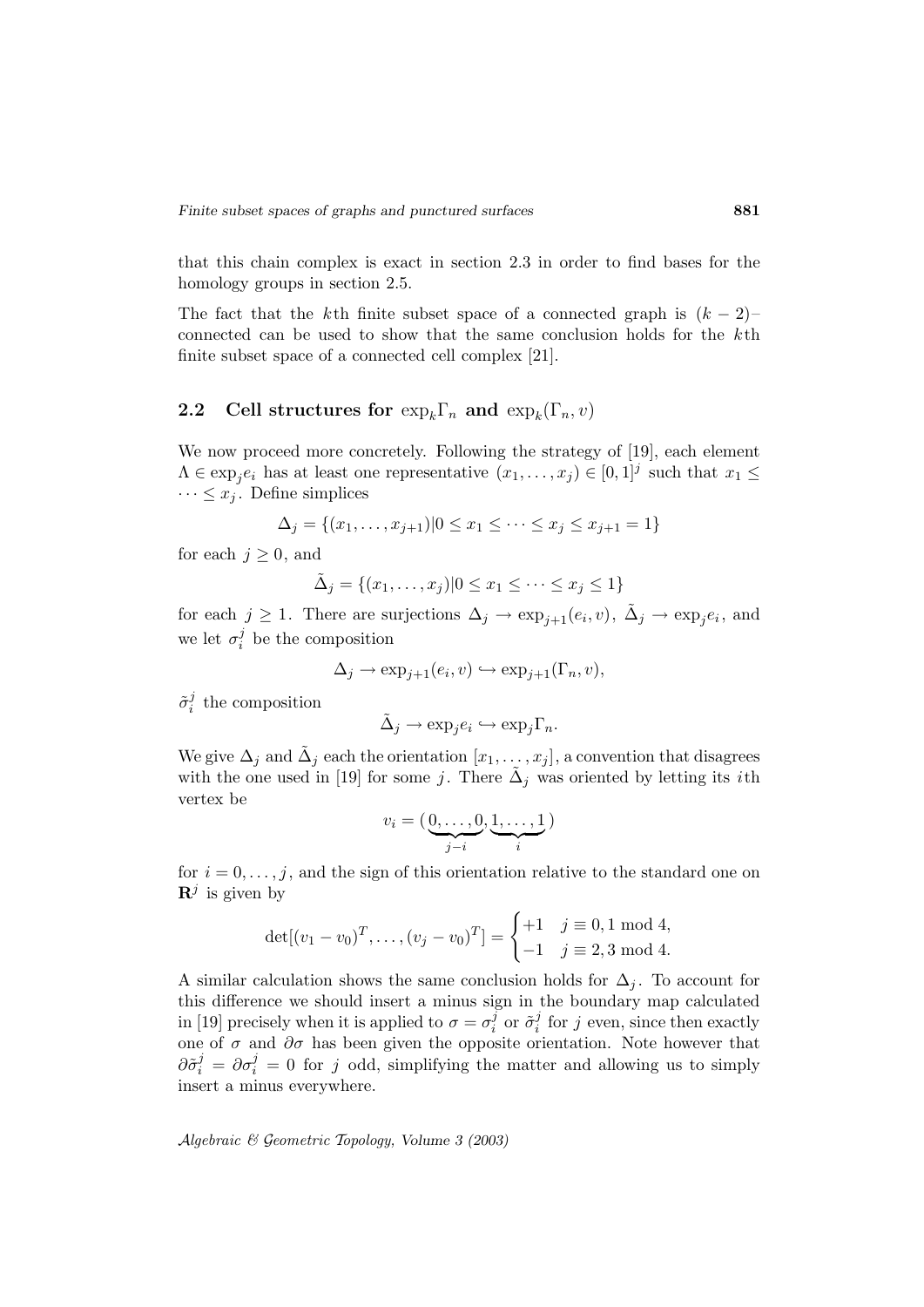Returning to the discussion at hand, given an  $n$ -tuple J let

$$
\Delta_J = \Delta_{j_1} \times \cdots \times \Delta_{j_n},
$$
  

$$
\tilde{\Delta}_J = \tilde{\Delta}_{j_1} \times \cdots \times \tilde{\Delta}_{j_n},
$$

omitting any empty factor  $\tilde{\Delta}_0$  from this last product. Finally let

Continuting any empty factor 
$$
\Delta_0
$$
 from this last product. Finally,

\n
$$
\sigma^J = \sigma_1^{j_1} \cup \cdots \cup \sigma_n^{j_n} \colon \Delta_J \to \exp_{|J|+1}(\Gamma_n, v),
$$
\n
$$
\tilde{\sigma}^J = \tilde{\sigma}_1^{j_1} \cup \cdots \cup \tilde{\sigma}_n^{j_n} \colon \tilde{\Delta}_J \to \exp_{|J|} \Gamma_n,
$$
\nagain omitting any factor with  $j_i = 0$  from  $\tilde{\sigma}^J$ . Each of  $\sigma^J|_i$ .

, $\text{int } \Delta_J, \ \tilde{\sigma}^J \vert$ factor with  $j_i = 0$  from  $\tilde{\sigma}^J$ . Each of  $\sigma^J|_{int \Delta_J}$ ,  $\tilde{\sigma}^J|_{int \Delta_J}$  is a homeomorphism of an open  $|J|$ -ball onto its image, and we claim:

**Lemma 1** *The spaces*  $\exp_k(\Gamma_n, v)$  *and*  $\exp_k\Gamma_n$  *have cell structures consisting* again omitting any factor with  $j_i = 0$  from  $\tilde{\sigma}^J$ . Each of  $\sigma^J|_{int \Delta_J}$ ,  $\tilde{\sigma}^J|_{int \tilde{\Delta}_J}$  is<br>a homeomorphism of an open  $|J|$ -ball onto its image, and we claim:<br>**Lemma 1** The spaces  $\exp_k(\Gamma_n, v)$  and  $\exp_k\Gamma_n$  hav *The boundary maps are given by* spaces  $\exp_k(\Gamma_r)$ <br>  $\sigma^J ||J| \leq k - 1$ <br>
aps are given  $\ell$ <br>  $\partial \sigma^J = - \sum_{i=1}^k \sigma^i$ 

$$
\partial \sigma^{J} = -\sum_{i \in \text{supp } J} \frac{1 + (-1)^{j_i}}{2} (-1)^{|J|_{[i-1]}|} \sigma^{\partial_i(J)}
$$
(2.2)

*and*

$$
\partial \sigma^{J} = -\sum_{i \in \text{supp } J} \frac{1 + (-1)^{j_i}}{2} (-1)^{|J|_{[i-1]}|} \sigma^{\partial_i(J)}
$$
(2.2)  

$$
\partial \tilde{\sigma}^{J} = \sum_{i \in \text{supp } J} \frac{1 + (-1)^{j_i}}{2} (-1)^{|J|_{[i-1]}|} \left( \tilde{\sigma}^{\partial_i(J)} - 2\sigma^{\partial_i(J)} \right).
$$

Notice that the behaviour of a cell under the boundary map depends only on the support and parity pattern of  $J$ . This fact will be of importance in understanding the chain complexes in section 2.3.

**Proof** Each element  $\Lambda \in \exp_k \Gamma_n$  lies in the interior of the image of precisely one cell  $\sigma^J$  or  $\tilde{\sigma}^J$ , namely  $\sigma^{J(\Lambda)}$  if  $v \in \Lambda$  and  $\tilde{\sigma}^{J(\Lambda)}$  if  $v \notin \Lambda$ . The image of  $\sigma^J$ is contained in  $\exp_{|J|+1}(\Gamma_n, v)$  and that of  $\tilde{\sigma}^J$  in  $\exp_{|J|}\Gamma_n$ , so we may set the j-skeleton of  $\exp_k(\Gamma_n, v)$  equal to  $\exp_{j+1}(\Gamma_n, v)$  and the j-skeleton of  $\exp_k\Gamma_n$ equal to  $(\exp_j \Gamma_n) \cup (\exp_{j+1}(\Gamma_n, v))$  for  $j < k$  and  $\exp_k \Gamma_n$  for  $j = k$ . The boundary of  $\tilde{\Delta}_j$  is found by replacing one or more inequalities in  $0 \leq x_1 \leq \cdots \leq$  $x_i \leq 1$  with equalities, resulting in fewer points in the interior of  $e_i$ ; thus the image of the boundary of  $\tilde{\Delta}_J$  under  $\tilde{\sigma}^J$  is contained in  $\exp_{|J|-1}\Gamma_n \cup \exp_{|J|}(\Gamma_n, v)$ . Similarly,  $\sigma^J$  maps the boundary of  $\Delta_J$  into  $\exp_{|J|}(\Gamma_n, v)$ . So the boundary of a j-cell is contained in the  $(j-1)$ –skeleton, and the  $\sigma^J$ ,  $\tilde{\sigma}^J$  form cell structures as claimed.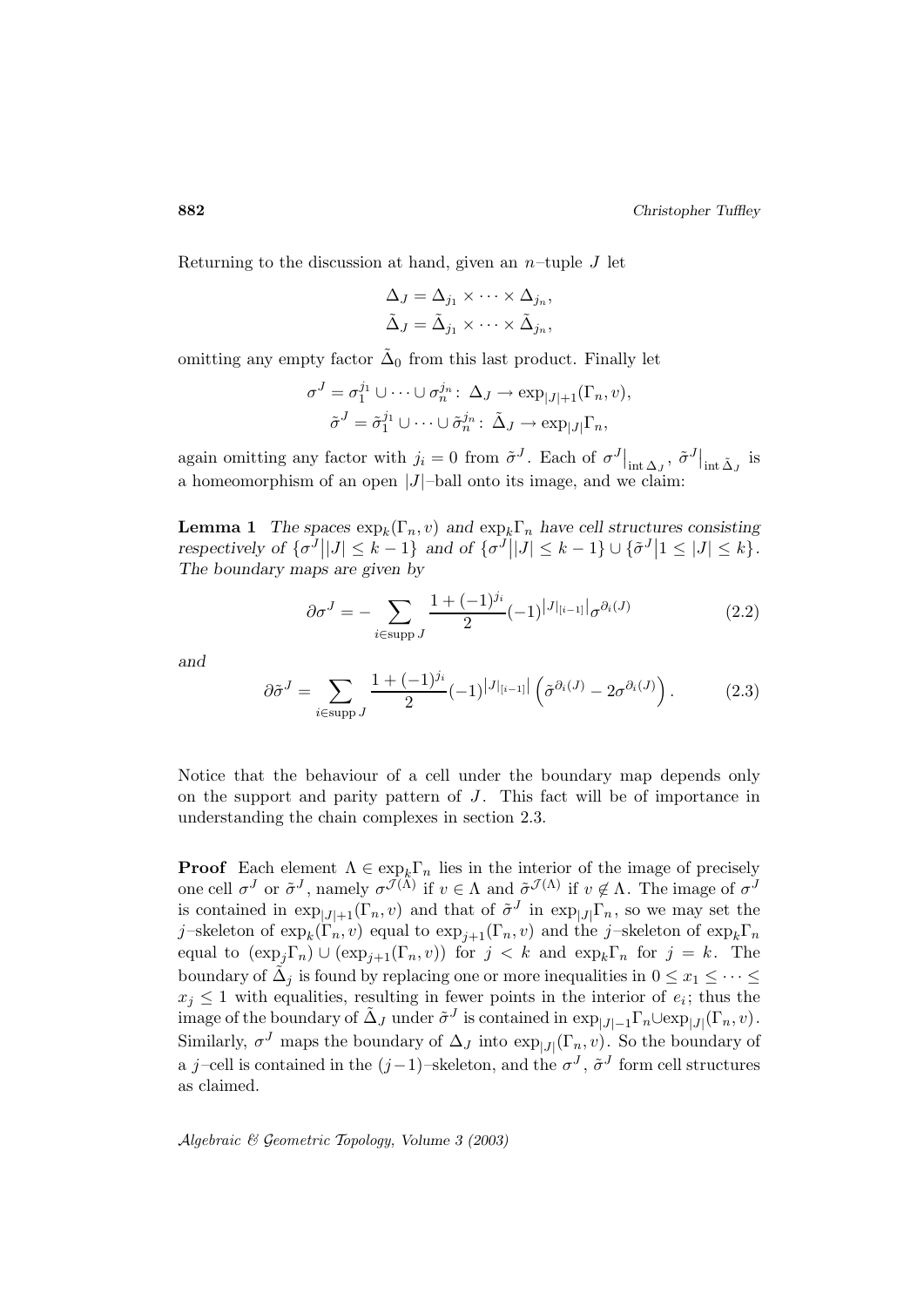To calculate the boundary map we use Lemma 1 of [19], which with our present notation and orientation convention says

$$
\partial \sigma_i^j = -\frac{1 + (-1)^j}{2} \sigma_i^{j-1},
$$
  
\n
$$
\partial \tilde{\sigma}_i^j = \frac{1 + (-1)^j}{2} (\tilde{\sigma}_i^{j-1} - 2\sigma_i^{j-1}),
$$
\n(2.4)

together with the relation  $\partial(\sigma \times \tau) = (\partial \sigma) \times \tau + (-1)^{\dim \sigma} \sigma \times (\partial \tau)$ . Calculating the boundary of  $\tilde{\sigma}_1^{j_1} \times \cdots \times \tilde{\sigma}_1^{j_n}$  and then applying  $\cup_*$  it follows that the relation<br>of  $\tilde{\sigma}_1^{j_1} \times \cdots$ <br> $\partial \tilde{\sigma}^J = \sum$ 

$$
\partial \tilde{\sigma}^J = \sum_{i \in \text{supp } J} (-1)^{|J|_{[i-1]}|} \tilde{\sigma}_1^{j_1} \cup \cdots \cup \partial \tilde{\sigma}_i^{j_i} \cup \cdots \cup \tilde{\sigma}_n^{j_n}.
$$

Substituting (2.4) and observing that  $\tilde{\sigma}_1^{j_1} \cup \cdots \cup \sigma_i^{j_1} \cup \cdots \cup \tilde{\sigma}_n^{j_n} = \sigma^J$  gives (2.3), and (2.2) follows by a similar argument or by using  $\sigma^{J} = (\cup \{v\})_{\sharp} \tilde{\sigma}^{J}$ .

Let  $\mathcal{C}_{*}$  be the free abelian group generated by the  $\sigma^{J}$ ,  $0 \leq |J| < \infty$ , and  $\tilde{\mathcal{C}}_{*}$  the free abelian group generated by the  $\tilde{\sigma}^J$ ,  $1 \leq |J| < \infty$ , each graded by degree. Then

$$
H_*(\exp_k(\Gamma_n, v)) = H_*(\mathcal{C}_{\leq k-1})
$$

and

$$
H_*(\exp_k \Gamma_n) = H_*(\mathcal{C}_{\leq k-1} \oplus \tilde{\mathcal{C}}_{\leq k}).
$$

As discussed at the end of section 2.1 we know a priori that  $(\mathcal{C}_*, \partial)$  is exact except at  $C_0$ . We nevertheless give a direct proof of this in section 2.3, with a view to constructing explicit bases for the homology groups in section 2.5 after calculating their ranks in section 2.4. Before doing so however we use Lemma 1 to calculate the fundamental groups of  $\exp_k\Gamma_n$  and  $\exp_k(\Gamma_n, v)$  for each k and n, showing directly that  $\exp_k\Gamma_n$  and  $\exp_k(\Gamma_n, v)$  are simply connected for  $k \geq 3$ .

**Theorem 3** *The fundamental group of*  $\exp_k \Gamma_n$  *is* 

- (1) free of rank *n* if  $k = 1$ ;
- (2) free abelian of rank n, containing  $i_*\pi_1(\exp_1\Gamma_n)$  as a subgroup of index  $2^n$ , if  $k = 2$ ; and
- (3) *trivial if*  $k \geq 3$ *.*

*The fundamental group of*  $\exp_k(\Gamma_n, v)$  *is free of rank n if*  $k = 2$  *and trivial otherwise.*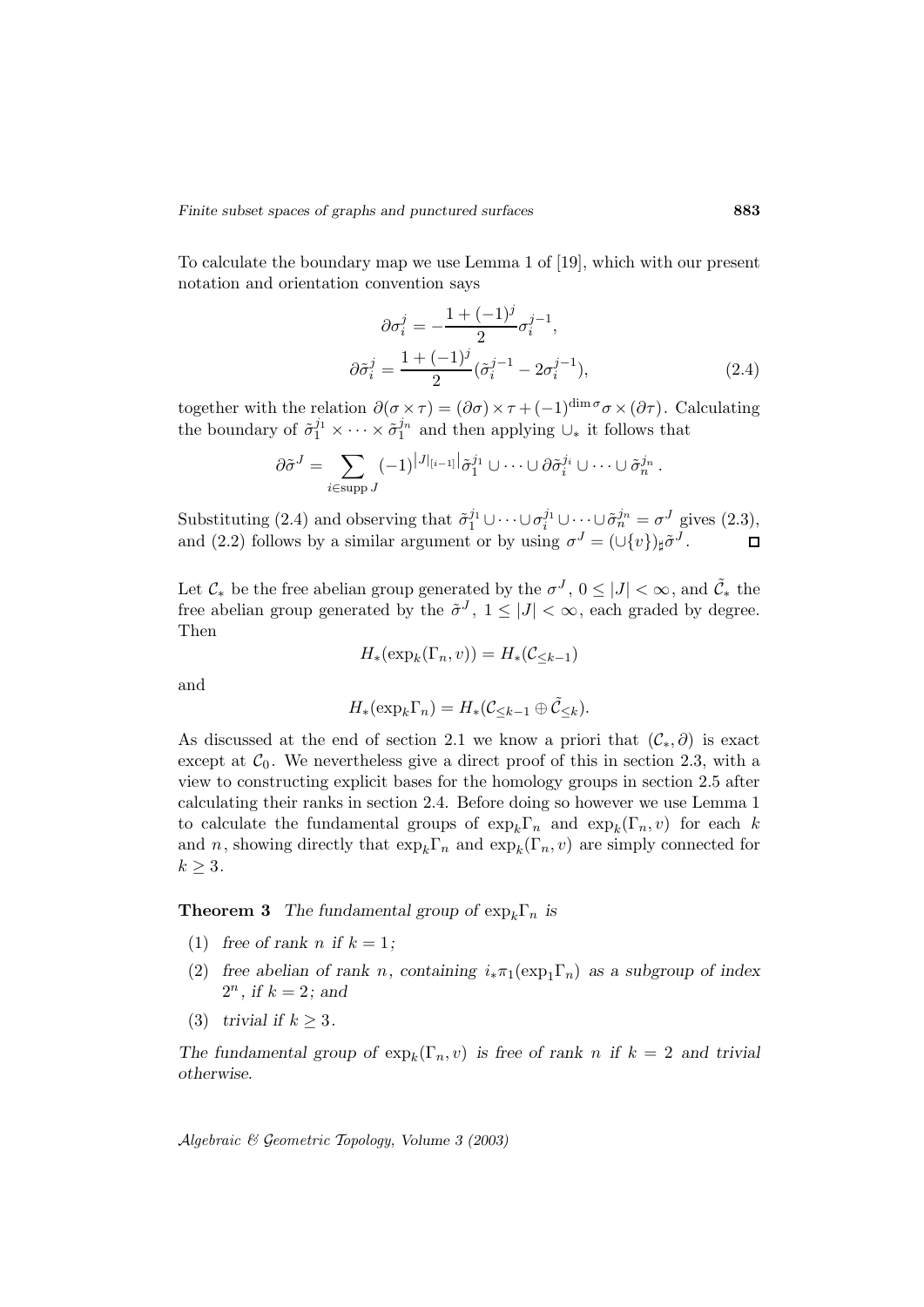

Figure 1: Relations in  $\pi_1(\exp_k\Gamma_n)$  arising from the 2–cells. The boundary of a cell is found by moving a point in the interior of an edge to  $v$ , or bringing two points in the interior into co-incidence. The first gives an untilded cell and the second a cell of the same kind as the interior. In (a) we see a torus killing the commutator of  $[\sigma_i^1]$  and  $[\sigma_j^1]$ ; in (b) a Möbius strip with fundamental group generated by  $[\sigma_i^1]$  and boundary  $[\tilde{\sigma}_i^1]$ ; and in (c) a dunce cap killing  $[\sigma_i^1]$ .

**Proof** In the unbased case  $\exp_k \Gamma_n$  the result is obvious for  $k = 1$  so consider  $k = 2$ . The group  $\pi_1(\exp_2\Gamma_n)$  is generated by  $[\sigma_i^1], [\tilde{\sigma}_i^1], 1 \le i \le n$ , with relations arising from the  $\tilde{\sigma}_i^2$  and  $\tilde{\sigma}_i^1 \cup \tilde{\sigma}_j^1$ ,  $i \neq j$ . The image of  $\tilde{\sigma}_i^1 \cup \tilde{\sigma}_j^1$  is a torus with meridian  $[\sigma_i^1]$  and longitude  $[\sigma_j^1]$ , while the image of  $\tilde{\sigma}_i^2$  is a Möbius strip that imposes the relation  $[\tilde{\sigma}_i^1] = [\sigma_i^1]^2$  (see figures 1(a) and (b)). It follows that  $\pi_1(\exp_2\Gamma_n)$  is free abelian with generators  $[\sigma_i^1]$ ,  $1 \leq i \leq n$ , and that  $i_*\pi_1(\exp_1\Gamma_n) = \langle [\tilde{\sigma}_1^1], \ldots, [\tilde{\sigma}_n^1] \rangle$  has index  $2^n$ . When  $k \geq 3$  there are no new generators and additional relations  $[\sigma_i^1] = 1$  from each  $\sigma_i^2$  (see figure 1(c)), so that  $\pi_1(\exp_k\Gamma_n) = \{1\}.$ 

In the based case  $\exp_1(\Gamma_n, v) = \{\{v\}\}\$ , the map  $\cup \{v\}$ :  $\exp_1\Gamma_n \to \exp_2(\Gamma_n, v)$ is a homeomorphism, and for  $k \geq 3$  the relations  $[\sigma_i^1] = 1$  from the  $\sigma_i^2$  apply as above.

## **2.3** Direct proof of the exactness of  $C_{\geq 1}$

We show directly that  $\mathcal{C}_*$  is exact at each  $\ell > 0$  by expressing it as a sum of finite subcomplexes and showing that each summand is exact. This decomposition will be used to construct explicit bases for the homology in section 2.5.

As a first reduction, for each subset S of  $[n]$  let  $\mathcal{C}_{*}^{S}$  be the free abelian group generated by  $\{\sigma^J | \text{supp } J = S\}$ . Since  $\partial \sigma^J$  is a linear combination of the cells  $\sigma^{\partial_i(J)}$  with  $i \in \text{supp } J$  and  $j_i \equiv 0 \mod 2$ , each  $\mathcal{C}_{*}^S$  is a subcomplex and we have bset S of<br>Since  $\partial \sigma$ <br>D mod 2, or<br> $\mathcal{C}_* = \bigoplus$ 

$$
\mathcal{C}_* = \bigoplus_{S \subseteq [n]} \mathcal{C}_*^S.
$$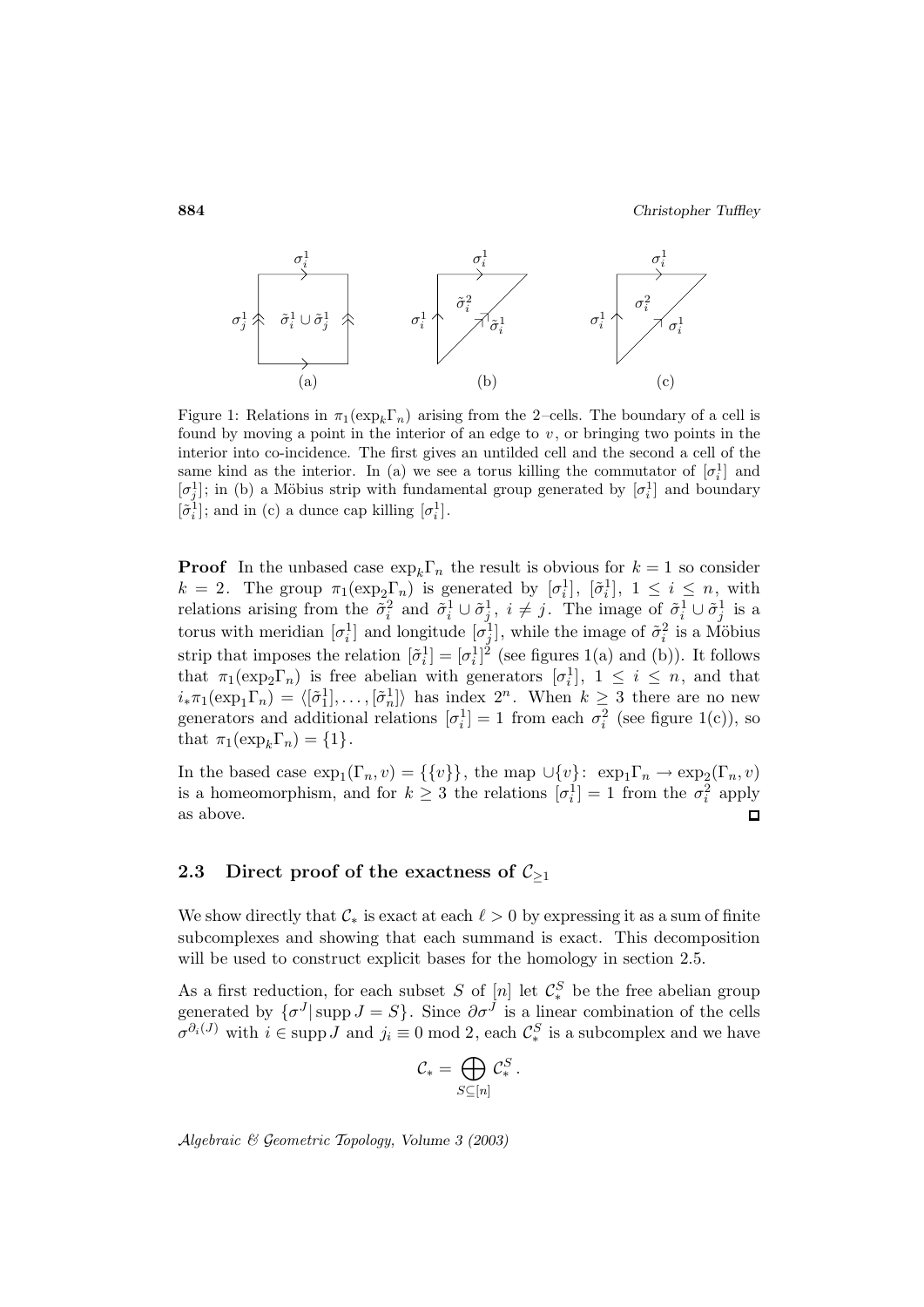*Finite subset spaces of graphs and punctured surfaces* **885**



Figure 2: The 3–cube complex  $\mathsf{C}^3_*$ . The lattice of subsets of  $\{1, 2, 3\}$  forms a 3– dimensional cube and  $\partial S$  is a signed sum of the neighbours of S of smaller cardinality. In the diagram positive terms are indicated by solid arrowheads, negative terms by empty arrowheads.

Note that  $\mathcal{C}_{*}^{\emptyset} = \mathcal{C}_{0}$ . Clearly  $\mathcal{C}_{*}^{S} \cong \mathcal{C}_{*}^{T}$  if  $|S| = |T|$  so we will show  $\mathcal{C}_{*}^{[m]}$  is exact for each  $m > 0$ .  $V_{\rm t}$  will show  $V_{\rm t}$ 

We claim that  $\mathcal{C}_{*}^{[m]}$  may be regarded as a sum of many copies of a single finite complex, the m–cube complex. For each  $m$ –tuple  $L$  with all entries odd let For each  $m > 0$ .<br>
We claim that  $\mathcal{C}_{*}^{[m]}$  may be regarded as a sum of many copies of a single finite<br>
complex, the m-cube complex. For each m-tuple L with all entries odd let<br>  $\mathcal{C}_{*}^{[m]}(L)$  be the subgroup of  $\math$ the fact that  $\partial \sigma^J$  is a linear combination of  $\{\sigma^{\partial_i(J)} | i \in \text{supp } J, j_i \equiv 0 \text{ mod } 2\}$ implies  $\mathcal{C}_{*}^{[m]}(L)$  is a subcomplex, and moreover that f  $\mathcal{C}_*^{[m]}$  gener<br>ir combinatic<br>plex, and me<br> $\mathcal{C}_*^{[m]} = \bigoplus$ 

$$
\mathcal{C}_{*}^{[m]} = \bigoplus_{L:|L|_2 = m} \mathcal{C}_{*}^{[m]}(L).
$$

Further, on translating each m–tuple by  $(\ell_1 - 1, \ldots, \ell_m - 1)$  each  $C_*^{[m]}(L)$  can be seen to be isomorphic to  $\mathcal{C}_{*}^{[m]}((1,\ldots,1))$  with its grading shifted by  $|L|-m$ . We call this common isomorphism class of complex the m-cube complex  $C_*^m$ ,<br>and, replacing J with the set of indices of its even entries, will take the free<br>abelian group generated by the power set of  $[m]$ , graded by card and, replacing  $J$  with the set of indices of its even entries, will take the free abelian group generated by the power set of  $[m]$ , graded by cardinality and with boundary map

$$
\partial S = \sum_{i \in S} (-1)^{|[i-1] \backslash S|} S \setminus \{i\}
$$

to be its canonical representative; for aesthetic purposes we are dropping the minus sign outside the sum. The name  $m$ -cube complex comes from the fact that the lattice of subsets of  $[m]$  forms an m–dimensional cube, and that  $\partial S$ is a signed sum of the neighbours of S of smaller degree. See figure 2 for the case  $m = 3$ .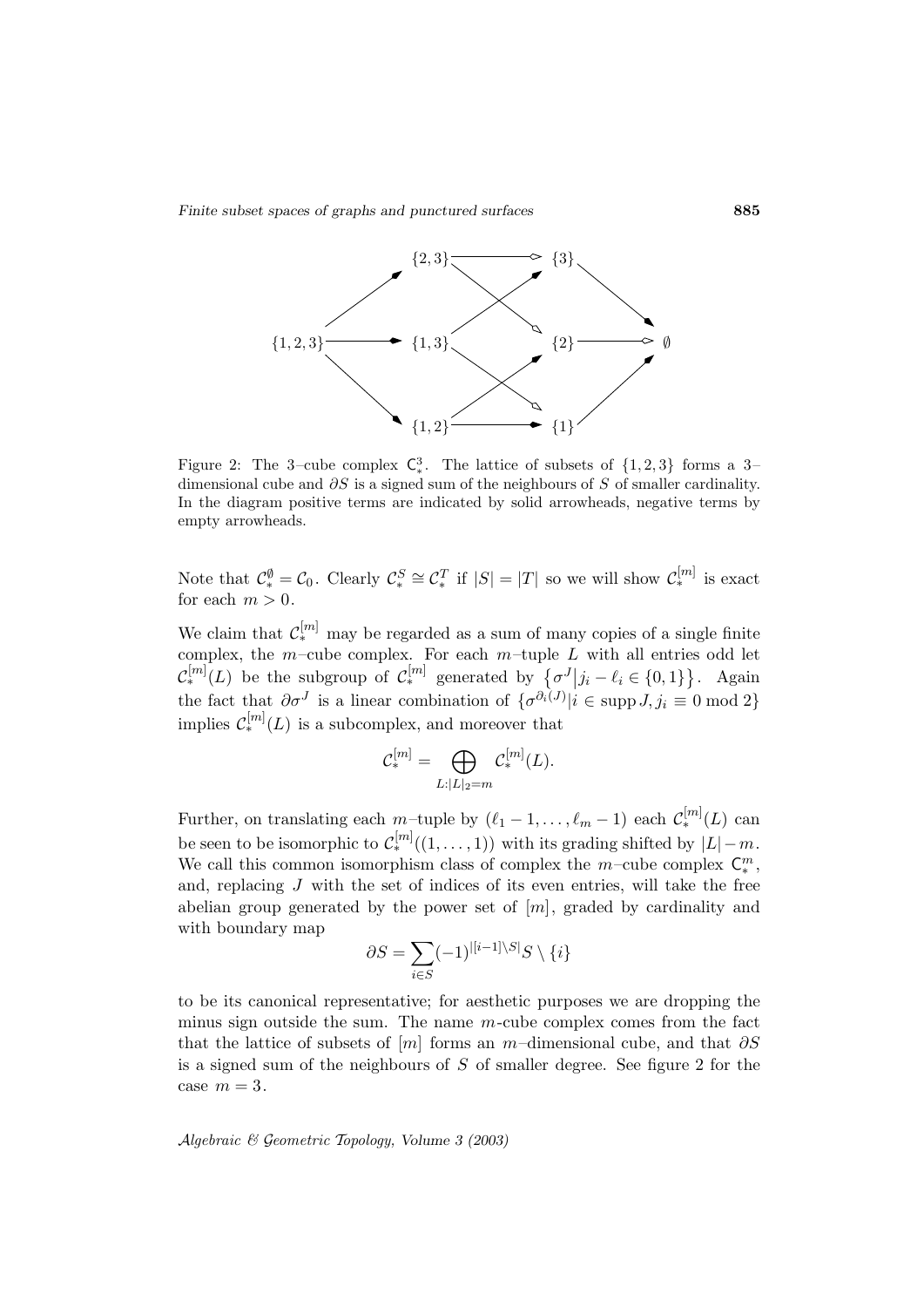Let

$$
\mathsf{V}_j = \{ S \subseteq [m] \big| |s| = j \text{ and } 1 \in S \}.
$$

The exactness of  $\mathcal{C}_{*}^{[m]}$  follows from the first statement of the following lemma; the second statement will be used in section 2.5 to construct explicit bases for  $H_*(\exp_k\Gamma_n).$ 

**Lemma 2** *The*  $m$ *-cube complex*  $C_*^m$  *is exact. The homology of the truncated complex*  $C_{\leq j}^m$  *is free of rank*  $\binom{m-1}{j}$  *in dimension j, with basis* {∂*S*|S ∈ V<sub>j+1</sub>}*, i*, *c*<sub>*m*</sub> *is free of rank*  $\binom{m-1}{j}$  *in dimension j, with basis* {∂*S*|S ∈ V<sub>j+1</sub>}*, and zero otherwise.*

**Proof** We claim that  $\mathsf{V}_j \cup \partial \mathsf{V}_{j+1}$  forms a basis for  $\mathsf{C}_j^m$ , from which the lemma follows. Since V<sub>j</sub>∪∂V<sub>j+1</sub> has at most  $\binom{m_j-1}{j}$  in dimensional decree otherwise.<br>**Proof** We claim that  $V_j \cup \partial V_{j+1}$  forms a follows. Since  $V_j \cup \partial V_{j+1}$  has at most  $\binom{m-1}{j-1}$  $\begin{align} \text{pass of } \mathbf{r} \ \text{basis for } \mathbf{r} + \left(\begin{array}{c} m-1 \ j \end{array}\right) \end{align}$ with basis  $\{ \partial S | S \in V_{j+1} \},$ <br>  $C_j^m$ , from which the lemma<br>  $= {m \choose j} = \text{rank } C_j^m$  elements we simply check that  $\mathsf{V}_j \cup \partial \mathsf{V}_{j+1}$  spans  $\mathsf{C}_j^m$ . It suffices to show that  $S \in$ span  $V_j \cup \partial V_{j+1}$  for each subset S of size j not containing 1; this follows from <sup>∂</sup>(<sup>S</sup> ∪ {1}) = <sup>S</sup> <sup>−</sup><sup>X</sup>

$$
\partial(S \cup \{1\}) = S - \sum_{i \in S} (-1)^{|[i-1] \setminus S|} S \cup \{1\} \setminus \{i\}
$$

if  $1 \notin S$ .

## **2.4** The homology groups of  $\exp_k(\Gamma_n, v)$  and  $\exp_k\Gamma_n$

We calculate the homology groups of  $\exp_k(\Gamma_n, v)$  and  $\exp_k\Gamma_n$  using the exactness of  $\mathcal{C}_{\geq 1}$ , the Euler characteristic  $(2.1)$ , and the boundary maps  $(2.2)$ and (2.3). Explicit bases are found in section 2.5 using the decomposition of  $\mathcal{C}_*$ into subcomplexes.

**Proof of Theorem 1** Since  $\exp_k(\Gamma_n, v)$  is path connected with homology equal to that of  $\mathcal{C}_{\leq k-1}$ , its reduced homology vanishes except perhaps in dimension  $k - 1$ , by the exactness of  $C_{\geq 1}$ . Moreover  $H_{k-1}$  is equal to ker  $\partial_{k-1}$  and is<br>therefore free; its rank may be found using  $\chi(\exp_k(\Gamma_n, v)) = b_0 + (-1)^{k-1}b_{k-1}$ <br>and equation (2.1), yielding<br> $b_{k-1}(\exp_k(\Gamma_n, v)) = \sum$ therefore free; its rank may be found using  $\chi(\exp_k(\Gamma_n, v)) = b_0 + (-1)^{k-1}b_{k-1}$ and equation (2.1), yielding

$$
b_{k-1}(\exp_k(\Gamma_n, v)) = \sum_{j=1}^{k-1} (-1)^{k-j-1} \binom{n+j-1}{n-1}.
$$
  
pressed as a sum of purely positive terms by gr  
starting with the largest, and using  $\binom{p}{q} - \binom{p-1}{q}$ 

This may be expressed as a sum of purely positive terms by grouping the sum $b_{k-1}(\exp_k(\Gamma_n, v)) = \sum_{j=1}^{k-1} (-1)^{k-j-1} {n \choose r}$ <br>This may be expressed as a sum of purely positive term<br>mands in pairs, starting with the largest, and using  ${p \choose q}$ ouping the sum-<br>=  $\binom{p-1}{q-1}$ . Doing this for  $b_k(\exp_{k+1}(\Gamma_n, v))$  gives the expression in equation (1.2).

Algebraic & Geometric Topology*, Volume 3 (2003)*

 $\Box$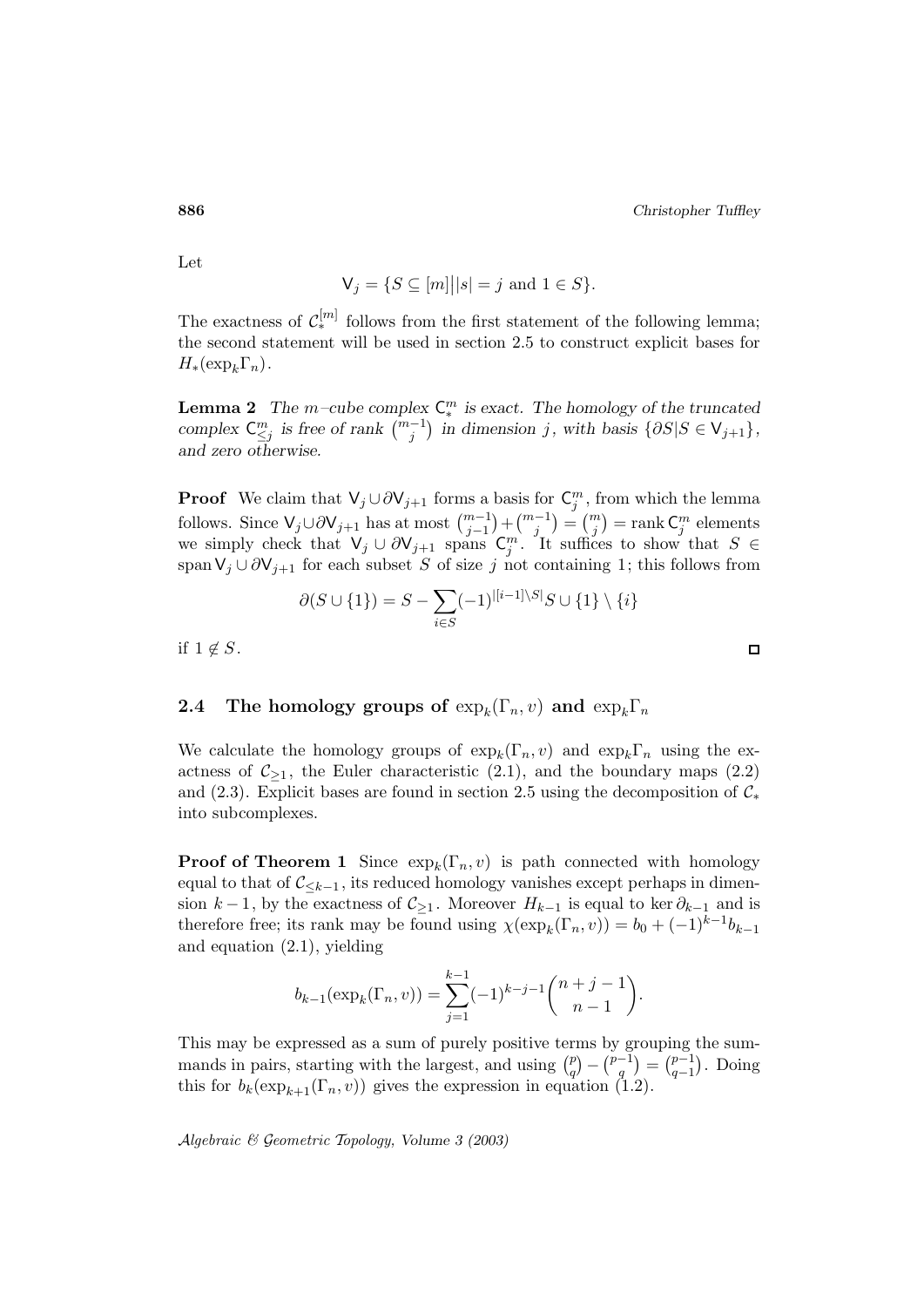Now consider  $H_*(\exp_k\Gamma_n) = H_*(\mathcal{C}_{\le k-1} \oplus \mathcal{C}_{\le k}).$  Write  $C_j$  for the j<sup>th</sup> chain group of  $C_{\leq k-1} \oplus \widetilde{C}_{\leq k}$ ,  $\widetilde{Z}_j$  for the j-cycles in  $C_j$  and  $Z_j$  for the j-cycles in  $C_j$ .<br>Extending  $\sigma^J \mapsto \widetilde{\sigma}^J$  linearly to a group isomorphism from  $C_j$  to  $\widetilde{C}_j$  for each  $j \geq 1$ , the bound Extending  $\sigma^J \mapsto \tilde{\sigma}^J$  linearly to a group isomorphism from  $\mathcal{C}_j$  to  $\tilde{\mathcal{C}}_j$  for each  $j \geq 1$ , the boundary maps  $(2.2)$  and  $(2.3)$  give

$$
\partial \tilde{c} = 2\partial c - \partial c
$$

for each chain  $c \in \mathcal{C}_{\geq 1}$ . It follows that  $Z_j = \mathcal{Z}_j \oplus \tilde{\mathcal{Z}}_j$  for  $1 \leq j \leq k-1$  and that  $H_k(\exp_k\Gamma_n) = Z_k$  is equal to  $\mathcal{Z}_k$ . Moreover

$$
\partial C_k = \{ 2z - \tilde{z} | z \in \mathcal{Z}_{k-1} \}
$$

by the exactness of  $C_*$  at  $C_{k-1}$ , so that  $H_{k-1}(\exp_k\Gamma_n) = \mathcal{Z}_{k-1}$ . We show that the remaining reduced homology groups vanish.

Let  $z = z_1 \oplus \tilde{z}_2 \in Z_j$  for some  $1 \leq j \leq k-2$ . By the exactness of  $\mathcal{C}_{\geq 1}$  there are  $w_1, w_2 \in C_{j+1}$  such that

$$
\partial w_1 = z_1 + 2z_2, \n\partial w_2 = z_2.
$$

Since  $j \leq k-2$  we have  $w_1 - \tilde{w}_2 \in C_{j+1}$ , and

$$
ow_2 = z_2.
$$
  
\nhave  $w_1 - \tilde{w}_2 \in C_{j+1}$ , and  
\n
$$
\partial(w_1 - \tilde{w}_2) = \partial w_1 - \partial \tilde{w}_2
$$
\n
$$
= z_1 + 2z_2 - 2\partial w_2 + \partial \tilde{w}_2
$$
\n
$$
= z_1 + \tilde{z}_2,
$$

so that  $C_*$  is exact at  $C_j$  as claimed.

It remains to determine the maps induced by

$$
i: \ \exp_k(\Gamma_n, v) \hookrightarrow \exp_k\Gamma_n,
$$
  

$$
\cup \{v\}: \ \exp_k\Gamma_n \to \exp_{k+1}(\Gamma_n, v)
$$

and

$$
\exp_k \Gamma_n \hookrightarrow \exp_{k+1} \Gamma_n
$$

on homology. In each case there is only one dimension in which the induced map is not trivially zero. We have  $H_{k-1}(\exp_k(\Gamma_n, v)) = \mathcal{Z}_{k-1} = H_{k-1}(\exp_k\Gamma_n)$ , so that  $i_*$  is an isomorphism on  $H_{k-1}$ , and adding v to each element of  $\exp_k \Gamma_n$ sends  $\tilde{z}$  to z for each  $z \in \mathcal{Z}_k$ , inducing an isomorphism on  $H_k$ . Lastly,  $\exp_k \Gamma_n \hookrightarrow \exp_{k+1} \Gamma_n$  sends  $[\tilde{z}]$  to  $[\tilde{z}] = 2[z] = 2(i \circ \cup \{v\})_*[\tilde{z}]$  for each  $z \in \mathcal{Z}_k$ , inducing two times  $(i \circ \cup \{v\})_*$  as claimed.  $\Box$ 

The homology and fundamental group of  $\exp_k(\Gamma_n, v)$  are enough to determine its homotopy type completely. When  $k = 1$  it is a single point  $\{\{v\}\}\$ , and when  $k \geq 2$  we have: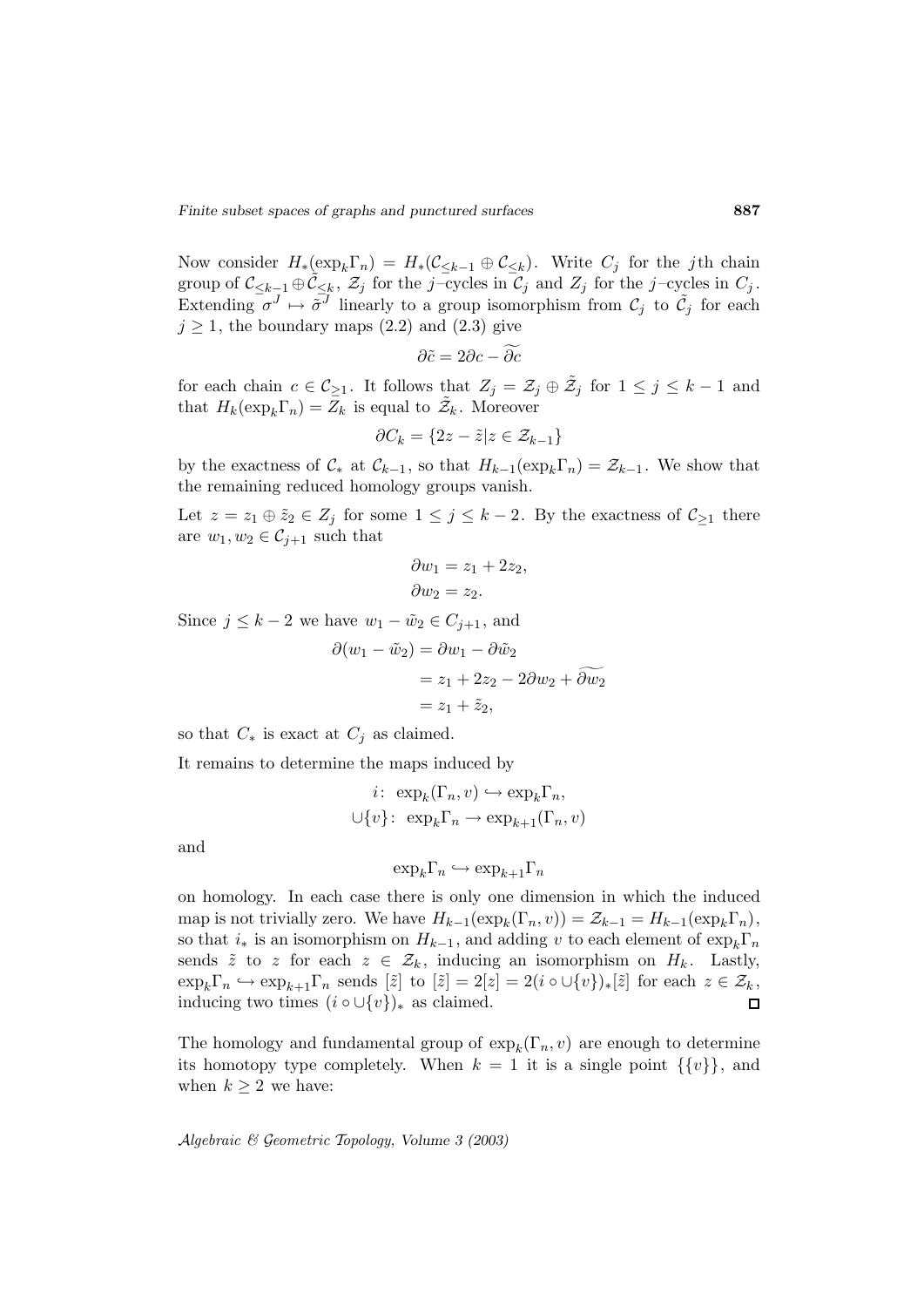**Corollary 1** (Theorem 2) *For*  $k \geq 2$  *the space*  $\exp_k(\Gamma_n, v)$  *has the homotopy type of a wedge of*  $b_{k-1}(\exp_k(\Gamma_n, v))$   $(k-1)$ –spheres.

**Proof** Since  $\exp_2(\Gamma_n, v)$  is homeomorphic to  $\Gamma_n$  we may assume  $k \geq 3$ . But then  $\exp_k(\Gamma_n, v)$  is a simply connected Moore space  $M(\mathbf{Z}^{b_{k-1}}, k-1)$  and the result follows from the Hurewicz and Whitehead theorems.  $\Box$ 

# **2.5** A basis for  $H_k(\exp_k \Gamma_n)$

We use the decomposition of  $\mathcal{C}_*$  as a sum of subcomplexes to give an explicit basis for  $H_k(\exp_k\Gamma_n)$ . se the decomposition  $H_k(\exp_k \Gamma_n)$ .<br> **rem 4** The set<br>  $\mathcal{B}(k, n) = \begin{cases} \widetilde{\partial \sigma^J} \end{cases}$ 

## **Theorem 4** *The set*

$$
\mathcal{B}(k,n) = \left\{ \widetilde{\partial \sigma^J} | |J| = k+1 \text{ and } j_i \equiv 0 \text{ mod } 2 \text{ for } i = \min(\text{supp } J) \right\}
$$

*is a basis for*  $H_k(\exp_k \Gamma_n)$ .

**Proof** It suffices to find a basis for  $\mathcal{Z}_k$  and map it across to  $\tilde{\mathcal{Z}}_k$ . Extending notation in obvious ways we have<br>  $\mathcal{Z}_k = \bigoplus_{S \subseteq [n]}$ <br>  $= \bigoplus$ a basis for we have  $\mathcal{Z}_k = \bigoplus$  $\frac{1}{\sqrt{2}}$ 

$$
\mathcal{Z}_k = \bigoplus_{S \subseteq [n]} \mathcal{Z}_k^S
$$
  
= 
$$
\bigoplus_{S \subseteq [n]} \bigoplus_{\substack{L:\text{supp } L = S, \\ |L|_2 = |S|}} \mathcal{Z}_k^S(L).
$$

Each  $\mathcal{Z}_{k}^{S}(L)$  in this sum is isomorphic to  $\mathcal{Z}_{j}^{S}$  for some j, and tracing back through this isomorphism we see that  $V_{j+1}$  is carried up to sign to ach  $\mathcal{Z}_k^S(L)$  in<br>irough this iso:<br> $\sum_{k+1}^S (L) = {\sigma^J}$ 

 $\mathcal{V}_{k+1}^S(L) = \{ \sigma^J || J || = k+1, j_i - \ell_i \in \{0,1\}, j_i \equiv 0 \text{ mod } 2 \text{ for } i = \min(\text{supp } J) \}.$ By Lemma 2  $\{\partial \sigma | \sigma \in \mathcal{V}_{k+1}^S(L)\}\$ is a basis for  $\mathcal{Z}_k^S(L)$ , and taking the union over  $S$  and  $L$  completes the proof.  $\Box$ 

As an exercise in counting we check that  $\mathcal{B}(k,n)$  has the right cardinality. This is equivalent to showing that the number  $s(k, n)$  of non-negative integer solutions to

$$
j_1 + \dots + j_n = k
$$

in which the first non-zero summand is odd is given by equation (1.2). We do this by induction on  $k$ , inducting separately over the even and odd integers.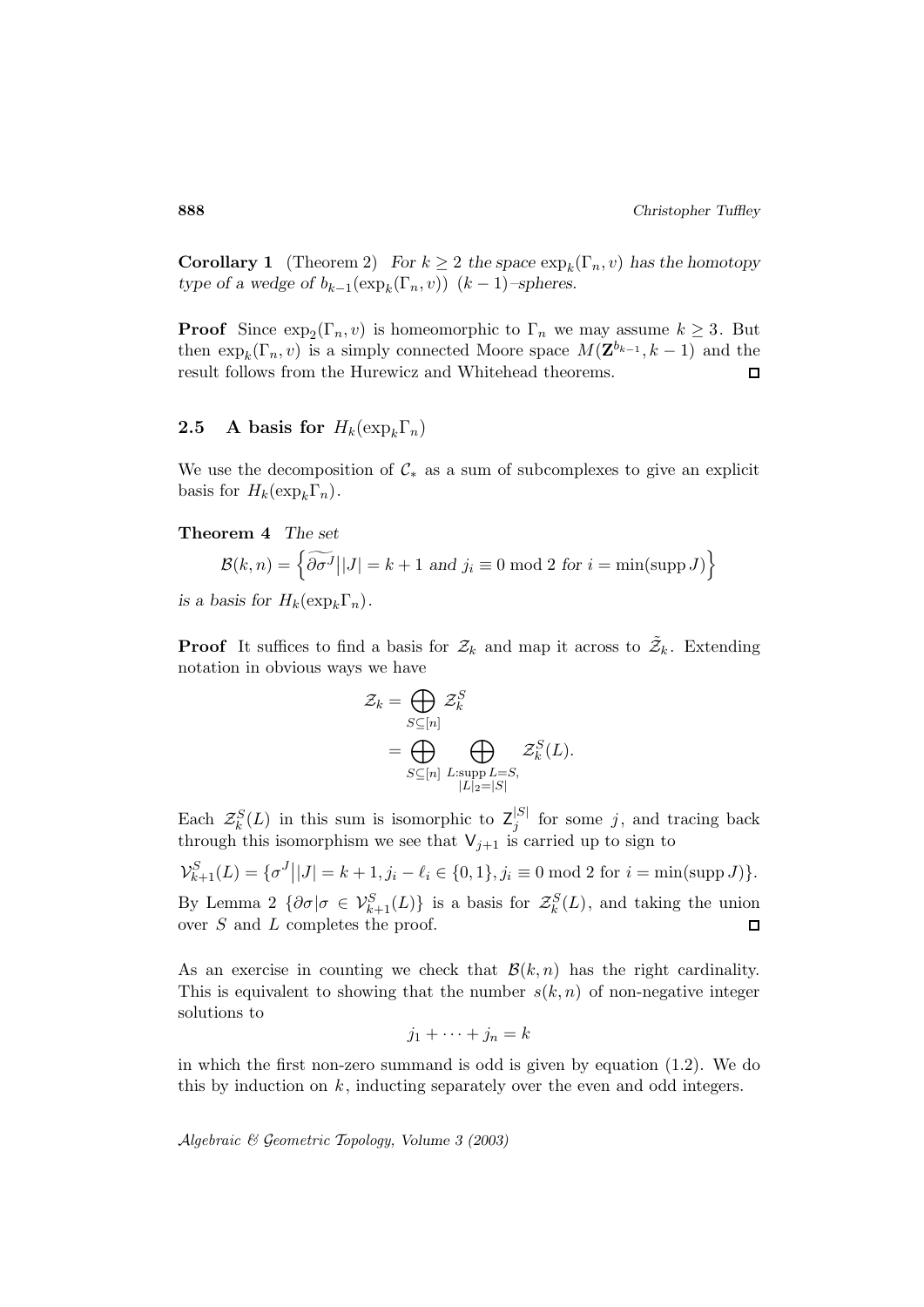Finite subset spaces of graphs and punctured surfaces **889**<br>In the base cases  $k = 1$  and 2 there are clearly n and  $\binom{n}{2}$  solutions respectively. Finite subset spaces of graphs and punctured surfaces<br>In the base cases  $k = 1$  and 2 there are clearly n and  $\binom{n}{2}$  solution<br>It therefore suffices to show that  $s(k, n) - s(k - 2, n) = \binom{n+k-2}{n-2}$  $\binom{+k-2}{n-2}$ . Adding two to the first non-zero summand gives an injection from solutions with  $k = \ell - 2$ to solutions with  $k = \ell$ , hitting all solutions except those for which the first non-zero summand is one. If  $j_{n-i} = 1$  is the first non-zero summand then what is left is an unconstrained non-negative integer solution to is left is an unconstrained non-neg<br>  $j_{n-i+1}$  +<br>
of which there are  $\binom{\ell+i-2}{\ell-1}$ , so that

$$
j_{n-i+1}+\cdots+j_n=\ell-1,
$$

$$
s(k,n) - s(k-2,n) = \sum_{i=1}^{n-1} {k+i-2 \choose k-1}.
$$

This is a sum down a diagonal of Pascal's triangle and as such is easily seen to This is a sum<br>equal  $\binom{k+n-2}{k}$  $s(k, n)$ <br>down a diag<br>=  $\binom{k+n-2}{n-2}$ .

# **2.6 Generating functions for**  $b_k(\exp_k\Gamma_n)$

We conclude this section by giving generating functions for the Betti numbers  $b_k(\exp_k\Gamma_n).$ 

**Theorem 5** *The Betti number*  $b_k(\exp_k\Gamma_n)$  *is the co-efficient of*  $x^k$  *in* 

$$
\frac{1 - (1 - x)^n}{(1 + x)(1 - x)^n}.
$$
\n(2.5)

**Proof** The co-efficient of  $x^j$  in

$$
\frac{1}{(1-x)^n} = (1+x+x^2+x^3+\cdots)^n
$$

is the number of non-negative solutions to  $j_1 + \cdots + j_n = j$ , in other words  $\binom{n+j-1}{n}$ . Multiplication by  $\binom{1+n-1}{n-1} = 1$ ,  $\frac{n}{n} + \frac{n^2}{n^3}$ , has the effect  $\binom{+j-1}{n-1}$ . Multiplication by  $(1+x)^{-1} = 1 - x + x^2 - x^3 + \cdots$  has the effect of taking alternating sums of co-efficients, so we subtract 1 first to remove the unwanted degree zero term from  $(1-x)^{-n}$ , arriving at  $(2.5)$ .  $\Box$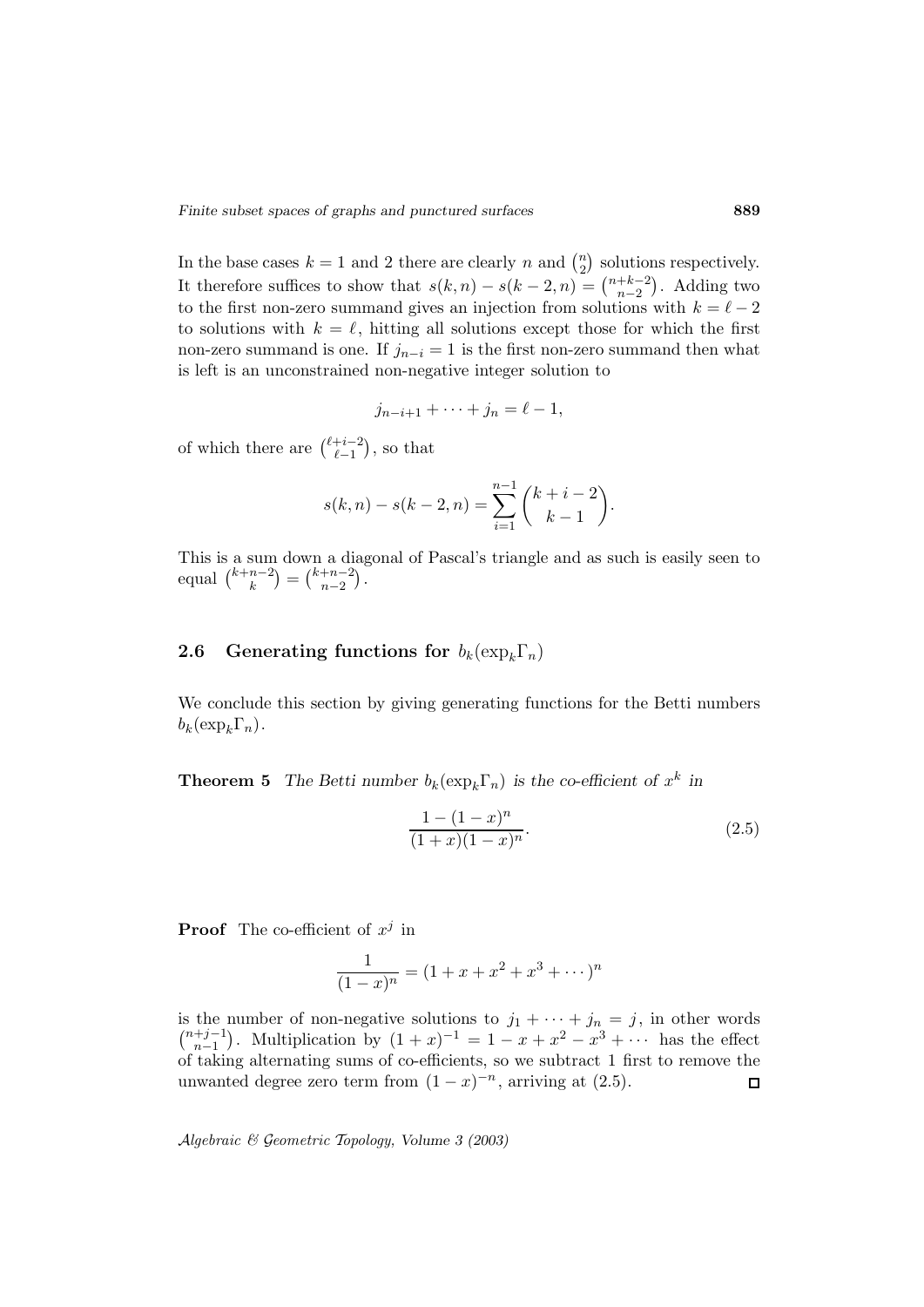# **3 The calculation of induced maps**

## **3.1 Introduction**

Given a pointed map  $\phi: (\Gamma_n, v) \to (\Gamma_m, v)$  there are induced maps

$$
(\exp_k \phi)_* \colon H_{k-1}(\exp_k(\Gamma_n, v)) \to H_{k-1}(\exp_k(\Gamma_m, v))
$$

and

$$
(\exp_k \phi)_* \colon H_p(\exp_k \Gamma_n) \to H_p(\exp_k \Gamma_m)
$$

for  $p = k - 1, k$ . In view of the commutative diagrams

$$
\exp_k(\Gamma_n, v) \xrightarrow{\exp_k \phi} \exp_k(\Gamma_m, v)
$$

$$
\downarrow i \qquad \qquad \downarrow i
$$

$$
\exp_k \Gamma_n \xrightarrow{\exp_k \phi} \exp_k \Gamma_m
$$

$$
\exp_{k-1} \Gamma_n \xrightarrow{\exp_{k-1} \phi} \exp_{k-1} \Gamma_m
$$

and

$$
\begin{array}{ccc}\n\exp_{k-1}\Gamma_n & \xrightarrow{\exp_{k-1}\phi} & \exp_{k-1}\Gamma_m \\
& \downarrow \cup \{v\} & & \downarrow \cup \{v\} \\
\exp_k(\Gamma_n, v) & \xrightarrow{\exp_k\phi} & \exp_k(\Gamma_m, v)\n\end{array}
$$

and the isomorphisms induced by i and  $\cup \{v\}$  on  $H_{k-1}$  and  $H_k$  respectively it suffices to understand just one of these, and we will focus our attention on  $H_k(\exp_k\Gamma_n) \to H_k(\exp_k\Gamma_m)$ . The purpose of this section is to reduce the problem of calculating this map to the problem of finding the images of the basic cells  $\tilde{\sigma}_i^1, \tilde{\sigma}_i^2$  under the chain map  $(\exp \phi)_{\sharp}$ . The reduction will be done by defining a multiplication on  $\tilde{\mathcal{C}}_*$ , giving it the structure of a ring without unity generated by the  $\tilde{\sigma}_i^j$ . The multiplication will be defined in such a way that the cellular chain map  $(\exp \phi)_{\sharp}|_{\tilde{C}_{*}}$  is a ring homomorphism, reducing calculating  $(\exp_k \phi)_*$  to calculations in the chain ring once the  $(\exp \phi)_{\sharp} \tilde{\sigma}_i^j$  are found. The reduction to just the cells  $\tilde{\sigma}_i^1, \tilde{\sigma}_i^2$  is achieved by working over the rationals, as  $\tilde{\mathcal{C}}_* \otimes_{\mathbf{Z}} \mathbf{Q}$  will be generated over  $\mathbf{Q}$  by just these  $2n$  cells.

In what follows we will assume that  $\phi$  is smooth, in the sense that  $\phi$  is smooth on the open set  $\phi^{-1}(\Gamma_m \setminus \{v\})$ . This ensures that  $\exp_i \phi$  is smooth off the preimage of the  $(j-1)$ –skeleton  $(\exp_j \Gamma_n)^{j-1} = (\exp_{j-1} \Gamma_n) \cup (\exp_j(\Gamma_n, v)),$ allowing us to use smooth techniques on the manifold  $\exp_i\Gamma_n \setminus (\exp_i\Gamma_n)^{j-1}$ . Smoothness of  $\phi$  may be ensured by homotoping it to a standard form defined as follows. The restriction of  $\phi$  to each edge  $e_i$  is an element of  $\pi_1(\Gamma_m, v)$ , and as such is equivalent to a reduced word  $w_i$  in the  ${e_a} \cup {e_a}$ . We consider  $\phi$ to be in standard form if  $\phi|_{e_i}$  traverses each letter of  $w_i$  at constant speed.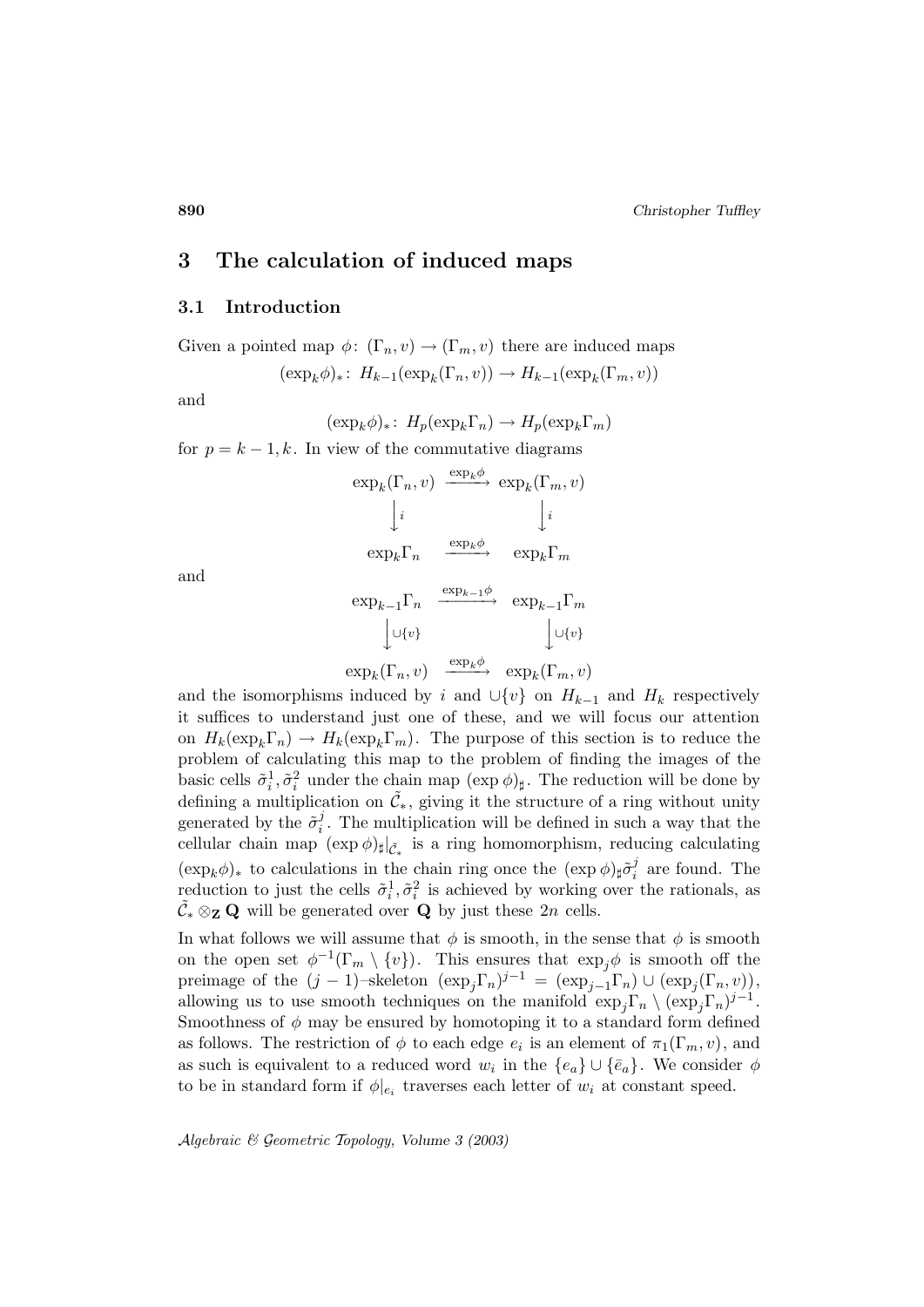## **3.2 The chain ring**

We observe that the operation  $(g, h) \mapsto g \cup h$  suggests a natural way of multiplying cells and we study it with an eye to applying the results to maps of the form  $(\exp_k \phi) \circ \tilde{\sigma}^J$ . We observe that the operation  $(g, h) \mapsto g \cup h$  suggests a natural way<br>plying cells and we study it with an eye to applying the results to ma<br>form  $(\exp_k \phi) \circ \tilde{\sigma}^J$ .<br>A map of pairs  $g: (B^j, \partial B^j) \to (\exp_j \Gamma_n, (\exp_j \Gamma_n)^{j-1})$  induce

$$
g_*\colon H_j(B^j,\partial B^j)\to H_j(\exp_j\Gamma_n,(\exp_j\Gamma_n)^{j-1}),
$$

and the homology group on the right is canonically isomorphic to the cellular chain group  $\tilde{C}_j$ . Writing  $\epsilon^j$  for the positive generator of  $H_j (B^j, \partial B^j)$ , if g is smooth on the open set  $g^{-1}(\exp_j \Gamma_n \setminus (\exp_j \Gamma_n)^{j-1})$  then this map is given by external is<br>the post  $\sum_{j=1}^{n} \sum_{j=1}^{n}$ 

$$
g_* \epsilon^j = \sum_{|J|=j} \langle g, \tilde{\sigma}^J \rangle \tilde{\sigma}^J,
$$

in which  $\langle g, \tilde{\sigma}^{J} \rangle$  is the signed sum of preimages of a generic point in the interior  $g_* \epsilon^j = \sum_{|J|=j} \langle g, \tilde{\sigma}^J \rangle \tilde{\sigma}^J$ ,<br>
in which  $\langle g, \tilde{\sigma}^J \rangle$  is the signed sum of preimages of a generic point in the interior<br>
of  $\tilde{\sigma}^J$ . If h is a second map of pairs  $(B^\ell, \partial B^\ell) \to (\exp_\ell \Gamma_n, (\exp_\ell \Gamma_n)^{\ell-1})$  then  $g \cup h$  is a map of pairs sum of preimages of a generic poi<br>
of pairs  $(B^{\ell}, \partial B^{\ell}) \to (\exp_{\ell} \Gamma_n, (e^{\ell}) \to (\exp_{j+\ell} \Gamma_n)^{j+\ell-1})$ 

$$
(B^{j+\ell}, \partial B^{j+\ell}) \to (\exp_{j+\ell} \Gamma_n, (\exp_{j+\ell} \Gamma_n)^{j+\ell-1})
$$

also. The following lemma shows that ∪ behaves as might be hoped on the chain level.

**Lemma 3** *Given two maps of pairs g:*  $(B^j, \partial B^j) \to (\exp_j \Gamma_n, (\exp_j \Gamma_n)^{j-1}),$ <br>  $h: (B^{\ell}, \partial B^{\ell}) \to (\exp_{\ell} \Gamma_n, (\exp_{\ell} \Gamma_n)^{\ell-1}),$  each smooth off the preimage of the codimension one skeleton, we have<br>  $(g \cup h)_* = \sum \langle g, \tilde{\sigma}^J \rangle \langle h, \tilde$  $h: (B^{\ell}, \partial B^{\ell}) \to (\exp_{\ell} \Gamma_n, (\exp_{\ell} \Gamma_n)^{\ell-1}),$  each smooth off the preimage of the *codimension one skeleton, we have*

$$
(g \cup h)_* = \sum_{|J|=j, |L|=\ell} \langle g, \tilde{\sigma}^J \rangle \langle h, \tilde{\sigma}^L \rangle (\tilde{\sigma}^J \cup \tilde{\sigma}^L)_*.
$$
 (3.1)

**Proof** Fix an n–tuple M such that  $|M| = j + \ell$  and let  $\Lambda$  be a generic point in **Proof** Fix an *n*-tuple *M* such that  $|M| = j + \ell$  and let  $\Lambda$  be a generic point in the interior of  $\tilde{\sigma}^M$ . It suffices to check that  $g \times h$  and  $\sum_{J,L} \langle g, \tilde{\sigma}^J \rangle \langle h, \tilde{\sigma}^L \rangle \tilde{\sigma}^J \times \tilde{\sigma}^L$ have the same signed sum of preimages at each point  $(\Lambda', \Lambda'') \in \exp_{|J|} \Gamma_n \times$  $\exp_{|L|}\Gamma_n$  such that  $\Lambda' \cup \Lambda'' = \Lambda$ ; note that for cardinality reasons  $(\Lambda', \Lambda'')$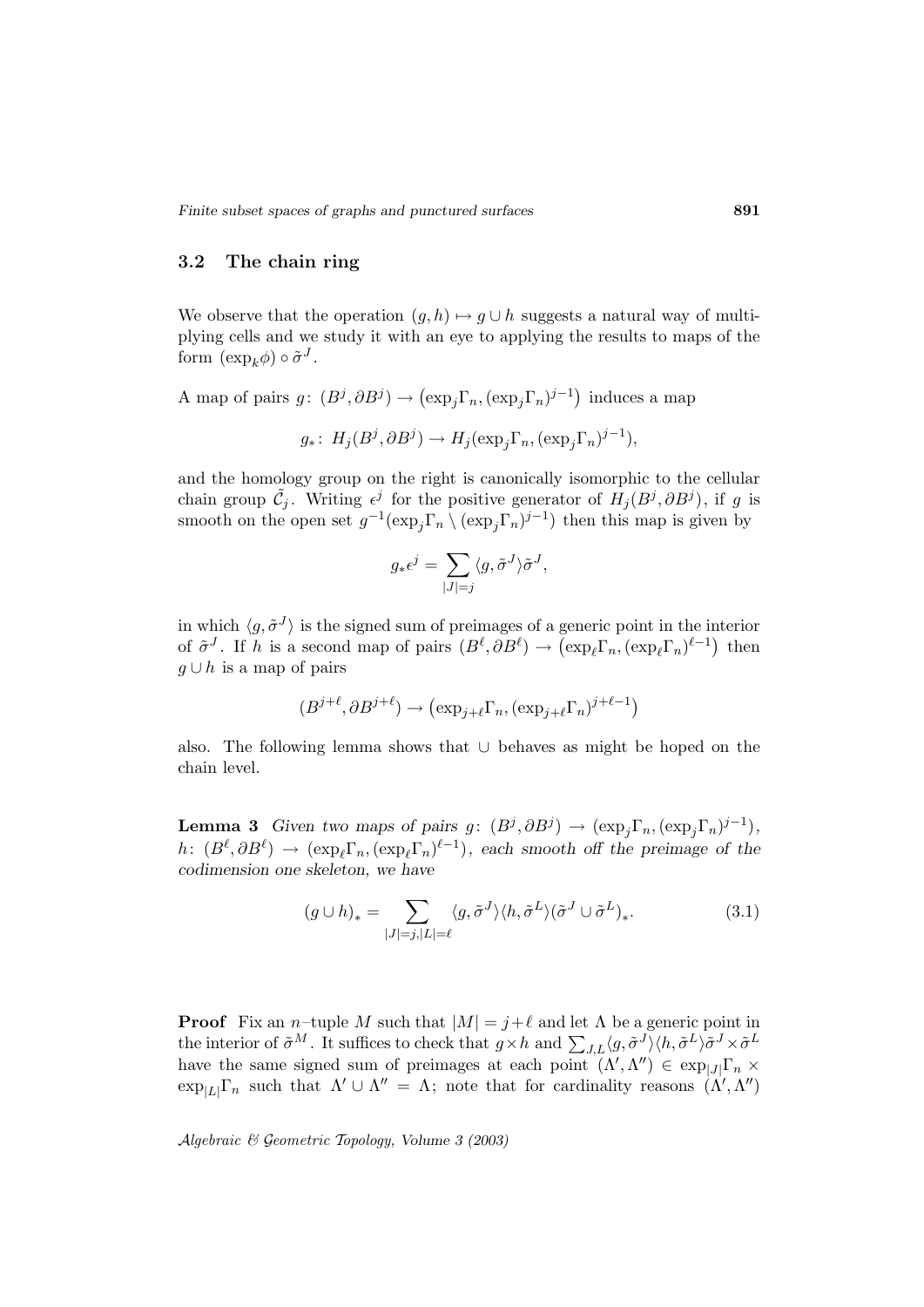forms a partition of  $\Lambda$ . For  $g \times h$  this signed sum is given by

hg × h, σ˜<sup>J</sup> (Λ<sup>0</sup> ) × σ˜<sup>J</sup> (Λ00) i = X p∈g−1(Λ0) q∈h−1(Λ00) sign(det D(g × h)(p, q)) = X Xsign p∈g−1(Λ0) q∈h−1(Λ00) det Dg(p) sign det Dh(q) = Xg−1(Λ0) sign(det Dg(p) Xh−1(Λ00) sign(det Dh(q) = hg, σ˜<sup>J</sup> (Λ<sup>0</sup> ) ihh, σ˜<sup>J</sup> (Λ00) i.

The lemma follows from the fact that  $\langle \tilde{\sigma}^J \times \tilde{\sigma}^L, \tilde{\sigma}^{\mathcal{J}(\Lambda')} \times \tilde{\sigma}^{\mathcal{J}(\Lambda'')} \rangle$  is zero unless  $J = \mathcal{J}(\Lambda')$  and  $L = \mathcal{J}(\Lambda'')$ , in which case it is one.  $\Box$ 

Since  $({\tilde{\sigma}}^{J} \cup {\tilde{\sigma}}^{L})_{*} \epsilon^{j+\ell}$  is a multiple of  ${\tilde{\sigma}}^{J+L}$  the next step is to understand the pairings  $\langle \tilde{\sigma}^J \cup \tilde{\sigma}^L, \tilde{\sigma}^{J+L} \rangle$ . Interchanging adjacent factors  $\tilde{\sigma}_a^r$  and  $\tilde{\sigma}_b^s$  in the product  $\tilde{\sigma}^J \cup \tilde{\sigma}^L$  simply introduces a sign  $(-1)^{rs}$ , so we may gather basic cells from the same edge together and consider pairings of the form nging adjacent<br>
a sign  $(-1)^{rs}$ , sc<br>
nsider pairings c<br>  $\binom{\ell_n}{n}, \tilde{\sigma}^{J+L} \rangle = \prod^n$ 

$$
\langle (\tilde{\sigma}_1^{j_1} \cup \tilde{\sigma}_1^{\ell_1}) \cup \cdots \cup (\tilde{\sigma}_n^{j_n} \cup \tilde{\sigma}_n^{\ell_n}), \tilde{\sigma}^{J+L} \rangle = \prod_{i=1}^n \langle \tilde{\sigma}_i^{j_i} \cup \tilde{\sigma}_i^{\ell_i}, \tilde{\sigma}_i^{j_i+\ell_i} \rangle.
$$
  
The quantity  $\langle \tilde{\sigma}_a^r \cup \tilde{\sigma}_a^s, \tilde{\sigma}_a^{r+s} \rangle$  is equal to  $\begin{bmatrix} r+s \\ r \end{bmatrix}_{-1}$ , the *q*-binomial c

 $\binom{+s}{r}_{-1}$ , the q-binomial co-efficient  $r+s$ <sup>+s</sup>] specialised to  $q = -1$ . The correspondence can be seen as follows. Take  $r + s$  objects, numbered from 1 to  $r + s$  and laid out in order, and paint r of them blue and the rest red. Shuffle them so that the blue ones are at the front in ascending order, followed by the red ones in ascending order, giving  $\begin{bmatrix} r+s \\ r \end{bmatrix}$  specialised to  $q = -1$ . The correspondence ca  $r + s$  objects, numbered from 1 to  $r + s$  and laid of them blue and the rest red. Shuffle them so that front in ascending order, followed by the red ones is an  $\binom{+s}{r}_{-1}$  is the number of ways of choosing r objects from  $r + s$  in this way, counted with the sign of the associated permutation, and is equal to  $\langle \tilde{\sigma}_a^r \cup \tilde{\sigma}_a^s, \tilde{\sigma}_a^{r+s} \rangle$ : the blue and red points<br>represent the elements of a generic point in our canonical from  $\tilde{\sigma}_a^r$  and  $\tilde{\sigma}_a^s$ represent the elements of a generic point in  $\exp_{r+s}e_a$  coming from  $\tilde{\sigma}_a^r$  and  $\tilde{\sigma}_a^s$ respectively, and the derivative at this preimage is the matrix of the associated permutation. represent the elements<br>respectively, and the de<br>permutation.<br>The calculation of  $\begin{bmatrix} r+s \end{bmatrix}$ 

 $\binom{+s}{r}_{-1}$  is the subject of the following lemma. The result, which we might call "Pascal's other triangle"—being a much less popular model than the one we know and love—appears in figure 3. For further information on  $q$ -binomial co-efficients and related topics see for example Stanley [18], Kac and Cheung [13], and Baez [1, weeks 183–188].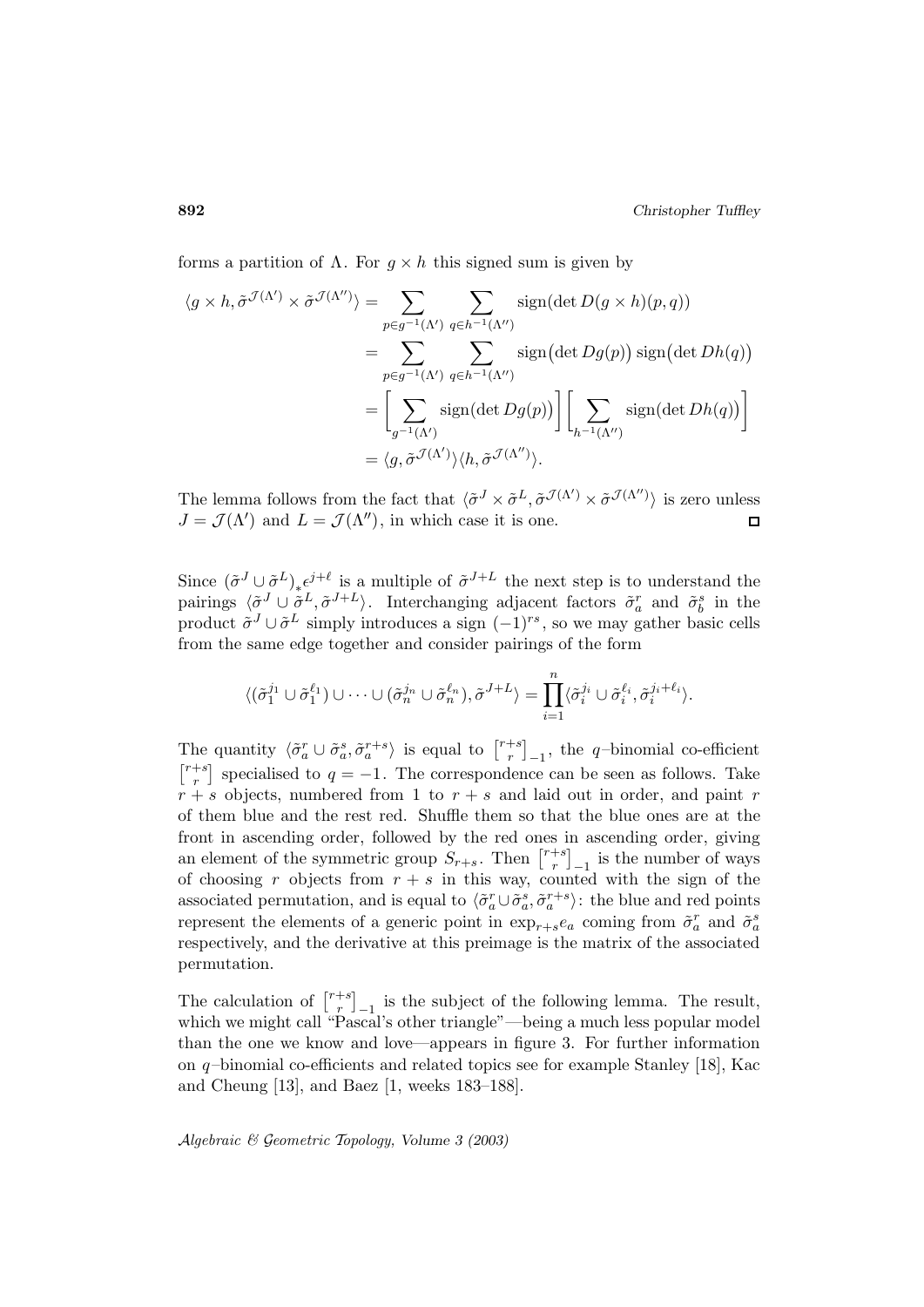1 1 1 101 1111 10201 112211 1030301 11333311 104060401 1144664411

Figure 3: The first ten rows of Pascal's other triangle, enough so that the pattern is clear. Each row of Pascal's triangle appears twice; on the first occurrence zeros are inserted between each entry, and on the second each entry appears twice. Figure 3: The first ten rows of Pascal's other triangle, enough sclear. Each row of Pascal's triangle appears twice; on the first inserted between each entry, and on the second each entry appear<br>**Lemma 4** *The value of th* 

 $\binom{m}{r}_{-1}$  is given by

$$
\begin{bmatrix} m \\ r \end{bmatrix}_{-1} = \frac{1 + (-1)^{r(m-r)}}{2} \begin{pmatrix} \lfloor m/2 \rfloor \\ \lfloor r/2 \rfloor \end{pmatrix}.
$$
 (3.2)  
**Proof** The *q*-binomial co-efficient  $\begin{bmatrix} m \\ r \end{bmatrix}$  satisfies  $\begin{bmatrix} m \\ 0 \end{bmatrix} = \begin{bmatrix} m \\ m \end{bmatrix} = 1$  and

 $\frac{n}{r}$ .  $\begin{matrix} n \ 0 \end{matrix}$  $\binom{m}{m} = 1$  and  $\lceil m$ r  $\Big] = \Big[ \begin{matrix} m-1 \\ 1 \end{matrix}$  $r-1$  $\Big\} + q^r \Big\lceil m - 1$ r ,

both easily seen for  $q = -1$  from the definition above: the recurrence relation is proved analogously to the familiar one for Pascal's triangle, the sign  $(-1)^r$ arising from shuffling the first object into place if it is red instead of blue. The arising from shuffling the first objec<br>equality (3.2) is then readily proved<br>the four possibilities for the parities<br>We remark that the equality  $\int_{r}^{r+s}$ into play<br>f m an<br>=  $\int_{0}^{r+s}$ equality  $(3.2)$  is then readily proved by induction on  $m$ , by considering in turn the four possibilities for the parities of  $m$  and  $r$ .  $\Box$ 

 $r \over r$ .  $s^{\{+s\}}$  can be seen for  $q = -1$  from the fact that  $\lfloor r/2 \rfloor + \lfloor s/2 \rfloor = \lfloor (r + s)/2 \rfloor$  unless both r and s are odd, in the four possibilities for the pa<br>We remark that the equality<br>the fact that  $\lfloor r/2 \rfloor + \lfloor s/2 \rfloor =$ <br>which case the co-efficient  $\lfloor \frac{r+s}{r} \rfloor$  $r \over r$ . rities of *m* and *r*.<br>  $\begin{bmatrix} r+s \\ r \end{bmatrix} = \begin{bmatrix} r+s \\ s \end{bmatrix}$  can be seen<br>  $\lfloor (r+s)/2 \rfloor$  unless both *r*<br>
<sub>-1</sub> vanishes. Additionally [  $r+s$  $\left.\begin{matrix} +s\ r \end{matrix}\right\}$   $-1$  $r+s+t$  $\left.\begin{array}{c} +s+t \\ r+s \end{array}\right]_{-1}$  and  $r+s+t$  $r \quad \square -1$  $s+t$  $\binom{+t}{s}_{-1}$  are both equal to

$$
\frac{\lfloor (r+s+t)/2 \rfloor!}{\lfloor r/2 \rfloor! \lfloor s/2 \rfloor! \lfloor t/2 \rfloor!}
$$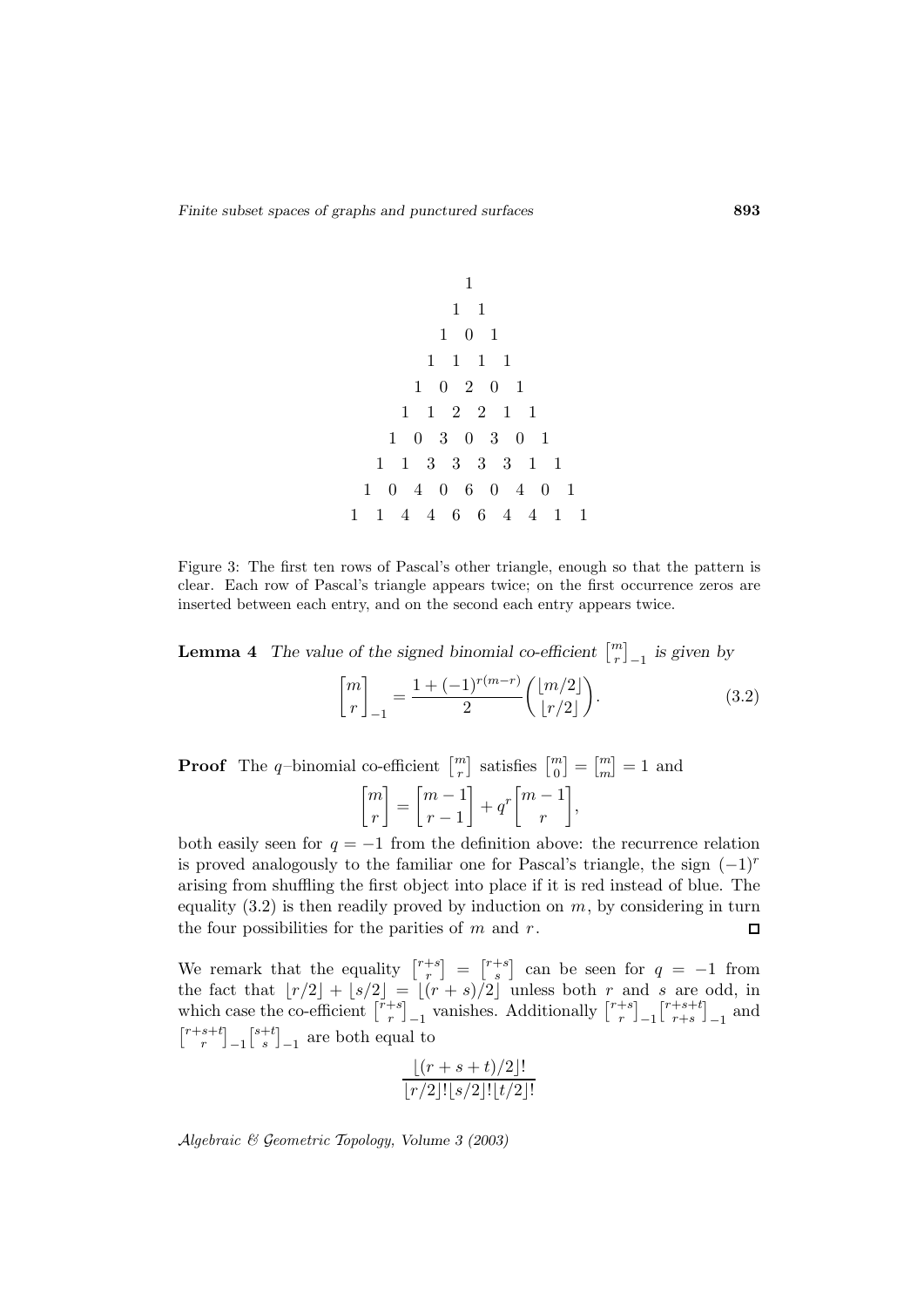if no more than one of  $r, s, t$  is odd, and zero otherwise.

We now define the chain ring of  $\exp \Gamma_n$  to be the ring without unity generated over **Z** by the set  $\{\tilde{\sigma}_i^j | 1 \leq i \leq n, j \geq 1\}$ , with relations

of 
$$
\exp \Gamma_n
$$
 to be the  
\n $\tilde{z}$   $n, j \ge 1$ , with rel  
\n $\tilde{\sigma}_a^j \tilde{\sigma}_b^{\ell} = (-1)^{j\ell} \tilde{\sigma}_b^{\ell} \tilde{\sigma}_a^j$   
\n $\tilde{\sigma}_a^j \tilde{\sigma}_a^{\ell} = \begin{bmatrix} j+\ell \\ j \end{bmatrix}_{-1} \tilde{\sigma}_a^{j+\ell}$ 

for all  $1 \leq a, b \leq n$  and  $j, \ell \geq 1$ . This definition is again a specialisation to  $q = -1$  of a construction that applies more generally, and is chosen so that the conclusion (3.1) of Lemma 3 may be rewritten as

$$
(g \cup h)_* \epsilon^{j+\ell} = (g_* \epsilon^j)(h_* \epsilon^\ell), \tag{3.3}
$$

in which the multiplication on the right hand side takes place in the chain ring. The lack of an identity could be easily remedied but we have chosen not to so that all elements of the ring are chains. We shall denote the chain ring simply by  $\tilde{\mathcal{C}}_*$ , or  $\tilde{\mathcal{C}}_*$  ( $\Gamma_n$ ) in case of ambiguity.

## **3.3 Calculating induced maps**

We now have all the machinery required to state and prove our main result on the calculation of  $(\exp_k \phi)_*,$  namely that the cellular chain map  $(\exp \phi)_\sharp|_{\tilde{C}_*}$  is a ring homomorphism. This reduces the calculation of the chain map to the calculation of the images of the basic cells  $\tilde{\sigma}_i^j$ , each an exercise in counting points with signs, and multiplication and addition in the chain ring.

**Theorem 6** *If*  $\phi$ :  $(\Gamma_n, v) \to (\Gamma_m, v)$  *is smooth on*  $\phi^{-1}(\Gamma_m \setminus \{v\})$  *then the cellular chain map*  $(\exp \phi)_{\sharp} : \tilde{C}_{*}(\Gamma_n) \to \tilde{C}_{*}(\Gamma_m)$  *is a ring homomorphism.* 

**Proof** If  $\phi$  is smooth off  $\phi^{-1}(v)$  then as noted at the end of section 3.1 the map  $\exp_j \phi = \exp \phi|_{\exp_j \Gamma_n}$  is smooth off the codimension one skeleton for each<br>
j, so we may use Lemma 3. Thus<br>  $(\exp \phi)_{\sharp}(\tilde{\sigma}^J \tilde{\sigma}^L) = (\exp_{j+\ell} \phi)_{*}((\tilde{\sigma}^J \cup \tilde{\sigma}^L)_{*}e^{j+\ell})$  by (3.3)<br>  $= ((\exp_{j+\ell} \phi) \circ (\tilde{\sigma}^J \cup \tilde$ 

$$
\begin{aligned}\nj, \text{ so we may use Lemma 3. Thus} \\
(\exp \phi)_{\sharp} (\tilde{\sigma}^J \tilde{\sigma}^L) &= (\exp_{j+\ell} \phi)_{*} ((\tilde{\sigma}^J \cup \tilde{\sigma}^L)_{*} \epsilon^{j+\ell}) \qquad \text{by (3.3)} \\
&= ((\exp_{j+\ell} \phi) \circ (\tilde{\sigma}^J \cup \tilde{\sigma}^L))_{*} \epsilon^{j+\ell} \\
&= (((\exp_{j} \phi) \circ \tilde{\sigma}^J) \cup ((\exp_{\ell} \phi) \circ \tilde{\sigma}^L))_{*} \epsilon^{j+\ell} \\
&= (((\exp_{j} \phi) \circ \tilde{\sigma}^J)_{*} \epsilon^{j}) (((\exp_{\ell} \phi) \circ \tilde{\sigma}^L)_{*} \epsilon^{\ell}) \qquad \text{by (3.3)} \\
&= ((\exp_{j} \phi)_{*} \tilde{\sigma}^J_{*} \epsilon^{j}) ((\exp_{\ell} \phi)_{*} \tilde{\sigma}^L_{*} \epsilon^{\ell}) \\
&= ((\exp \phi)_{\sharp} \tilde{\sigma}^J) ((\exp \phi)_{\sharp} \tilde{\sigma}^L),\n\end{aligned}
$$

from which the result follows.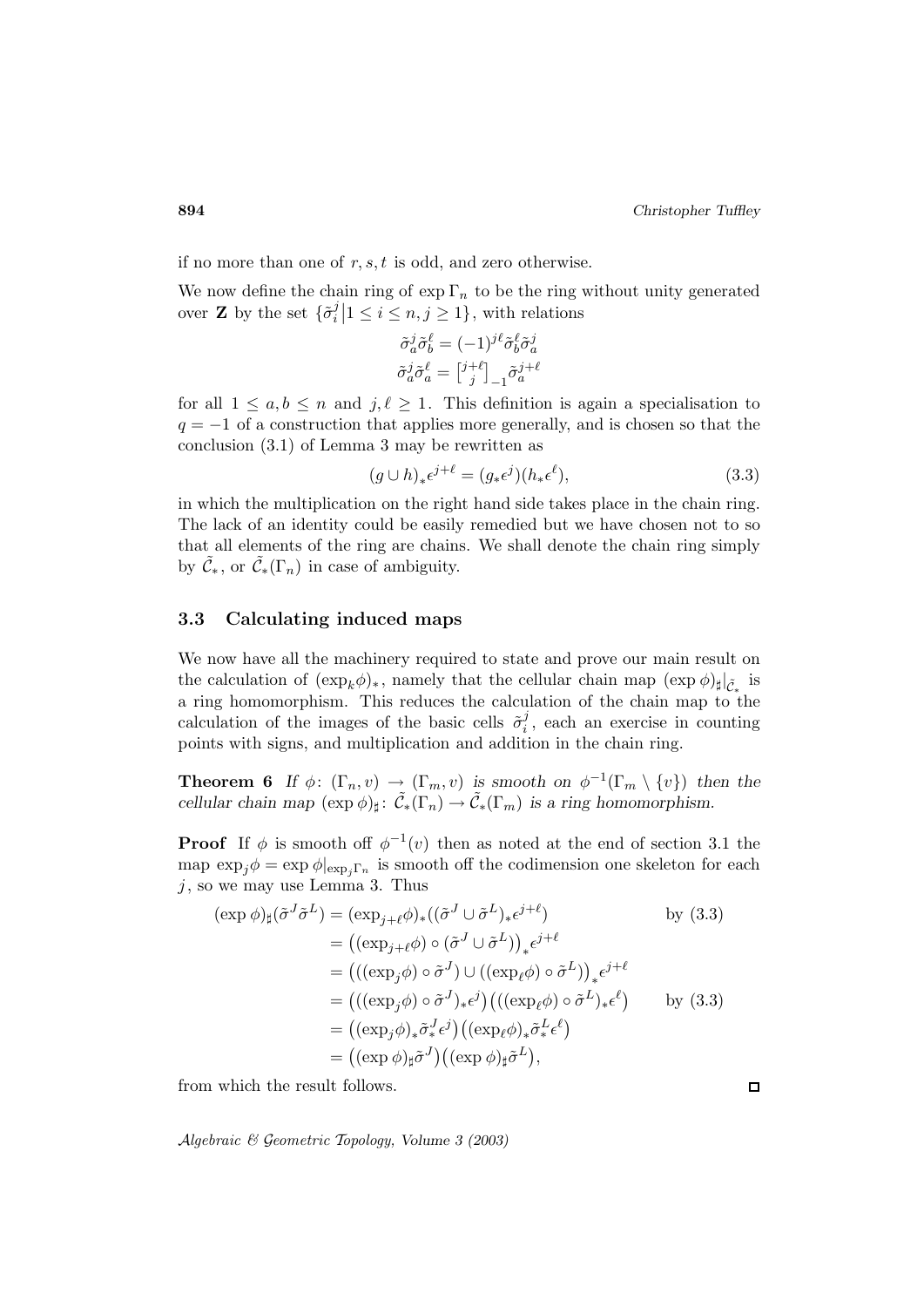As an immediate consequence we have

as and punctured surfaces  
hence we have  

$$
(\exp \phi)_{\sharp} \tilde{\sigma}^{J} = \prod_{i=1}^{n} (\exp \phi)_{\sharp} \tilde{\sigma}^{j_i}_{i},
$$

so that  $(\exp \phi)_{\sharp} \tilde{\sigma}^{J}$  may be found knowing just the images of the basic cells  $\tilde{\sigma}_i^j$  as claimed. To reduce the number of cells  $\tilde{\sigma}$  for which  $(\exp \phi)_{\sharp} \tilde{\sigma}$  must be calculated directly even further, observe that

$$
\tilde{\sigma}_i^j = \begin{cases} \frac{1}{\ell!} \left( \tilde{\sigma}_i^2 \right)^{\ell} & \text{if } j = 2\ell, \\ \frac{1}{\ell!} \tilde{\sigma}_i^1 \left( \tilde{\sigma}_i^2 \right)^{\ell} & \text{if } j = 2\ell + 1, \end{cases}
$$
(3.4)

so that  $\tilde{\mathcal{C}}_* \otimes_{\mathbf{Z}} \mathbf{Q}$  is generated over  $\mathbf{Q}$  by the set  $\{\tilde{\sigma}_i^j | 1 \leq i \leq n, j = 1, 2\},\$ subject only to the relations that the  $\tilde{\sigma}_i^1$  anti-commute with each other and the  $\tilde{\sigma}_i^2$  commute with everything. In essence this reduces calculating  $(\exp \phi)_{\sharp}$  to understanding the behaviour of chains under maps

$$
\exp_1S^1 \to \exp_1S^1
$$

and

$$
\exp_2S^1\to\exp_2\Gamma_2
$$

induced by maps  $S^1 \to S^1$  and  $S^1 \to \Gamma_2$  respectively. These are both simple exercises in counting points with signs and we give the answers, which are easily checked. Let w be a reduced word in  $\{e_1, e_2, \bar{e}_1, \bar{e}_2\}$ , and let  $\phi$  from  $S^1 = \Gamma_1$ to  $\Gamma_2$  send  $e_1$  to w. Then  $\langle (\exp \phi) \circ \tilde{\sigma}_1^1, \tilde{\sigma}_i^1 \rangle$  and  $\langle (\exp \phi) \circ \tilde{\sigma}_1^2, \tilde{\sigma}_i^2 \rangle$  are both given by the winding number of w around  $e_i$ , and  $\langle (\exp \phi) \circ \tilde{\sigma}_1^2, \tilde{\sigma}^{(1,1)} \rangle$  is the number of pairs of letters  $(a_1, a_2)$  in  $w, a_i \in \{e_i, \bar{e}_i\}$ , counted with the product of a minus one for each bar and a further minus one if  $a_2$  occurs before  $a_1$ .

## **3.4 Examples**

As an illustration of the ideas in this section we calculate two examples. The first reproduces a result from [19] on maps  $S^1 \to S^1$ , and the second will be useful in understanding the action of the braid group.

Let  $\phi: S^1 \to S^1$  be a degree d map. By Theorem 1 of this paper or Theorem 4 of [19] we have

$$
H_k(\exp_k S^1) \cong \begin{cases} 0 & k \text{ even,} \\ \mathbf{Z} & k \text{ odd,} \end{cases}
$$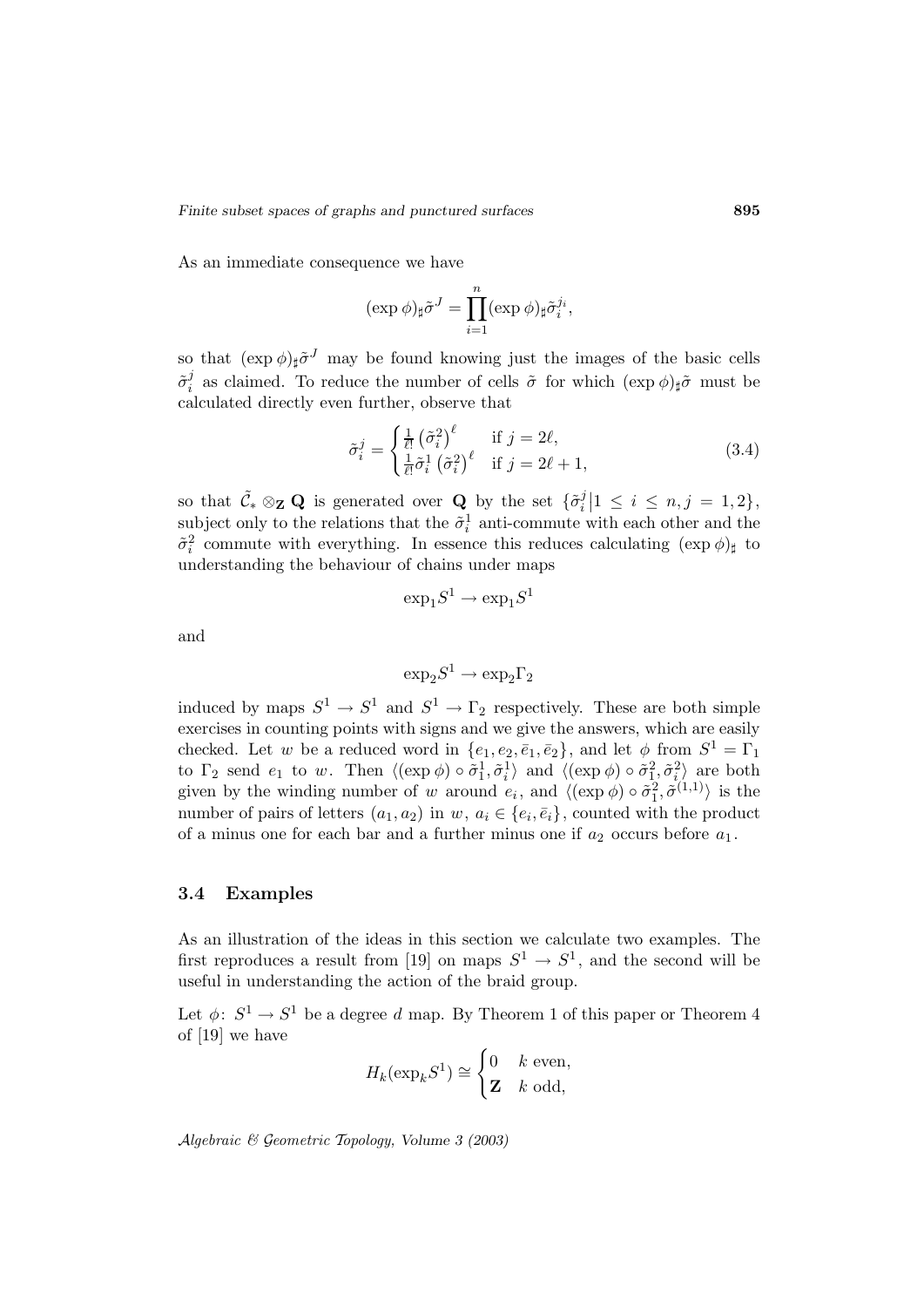so the only map of interest is  $(\exp_{2\ell-1}\phi)_*$  on  $H_{2\ell-1}$ . The homology group  $H_{2\ell-1}(\exp_{2\ell-1}S^1)$  is generated by  $\tilde{\sigma}_1^{2\ell-1}$ , and by (3.4) and the discussion at the end of section 3.3 we have  $\theta$  hoi<br>  $\theta$  dise

$$
(\exp_{2\ell-1}\phi)_{\sharp}\tilde{\sigma}_{1}^{2\ell-1} = \frac{1}{(\ell-1)!}(\exp_{2\ell-1}\phi)_{\sharp}\left(\tilde{\sigma}_{1}^{1}\left(\tilde{\sigma}_{1}^{2}\right)^{\ell-1}\right)
$$

$$
= \frac{1}{(\ell-1)!}(d\tilde{\sigma}_{1}^{1})(d\tilde{\sigma}_{1}^{2})^{\ell-1}
$$

$$
= \frac{d^{\ell}}{(\ell-1)!}\tilde{\sigma}_{1}^{1}\left(\tilde{\sigma}_{1}^{2}\right)^{\ell-1}
$$

$$
= d^{\ell}\tilde{\sigma}_{1}^{2\ell-1}.
$$

Thus  $\exp_{2\ell-1}\phi$  is a degree  $d^{\ell}$  map, as found in Theorem 7 of [19].

For the second example consider the map  $\tau: \Gamma_2 \to \Gamma_2$  sending  $e_1$  to  $e_2$  and  $e_2$ to  $e_2e_1\bar{e}_2$ . We shall compare this with the map  $\bar{\tau}$  that simply switches  $e_1$  and  $e_2$ . These two maps are homotopic through a homotopy that drags  $v$  around  $e_2$ , so we expect the same induced map once we pass to homology, but an understanding of the chain maps will be useful in section 4 when we study the action of the braid group. Clearly  $(\exp \bar{\tau})_{\sharp}$  simply interchanges  $\tilde{\sigma}_1^j$  and  $\tilde{\sigma}_2^j$ , and likewise  $(\exp \tau)_{\sharp} \tilde{\sigma}_1^j = \tilde{\sigma}_2^j$  for each j. The only difficulty therefore is in finding  $(\exp \tau)_{\sharp} \tilde{\sigma}_2^j$ , and we shall do this in two ways, first by calculating it directly and then by working over  $Q$  using  $(3.4)$ .

To calculate  $(\exp \tau)_{\sharp} \tilde{\sigma}_2^j$  directly let  $p = (x_1, \ldots, x_{\ell}, y_1, \ldots, y_m)$  be a generic point in  $\Delta_{\ell} \times \Delta_m$ ,  $\ell + m = j$ ,  $m \ge 1$ . Preimages of p come in pairs that differ only in whether the preimage of  $y_i$  comes from the letter  $e_2$  or  $\bar{e}_2$  of w. In the first case the  $(\ell+1)$ th row of the derivative has a 3 in the first column and zeros elsewhere, and in the second it has a −3 in the last column and zeros elsewhere. Thus each pair contributes  $(-1)^{\ell} + (-1)^m$  times the sign of the corresponding preimage in  $\tilde{\sigma}_2^{j-1}$  of  $(x_1,\ldots,x_\ell,y_2,\ldots,y_m) \in \Delta_\ell \times \Delta_{m-1}$ , and consequently of the derivative has<br>
ad it has a -3 in the<br>
s  $(-1)^{\ell} + (-1)^m$  tim<br>
..,  $x_{\ell}, y_2, \ldots, y_m) \in \mathcal{U}$ <br>  $\rangle = ((-1)^{\ell} + (-1)^m)$  $y_{\scriptscriptstyle{y}}$ 

$$
\langle (\exp \tau) \circ \tilde{\sigma}_2^j, \tilde{\sigma}^{(\ell,m)} \rangle = \big((-1)^{\ell} + (-1)^m\big) \langle (\exp \tau) \circ \tilde{\sigma}_2^{j-1}, \tilde{\sigma}^{(\ell,m-1)} \rangle.
$$

This recurrence relation is easily solved to give

$$
\langle (\exp \tau) \circ \tilde{\sigma}_2^j, \tilde{\sigma}^{(\ell,m)} \rangle = \begin{cases} 1 & \text{if } m = 0, \\ -2 & \text{if } \ell \text{ odd}, m = 1, \\ 0 & \text{otherwise}, \end{cases}
$$

so that

$$
(\exp \tau)_{\sharp} \tilde{\sigma}_2^j = \begin{cases} \tilde{\sigma}_1^j & \text{if } j \text{ is odd,} \\ \tilde{\sigma}_1^j - 2\tilde{\sigma}^{(j-1,1)} & \text{if } j > 0 \text{ is even.} \end{cases}
$$
(3.5)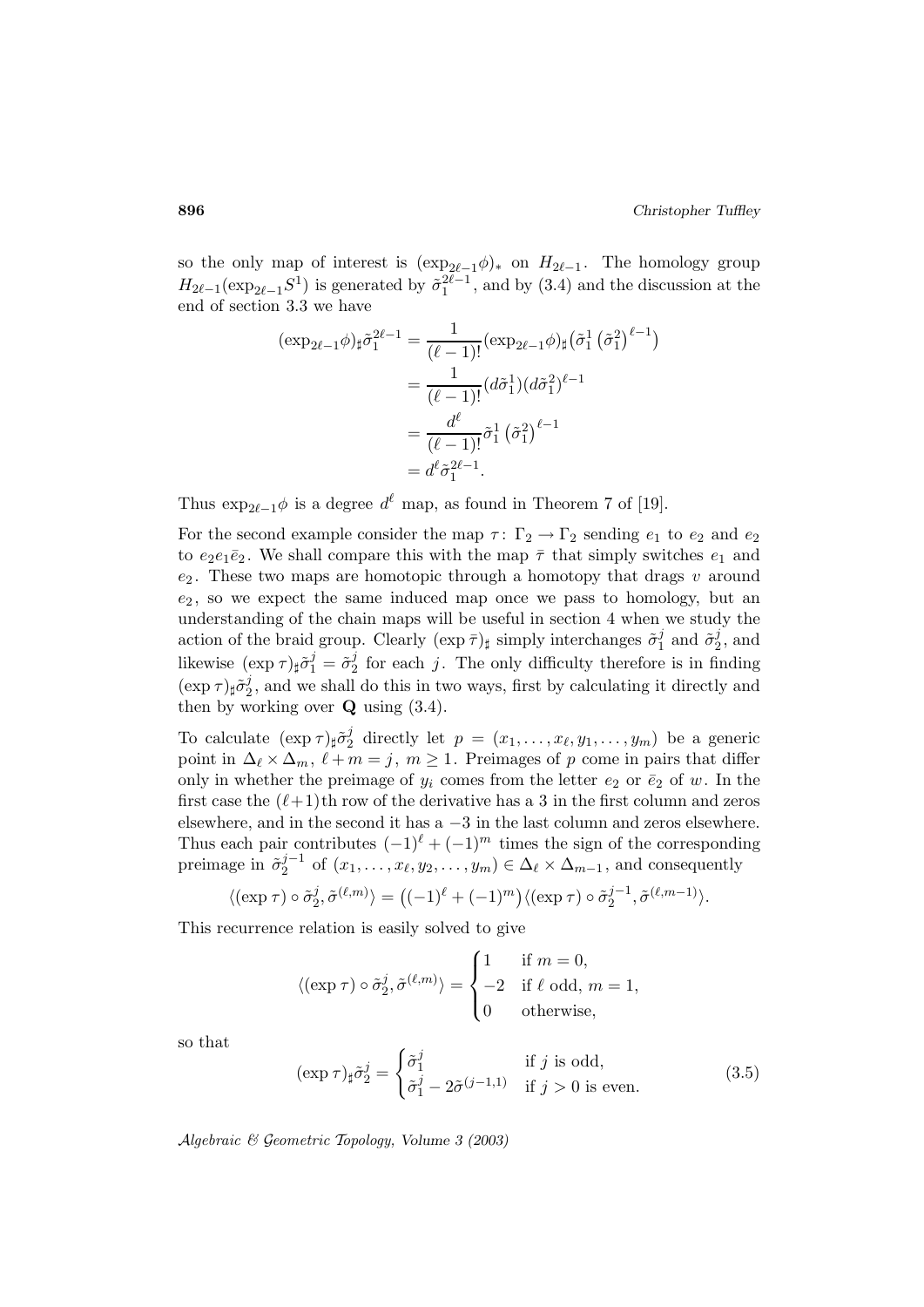To find  $(\exp \tau)_{\sharp} \tilde{\sigma}_2^j$  using (3.4) we first need  $(\exp \tau)_{\sharp} \tilde{\sigma}_2^1 = \tilde{\sigma}_1^1$  and  $(\exp \tau)_{\sharp} \tilde{\sigma}_2^2 =$  $\tilde{\sigma}_1^2 - 2\tilde{\sigma}_1^1 \tilde{\sigma}_2^1$ , each easily found directly. Then

$$
(\exp \tau)_{\sharp} \tilde{\sigma}_2^{2\ell} = \frac{1}{\ell!} (\tilde{\sigma}_1^2 - 2\tilde{\sigma}_1^1 \tilde{\sigma}_2^1)^{\ell}.
$$

The cell  $\tilde{\sigma}_1^2$  commutes with everything, so the binomial theorem applies, but  $\tilde{\sigma}_1^1$  and  $\tilde{\sigma}_2^1$  square to zero, so only two terms are nonzero. We get

$$
(\exp \tau)_{\sharp}\tilde{\sigma}_{2}^{2\ell} = \frac{1}{\ell!} (\tilde{\sigma}_{1}^{2})^{\ell} - \frac{2}{\ell!} \ell \tilde{\sigma}_{1}^{1} \tilde{\sigma}_{2}^{1} (\tilde{\sigma}_{1}^{2})^{\ell-1}
$$

$$
= \tilde{\sigma}_{1}^{2\ell} - 2\tilde{\sigma}_{1}^{2\ell-1} \tilde{\sigma}_{2}^{1},
$$

the even case of (3.5). Multiplying by  $(\exp \tau)_{\sharp} \tilde{\sigma}_2^1 = \tilde{\sigma}_1^1$  kills the second term and we get the odd case also.

To complete the calculation of  $(\exp \tau)_{\sharp}$  we find the image of the cells  $\tilde{\sigma}^{(\ell,m)}$ . If  $m = 2p + 1$  is odd we have simply

$$
(\exp \tau)_{\sharp} \tilde{\sigma}^{(\ell, 2p+1)} = \tilde{\sigma}_2^{\ell} \tilde{\sigma}_1^{2p+1} = (\exp \bar{\tau})_{\sharp} \tilde{\sigma}^{(\ell, 2p+1)},
$$

while if  $m = 2p > 0$  is even we get

$$
(\exp \tau)_{\sharp} \tilde{\sigma}^{(\ell,2p)} = \tilde{\sigma}_2^{\ell} \left( \tilde{\sigma}_1^{2p} - 2 \tilde{\sigma}_1^{2p-1} \tilde{\sigma}_2^1 \right)
$$
  
\n
$$
= \tilde{\sigma}_2^{\ell} \tilde{\sigma}_1^{2p} - 2(-1)^{\ell} {\ell+1 \brack 1}_{-1} \tilde{\sigma}_1^{2p-1} \tilde{\sigma}_2^{\ell+1}
$$
  
\n
$$
= \begin{cases} \tilde{\sigma}_2^{\ell} \tilde{\sigma}_1^{2p} & \text{if } \ell \text{ is odd,} \\ \tilde{\sigma}_2^{\ell} \tilde{\sigma}_1^{2p} - 2 \tilde{\sigma}^{(2p-1,\ell+1)} & \text{if } \ell \text{ is even.} \end{cases}
$$

Thus

$$
(\exp \tau)_{\sharp} \tilde{\sigma}^{(\ell,m)} = \begin{cases} (\exp \bar{\tau})_{\sharp} \tilde{\sigma}^{(\ell,m)} - 2 \tilde{\sigma}^{(m-1,\ell+1)} & \ell, m \text{ both even, } m > 0, \\ (\exp \bar{\tau})_{\sharp} \tilde{\sigma}^{(\ell,m)} & \text{otherwise.} \end{cases}
$$
(3.6)

Since elements of homology are linear combinations of cells each having at least one odd index we have  $(\exp_k \tau)_* = (\exp_k \overline{\tau})_*$  as expected.

# **4 The action of the braid group**

### **4.1 Introduction**

The braid group on n strands  $B_n$  may be defined as the mapping class group of an *n*–punctured disc  $D_n$ , or more precisely as the group of homeomorphisms of  $D_n$  that fix  $\partial D_n$  pointwise, modulo those isotopic to the identity rel  $\partial D_n$ .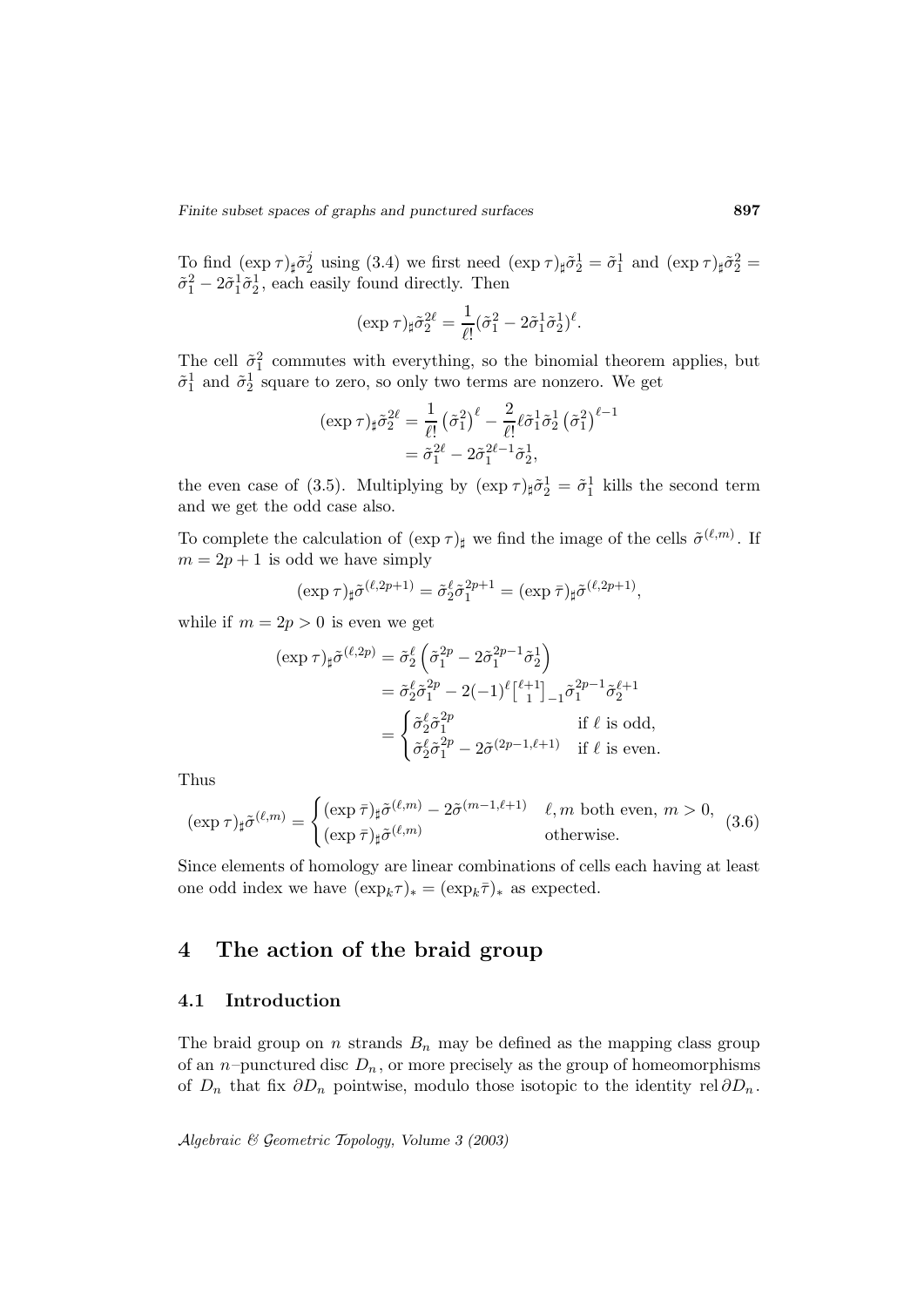As such it acts on  $H_k(\exp_k D_n)$ , and since  $D_n \simeq \Gamma_n$  we may regard this as an action on  $H_k(\exp_k\Gamma_n)$ . We prove the following structure theorem for this action.

**Theorem 7** *The image of the pure braid group*  $P_n$  *under the action of*  $B_n$ *on*  $H_k(\exp_k\Gamma_n)$  *is nilpotent of class at most* min $\{(k-1)/2, |(n-1)/2|\}$  *if* k *is odd, or* min $\{(k-2)/2, |(n-2)/2|\}$  *if* k *is even.* 

For the above and other definitions of the braid group see Birman [4].

Recall that the pure braid group  $P_n$  is the kernel of the map  $B_n \to S_n$  sending each braid  $\beta$  to the induced permutation  $\bar{\beta}$  of the punctures. Consider the subgroup of  $P_n$  consisting of braids whose first  $n-1$  strands form the trivial braid. The nth strand of such a braid may be regarded as an element of  $\pi_1(D_{n-1})$ , and doing so gives an isomorphism from this subgroup to the free group  $F_{n-1}$ . This shows that  $P_n$  is not nilpotent for  $n \geq 3$ . The group  $P_2$ inside  $B_2$  is isomorphic to 2**Z** inside **Z**, and is therefore nilpotent of class 1; however the bound for  $n = 2$  in Theorem 7 is zero, implying  $P_2$  acts trivially, and in fact this follows from the second example of section 3.4. Thus we have in particular that the action of  $B_n$  on  $H_k(\exp_k\Gamma_n)$  is unfaithful for all k and  $n \geq 2$ .

There is an obvious action of  $S_n$  on  $H_k(\exp_k\Gamma_n)$ , induced by permuting the edges of  $\Gamma_n$ . The theorem will be proved by relating the action of each braid β to that of β. Note that there is again nothing lost by considering only the action on  $H_k(\exp_k\Gamma_n)$ , because of the isomorphisms induced by i and  $\cup \{v\}$ . For brevity, in what follows we shall simply write  $H_k$  for  $H_k(\exp_k\Gamma_n)$ .

### **4.2 Proof of the structure theorem**

We fix a representation of  $D_n$  and a homotopy equivalence  $\Gamma_n \to D_n$ , the embedding shown in figure 4(a).  $B_n$  is generated by the "half Dehn twists"  $\tau_1,\ldots,\tau_{n-1}$ , where  $\tau_i$  interchanges the *i*th and  $(i+1)$ th punctures with an anticlockwise twist. The effect of  $\tau_i$  on the embedded graph is shown in figure 4(b), and we see that it induces the map

$$
e_a \mapsto \begin{cases} e_{i+1} & \text{if } a = i, \\ e_{i+1}e_i\overline{e}_{i+1} & \text{if } a = i+1, \\ e_a & \text{if } a \neq i, i+1, \end{cases}
$$

on  $\Gamma_n$ ; regarding the  $e_i$  as generators of the free group  $F_n$  this is the standard embedding  $B_n \hookrightarrow \text{Aut}(F_n)$ . We will call the induced map  $\Gamma_n \to \Gamma_n \tau_i$  also,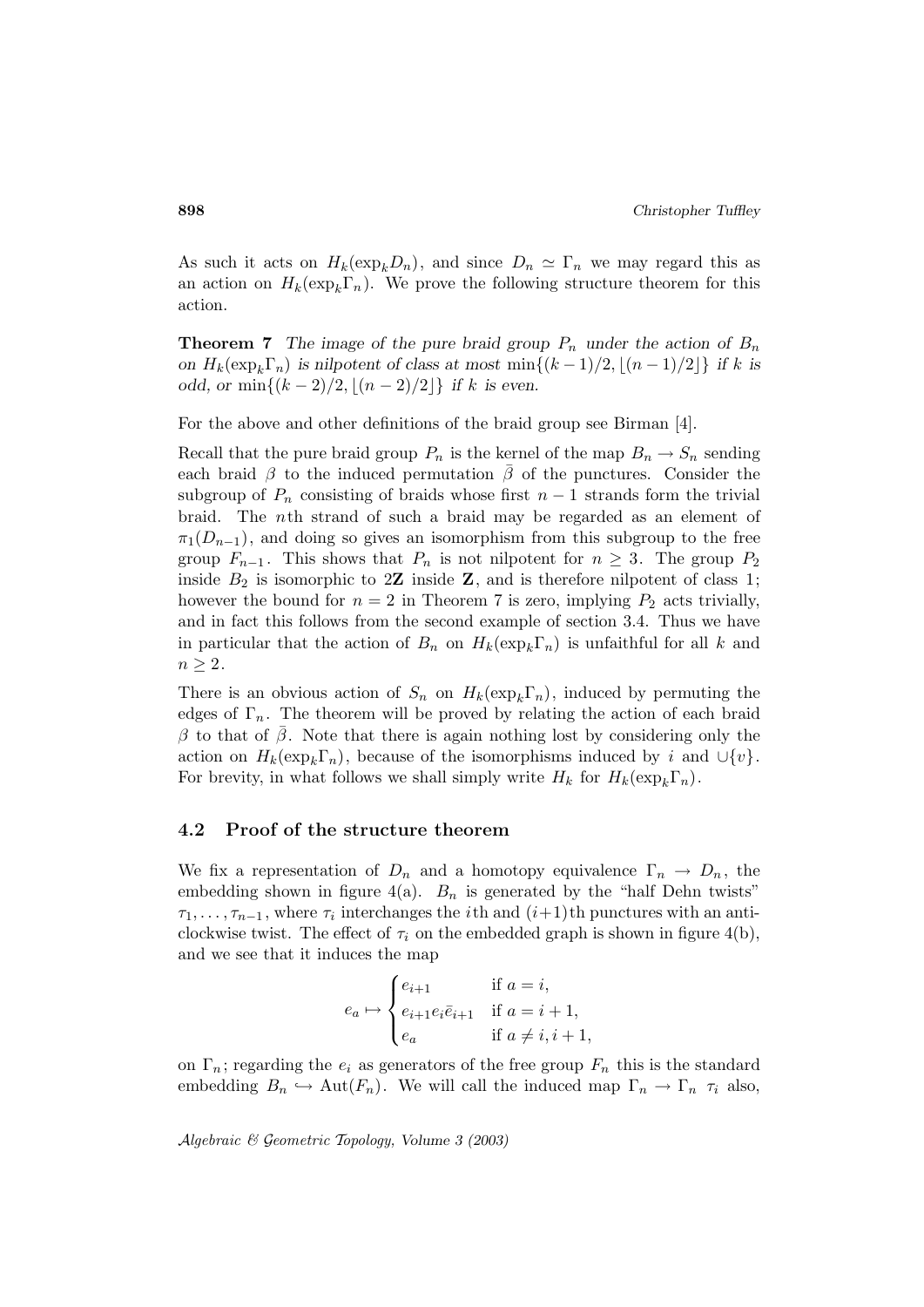*Finite subset spaces of graphs and punctured surfaces* **899**



Figure 4: The punctured disc  $D_n$  and the generators  $\tau_i$  for  $n = 5$  and  $i = 3$ . We embed  $\Gamma_5$  in  $D_5$  as shown in (a); the effect of  $\tau_3$  on the embedding is shown in (b).

and our goal is to understand the  $(\exp_k \tau_i)_*$  well enough to show that the pure braid group acts by upper-triangular matrices.

To this end we define a filtration of  $H_k$ . Each homology class has precisely one representative in  $\tilde{\mathcal{C}}_k$ , since there are no boundaries, so we may regard  $H_k$  as a subspace of  $\tilde{\mathcal{C}}_k$  and work unambiguously on the level of chains. Let lefine a fil<br>  $\tilde{\mathcal{C}}_k$ , since<br>
and work<br>  $\mathcal{F}_j = \{\sum_k \}$  $I_k$ . Each homology class

$$
\mathcal{F}_j = \left\{ \sum_{J} c_J \tilde{\sigma}^J \in H_k \middle| c_J = 0 \text{ if } |J|_2 < n - j \right\},
$$

so that  $\mathcal{F}_j$  is the subspace spanned by cells having no more than j even indices. Clearly  $\{0\} \subseteq \mathcal{F}_0 \subseteq \mathcal{F}_1 \subseteq \cdots \subseteq \mathcal{F}_n = H_k$ , so the  $\mathcal{F}_j$  form a filtration. Moreover  $\mathcal{F}_j$  has  $\mathcal{F}_j \cap \mathcal{B}(k,n)$  as a basis: each element of  $\mathcal{B}(k,n)$  has the form panned by cel<br>  $\cdot \subseteq \mathcal{F}_n = H_k$ <br>
sis: each elen<br>  $\widetilde{\partial \sigma}$ <sup>*J*</sup> =  $\sum$ 

$$
\widetilde{\partial \sigma^J} = \sum_{i:j_i>0 \text{ even}} c_i \widetilde{\sigma}^{\partial_i(J)}
$$

for some J with  $|J| = k + 1$ , and the mod 2 norm of every term in this sum is  $|J|_2 + 1.$ 

We now describe when  $\mathcal{F}_i = \mathcal{F}_j$  for  $i \neq j$ , as the indexing has been chosen to be uniform and meaningful at the expense of certain a priori isomorphisms among the  $\mathcal{F}_j$ , arising from the parity and size of k. Since  $|J| = k$  for each k–cell  $\tilde{\sigma}^J$  we have in particular  $|J|_2 \equiv k \mod 2$ . Thus  $\mathcal{F}_{j+1} = \mathcal{F}_j$  if  $n-j$  and k have the same parity. Next,  $|J|_2 \leq |J| = k$ , so  $\mathcal{F}_j = \{0\}$  if  $n - j > k$ , or in other words if  $j < n - k$ . Lastly, no cell for which  $|J|_2 = 0$  is a summand of an element of  $H_k$  (recall that  $\mathcal{C}_*$  is exact, and that such a cell sits at the top of an m–cube complex and so is not part of any boundary), so that either  $\mathcal{F}_{n-2}$  or  $\mathcal{F}_{n-1}$  is all of  $H_k$ , depending on the parity of k. To see that these are the only circumstances in which  $\mathcal{F}_i$  and  $\mathcal{F}_j$  can coincide suppose that  $i < j \leq n - 1$ ,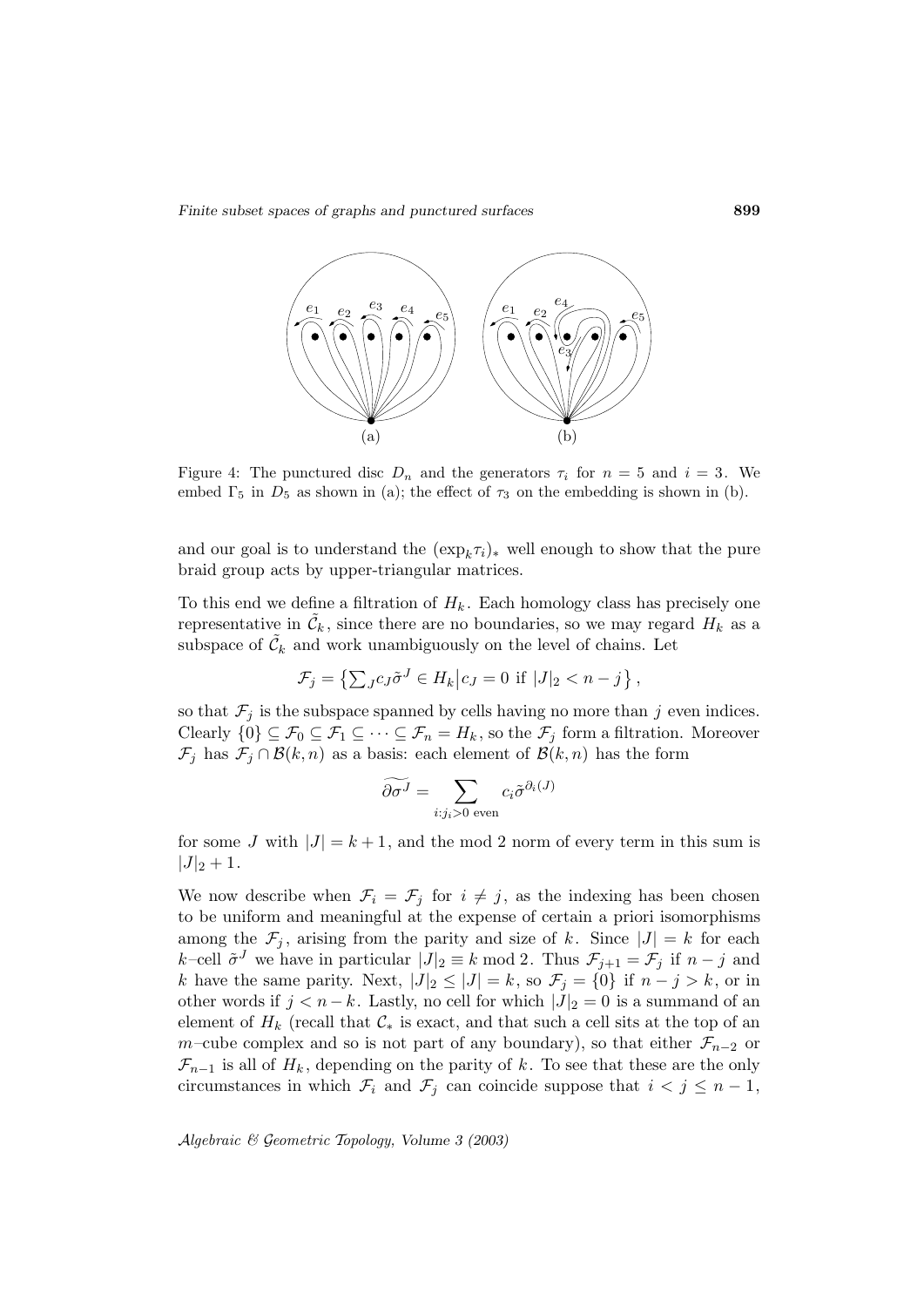$n-i$  and  $n-j$  have the same parity as  $k, n-j \leq k$ , and let

e the same parity as 
$$
k, n - j \le k
$$
, an  
\n
$$
J = (\underbrace{0, \dots, 0}_{j}, \underbrace{1, \dots, 1}_{n-j-1}, k+j+1-n).
$$

Every non-zero index of J is odd so  $\tilde{\sigma}^J$  is a cycle. It has  $j>i$  even indices and is therefore non-trivial in the quotient  $\mathcal{F}_j/\mathcal{F}_i$ .

The significance of the filtration is given by the following lemma, which is the main step in proving the structure theorem for the action.

**Lemma 5** *Each*  $\mathcal{F}_j$  *is an invariant subspace for the action of*  $B_n$  *on*  $H_k$ *. Moreover, the action on*  $\mathcal{F}_j/\mathcal{F}_{j-1}$  *factors through the symmetric group*  $S_n$ *.* 

**Proof** The lemma is proved by relating the action of  $B_n$  to that of  $S_n$  induced by permuting the edges of  $\Gamma_n$ . Much of the work has been done already in section 3.4, since  $\tau_i$  and  $\bar{\tau}_i$  act as the maps  $\tau$  and  $\bar{\tau}$  considered there on  $e_i \cup e_{i+1}$ , and as the identity on the remaining edges.

For each  $n$ -tuple J let

$$
\delta_i(J)=(j_1,\ldots,j_i+1,\ldots,j_n)
$$

so that

$$
\partial_i \circ \delta_{i+1} \circ \overline{\tau}_i(J) = (j_1, \ldots, j_{i-1}, j_{i+1} - 1, j_i + 1, j_{i+2}, \ldots, j_n).
$$

By (3.6) we may write

$$
(\exp \tau_i)_{\sharp} \tilde{\sigma}^J = \begin{cases} (\exp \bar{\tau}_i)_{\sharp} \tilde{\sigma}^J - 2 \tilde{\sigma}^{\partial_i \circ \delta_{i+1} \circ \bar{\tau}_i(J)} & j_i, j_{i+1} \text{ both even, } j_{i+1} > 0, \\ (\exp \bar{\tau}_i)_{\sharp} \tilde{\sigma}^J & \text{otherwise.} \end{cases}
$$
\n(4.1)

If  $j_i$  and  $j_{i+1}$  are both even then

$$
|\partial_i \circ \delta_{i+1} \circ \bar\tau_i(J)|_2 = |J|_2 + 2
$$

and it follows that

$$
(\exp_k \tau_i)_* c \in (\exp_k \bar{\tau}_i)_* c + \mathcal{F}_{j-1}
$$

for each  $c \in \mathcal{F}_j$  and  $i \in [n-1]$ . Since the  $\tau_i$  generate  $B_n$  we get

$$
(\exp_k \beta)_* c \in (\exp_k \overline{\beta})_* c + \mathcal{F}_{j-1}
$$

for all braids  $\beta$  and  $c \in \mathcal{F}_j$ , and the lemma follows immediately.

 $\Box$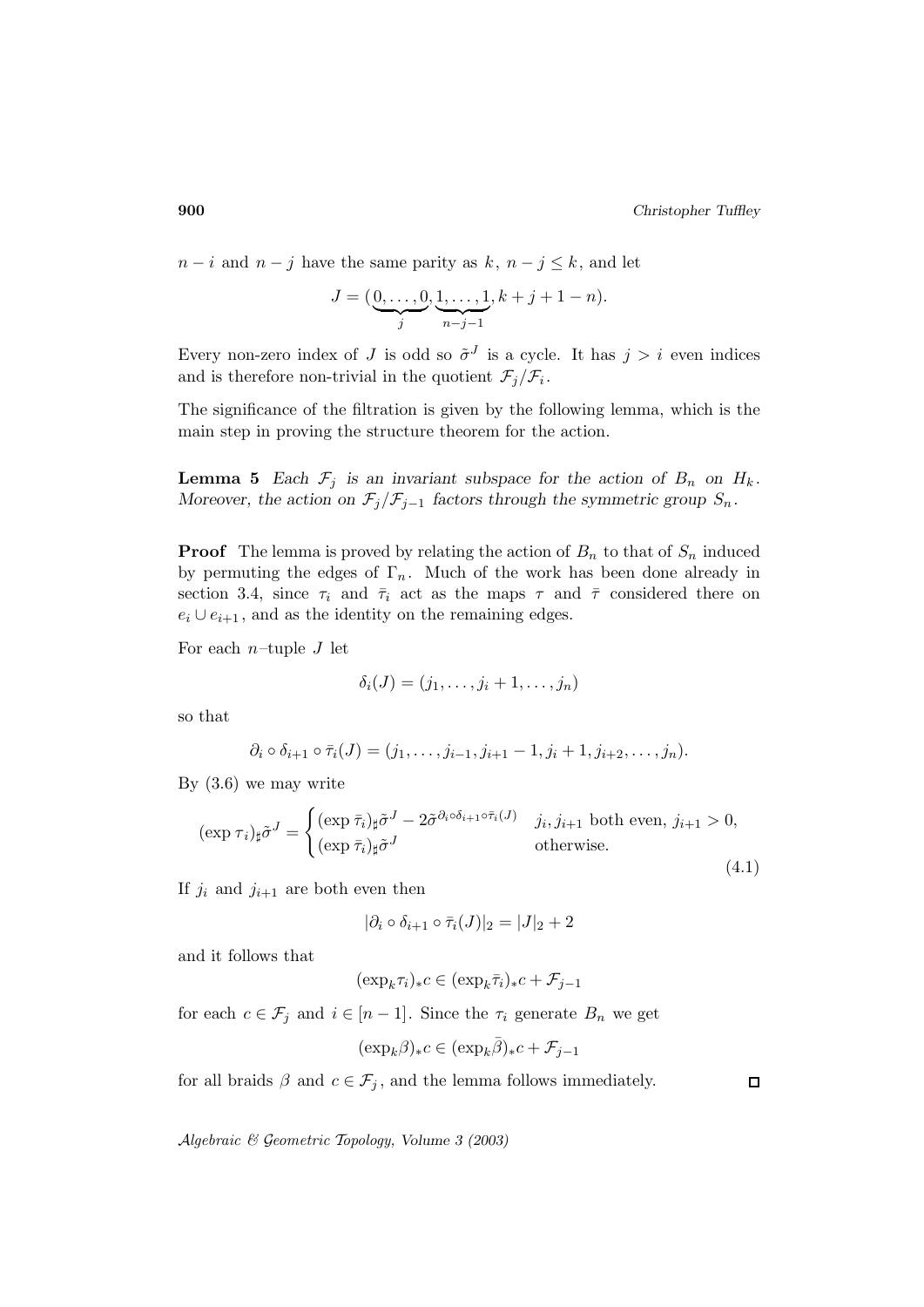**Proof of Theorem 7** By Lemma 5, with respect to a suitable ordering of  $\mathcal{B}(k,n)$  the braid group acts by block upper-triangular matrices. The diagonal blocks are the matrices of the action on  $\mathcal{F}_j/\mathcal{F}_{j-1}$ , and since this factors through  $S_n$  we have that the pure braids act by upper-triangular matrices with ones on the diagonal. It follows immediately that the image of  $P_n$  is nilpotent.

To bound the length of the lower central series we count the number of nontrivial blocks, as the class of the image is at most one less than this. By the discussion following the definition of  $\{\mathcal{F}_j\}$  this is the number of  $0 \leq j \leq n-1$  such that  $n - j \leq k$  and  $n - j \equiv k \mod 2$ ; letting  $\ell = n - j$  this is the number of  $1 \leq \ell \leq \min\{n, k\}$  such that  $\ell \equiv k \mod 2$ . There are  $|(m + 1)/2|$  positive odd integers and  $|m/2|$  positive even integers less than or equal to a positive integer m, and the given bounds follow.  $\Box$ 

# **4.3** The action of  $B_3$  on  $H_3(\exp_3\Gamma_3)$

We study the action of  $B_3$  on  $H_3(\exp_3\Gamma_3)$ , being the smallest non-trivial example, and show that  $P_3$  acts as a free abelian group of rank two.

For simplicity we will simply write J for the cell  $\tilde{\sigma}^J$ . From Theorem 4 we obtain the basis

| $u_1 = (3,0,0)$ | $w_1 = (0,1,2) + (0,2,1)$ |
|-----------------|---------------------------|
| $u_2=(0,3,0)$   | $w_2 = (1,0,2) + (2,0,1)$ |
| $u_3=(0,0,3)$   | $w_3 = (1,2,0) + (2,1,0)$ |
| $v=(1,1,1)$     |                           |

for  $H_3(\exp_3\Gamma_3)$  (in fact this is the negative of the basis given there). Let U be the span of  $\{u_1, u_2, u_3\}$ , V the span of  $\{v\}$ , and W the span of  $\{w_1, w_2, w_3\}$ . The subspaces U, V and  $V \oplus W$  are easily seen to be invariant using equation  $(4.1)$ , and moreover the action on U is simply the permutation representation of  $S_3$ . We therefore restrict our attention to  $V \oplus W$ . The actions on V and  $(V \oplus W)/V$  are the sign and permutation representations of  $S_3$  respectively,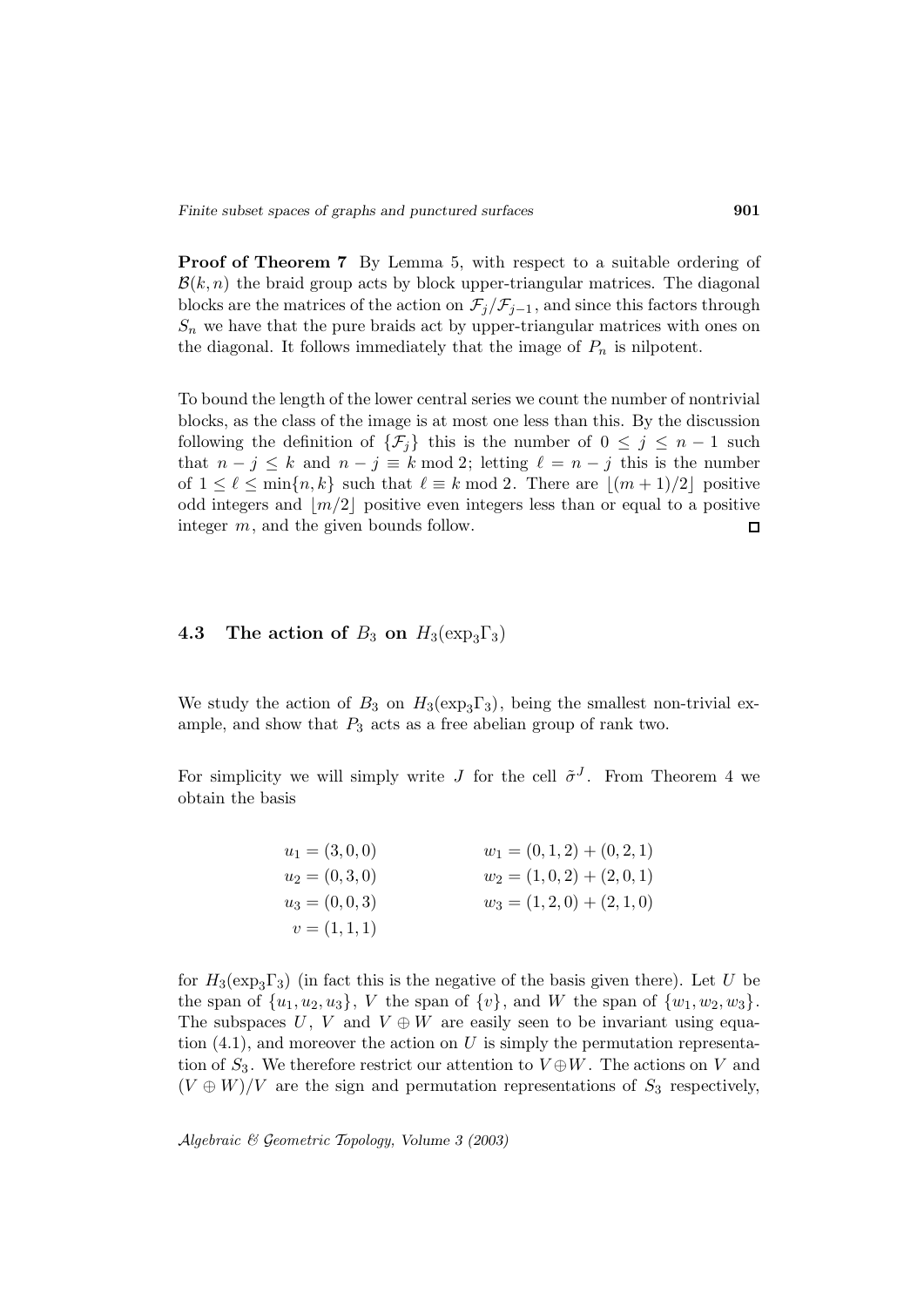and with respect to the basis  $\{v, w_1, w_2, w_3\}$  we find that

$$
(\exp_3 \tau_1)_*|_{V \oplus W} = T_1 = \begin{bmatrix} -1 & -2 & 0 & 0 \\ 0 & 0 & 1 & 0 \\ 0 & 1 & 0 & 0 \\ 0 & 0 & 0 & 1 \end{bmatrix},
$$

$$
(\exp_3 \tau_2)_*|_{V \oplus W} = T_2 = \begin{bmatrix} -1 & 0 & -2 & 0 \\ 0 & 1 & 0 & 0 \\ 0 & 0 & 0 & 1 \\ 0 & 0 & 1 & 0 \end{bmatrix}.
$$

In each case the inverse is obtained by moving the −2 one place to the right.

A product of  $T_1$ ,  $T_2$  and their inverses has the form

$$
P = \begin{bmatrix} \det \bar{P} & p \\ 0 & \bar{P} \end{bmatrix}
$$

where  $\bar{P}$  is a permutation matrix and  $p = (p_1, p_2, p_3)$  is a vector of even integers. Consider  $\Sigma(P) = p_1 + p_2 + p_3$ . Multiplying P by  $T_i^{\pm 1}$  we see that  $\Sigma(T_i^{\pm 1}P)$  =  $-\Sigma(P) - 2$ , and it follows that  $\Sigma(P)$  is zero if  $\overline{P}$  is even and  $-2$  if  $\overline{P}$  is odd. In particular  $\Sigma(P)$  is zero if P is the image of a pure braid.

If  $P = QR$  where  $\overline{Q} = \overline{R} = I$  then  $p = q + r$  and it follows that the pure braid group  $P_3$  acts as a free abelian group of rank at most two. That the rank is in fact two can be verified by calculating  $T_1^2$  and  $T_2^2$  and checking that the corresponding vectors are independent.

# **A Table of Betti numbers**

Table 1 lists the Betti numbers  $\mathbf{m}$ be

$$
b_k(\exp_k \Gamma_n) = \sum_{j=1}^k (-1)^{j-k} \binom{n+j-1}{n-1}
$$

$$
= \begin{cases} \sum_{j=1}^\ell \binom{n+2j-2}{n-2} & \text{if } k = 2\ell \text{ is even,} \\ n + \sum_{j=1}^\ell \binom{n+2j-1}{n-2} & \text{if } k = 2\ell+1 \text{ is odd,} \end{cases}
$$

for  $1 \leq k \leq 20$ ,  $1 \leq n \leq 10$ . To find the other non-vanishing Betti numbers recall that  $b_{k-1}(\exp_k\Gamma_n) = b_{k-1}(\exp_k(\Gamma_n,v)) = b_{k-1}(\exp_{k-1}\Gamma_n)$  for  $k \geq 2$ .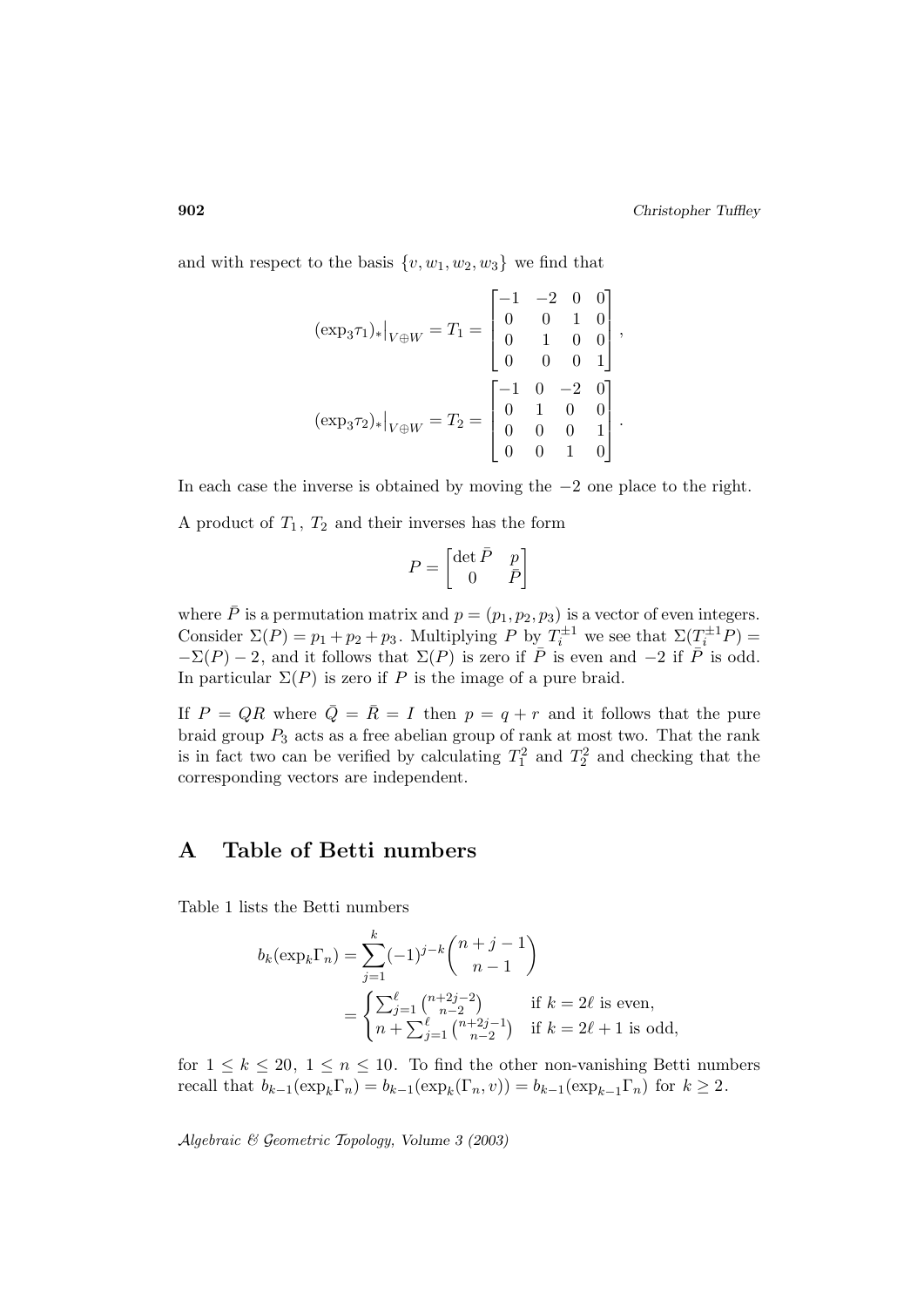*Finite subset spaces of graphs and punctured surfaces* **903**

|                  |                | $\boldsymbol{n}$ |                  |                |                |                |                |                |                |                  |         |
|------------------|----------------|------------------|------------------|----------------|----------------|----------------|----------------|----------------|----------------|------------------|---------|
|                  |                | 1                | $\overline{2}$   | 3              | 4              | $\bf 5$        | $\,6$          | 7              | 8              | $\boldsymbol{9}$ | 10      |
|                  | 1              | $\mathbf{1}$     | $\overline{2}$   | $\overline{3}$ | $\overline{4}$ | $\overline{5}$ | $\overline{6}$ | $\overline{7}$ | $\overline{8}$ | $\overline{9}$   | 10      |
|                  | $\overline{2}$ | $\theta$         | 1                | 3              | 6              | 10             | 15             | 21             | 28             | 36               | 45      |
|                  | 3              | 1                | 3                | 7              | 14             | 25             | 41             | 63             | 92             | 129              | 175     |
|                  | 4              | $\theta$         | $\overline{2}$   | 8              | 21             | 45             | 85             | 147            | 238            | 366              | 540     |
|                  | 5              | 1                | $\overline{4}$   | 13             | 35             | 81             | 167            | 315            | 554            | 921              | 1462    |
|                  | 6              | $\Omega$         | 3                | 15             | 49             | 129            | 295            | 609            | 1162           | 2082             | 3543    |
|                  | 7              | 1                | $\bf 5$          | 21             | 71             | 201            | 497            | 1107           | 2270           | 4353             | 7897    |
|                  | 8              | $\Omega$         | $\overline{4}$   | 24             | 94             | 294            | 790            | 1896           | 4165           | 8517             | 16413   |
|                  | 9              | 1                | 6                | 31             | 126            | 421            | 1212           | 3109           | 7275           | 15793            | 32207   |
| $\boldsymbol{k}$ | 10             | $\theta$         | $\bf 5$          | 35             | 160            | 580            | 1791           | 4899           | 12173          | 27965            | 60171   |
|                  | 11             | 1                | 7                | 43             | 204            | 785            | 2577           | 7477           | 19651          | 47617            | 107789  |
|                  | 12             | $\theta$         | 6                | 48             | 251            | 1035           | 3611           | 11087          | 30737          | 78353            | 186141  |
|                  | 13             | 1                | 8                | 57             | 309            | 1345           | 4957           | 16045          | 46783          | 125137           | 311279  |
|                  | 14             | $\Omega$         | 7                | 63             | 371            | 1715           | 6671           | 22715          | 69497          | 194633           | 505911  |
|                  | 15             | 1                | $\boldsymbol{9}$ | 73             | 445            | 2161           | 8833           | 31549          | 101047         | 295681           | 801593  |
|                  | 16             | $\theta$         | 8                | 80             | 524            | 2684           | 11516          | 43064          | 144110         | 439790           | 1241382 |
|                  | 17             | 1                | 10               | 91             | 616            | 3301           | 14818          | 57883          | 201994         | 641785           | 1883168 |
|                  | 18             | $\Omega$         | 9                | 99             | 714            | 4014           | 18831          | 76713          | 278706         | 920490           | 2803657 |
|                  | 19             | 1                | 11               | 111            | 826            | 4841           | 23673          | 100387         | 379094         | 1299585          | 4103243 |
|                  | 20             | $\theta$         | 10               | 120            | 945            | 5785           | 29457          | 129843         | 508936         | 1808520          | 5911762 |

Table 1: Betti numbers  $b_k(\exp_k\Gamma_n)$  for  $1 \leq k \leq 20$  and  $1 \leq n \leq 10$ .

# **References**

- [1] **J Baez**, This week's finds in mathematical physics, http://math.ucr.edu/ home/baez/TWF.html
- [2] **A Beilinson**, **V Drinfeld**, Chiral algebras, http://www.math.uchicago.edu/ ~benzvi/BD/CHA.ps.gz, version of Sept. 2000
- [3] **M G Bell**, Hyperspaces of finite subsets, from: "Topological Structures II", Mathematical Centre Tracts 115 (1979) 15–28
- [4] **J Birman**, Braids, Links, and Mapping Class Groups, Annals of Mathematics Studies 82, Princeton University Press (1974)
- [5] **K Borsuk**, On the third symmetric potency of the circumference, Fund. Math. 36 (1949) 236–244
- [6] **K Borsuk**, **S Ulam**, On symmetric products of topological spaces, Bull. Amer. Math. Soc. 37 (1931) 875–882
- [7] **R Bott**, On the third symmetric potency of  $S_1$ , Fund. Math. 39 (1952) 264–268
- [8] **D Curtis**, Hyperspaces of finite subsets as boundary sets, Topology and its Applications 22 (1986) 97–107